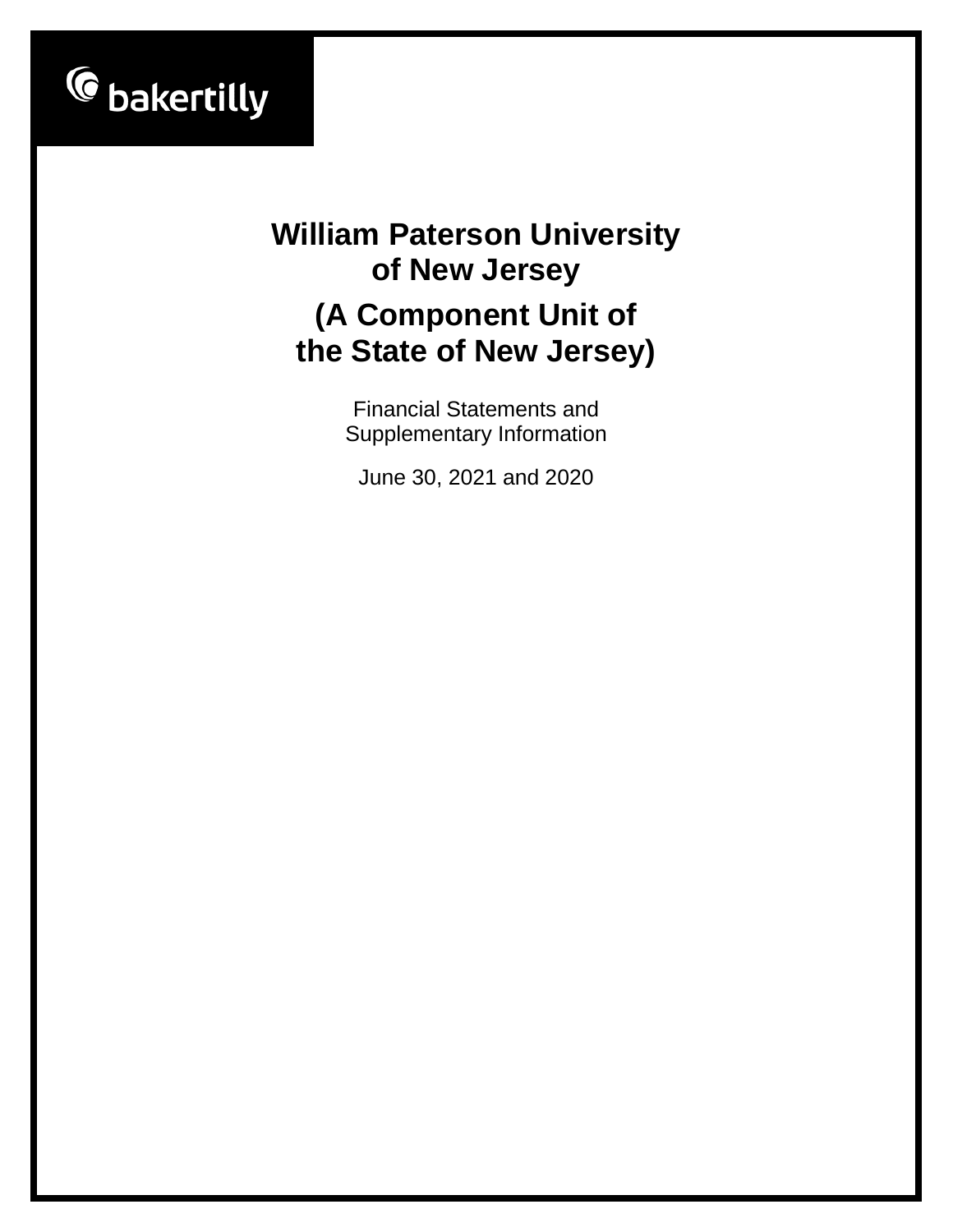Table of Contents June 30, 2021 and 2020

|                                                                            | <b>Page</b> |
|----------------------------------------------------------------------------|-------------|
| <b>Independent Auditors' Report</b>                                        | 1           |
| <b>Management's Discussion and Analysis</b>                                | 3           |
| <b>Financial Statements</b>                                                |             |
| Statements of Net Position - University                                    | 19          |
| Statements of Revenues, Expenses and Changes in Net Position - University  | 20          |
| Statements of Cash Flows - University                                      | 21          |
| Statements of Financial Position - Foundation                              | 22          |
| Statements of Activities - Foundation                                      | 23          |
| <b>Statements of Cash Flows - Foundation</b>                               | 24          |
| Notes to Financial Statements                                              | 25          |
| <b>Required Supplementary Information</b>                                  |             |
| Schedules of University's Proportionate Share of the Net Pension Liability | 56          |
| <b>Schedules of University Contributions</b>                               | 57          |
| Schedules of University's Proportionate Share of the Total OPEB Liability  | 58          |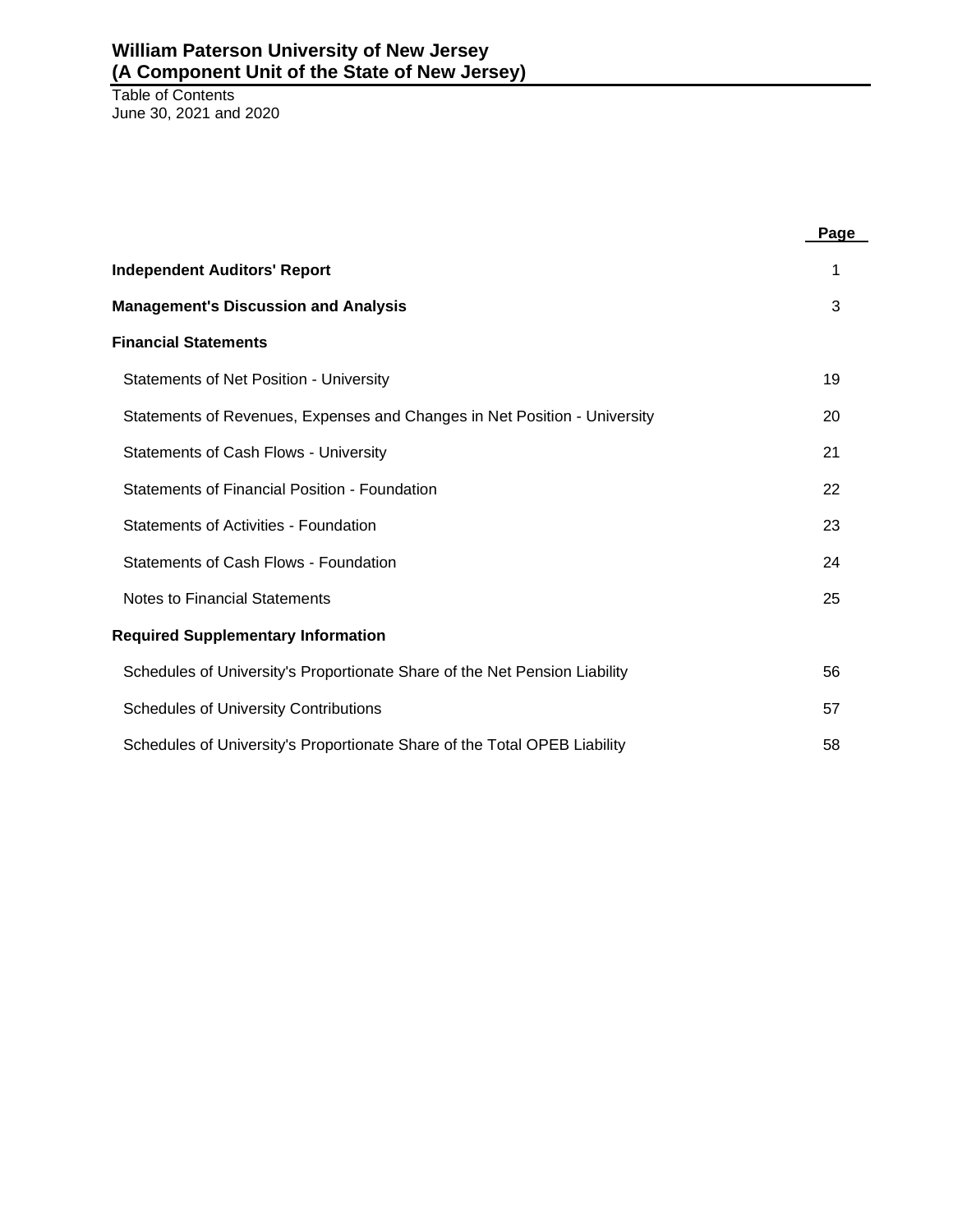

### **Independent Auditors' Report**

To the Board of Trustees of William Paterson University of New Jersey

#### **Report on the Financial Statements**

We have audited the accompanying financial statements of William Paterson University of New Jersey, a component unit of the State of New Jersey, (the University) and its discretely presented component unit as of and for the years ended June 30, 2021 and 2020, and the related notes to the financial statements, which collectively comprise the University's basic financial statements as listed in the table of contents.

#### *Management's Responsibility for the Financial Statements*

Management is responsible for the preparation and fair presentation of these financial statements in accordance with accounting principles generally accepted in the United States of America; this includes the design, implementation and maintenance of internal control relevant to the preparation and fair presentation of financial statements that are free from material misstatement, whether due to fraud or error.

### *Auditors' Responsibility*

Our responsibility is to express an opinion on these financial statements based on our audits. We did not audit the financial statements of William Paterson University of New Jersey Foundation, Inc. (the Foundation), which is a discretely presented component unit. Those statements were audited by another auditor whose report has been furnished to us, and our opinion, insofar as it relates to the amounts included for the discretely presented component unit, is based solely on the report of the other auditor. We conducted our audits in accordance with auditing standards generally accepted in the United States of America. Those standards require that we plan and perform the audits to obtain reasonable assurance about whether the financial statements are free from material misstatement.

An audit involves performing procedures to obtain audit evidence about the amounts and disclosures in the financial statements. The procedures selected depend on the auditor's judgment, including the assessment of the risks of material misstatement of the financial statements, whether due to fraud or error. In making those risk assessments, the auditor considers internal control relevant to the entity's preparation and fair presentation of the financial statements in order to design audit procedures that are appropriate in the circumstances, but not for the purpose of expressing an opinion on the effectiveness of the entity's internal control. Accordingly, we express no such opinion. An audit also includes evaluating the appropriateness of accounting policies used and the reasonableness of significant accounting estimates made by management, as well as evaluating the overall presentation of the financial statements.

We believe that the audit evidence we have obtained is sufficient and appropriate to provide a basis for our audit opinion.

### *Opinion*

In our opinion, based on our audits and the report of another auditor, the financial statements referred to above present fairly, in all material respects, the respective financial position of William Paterson University of New Jersey and its discretely presented component unit as of June 30, 2021 and 2020, and the respective changes in financial position and cash flows thereof for the years then ended in accordance with accounting principles generally accepted in the United States of America.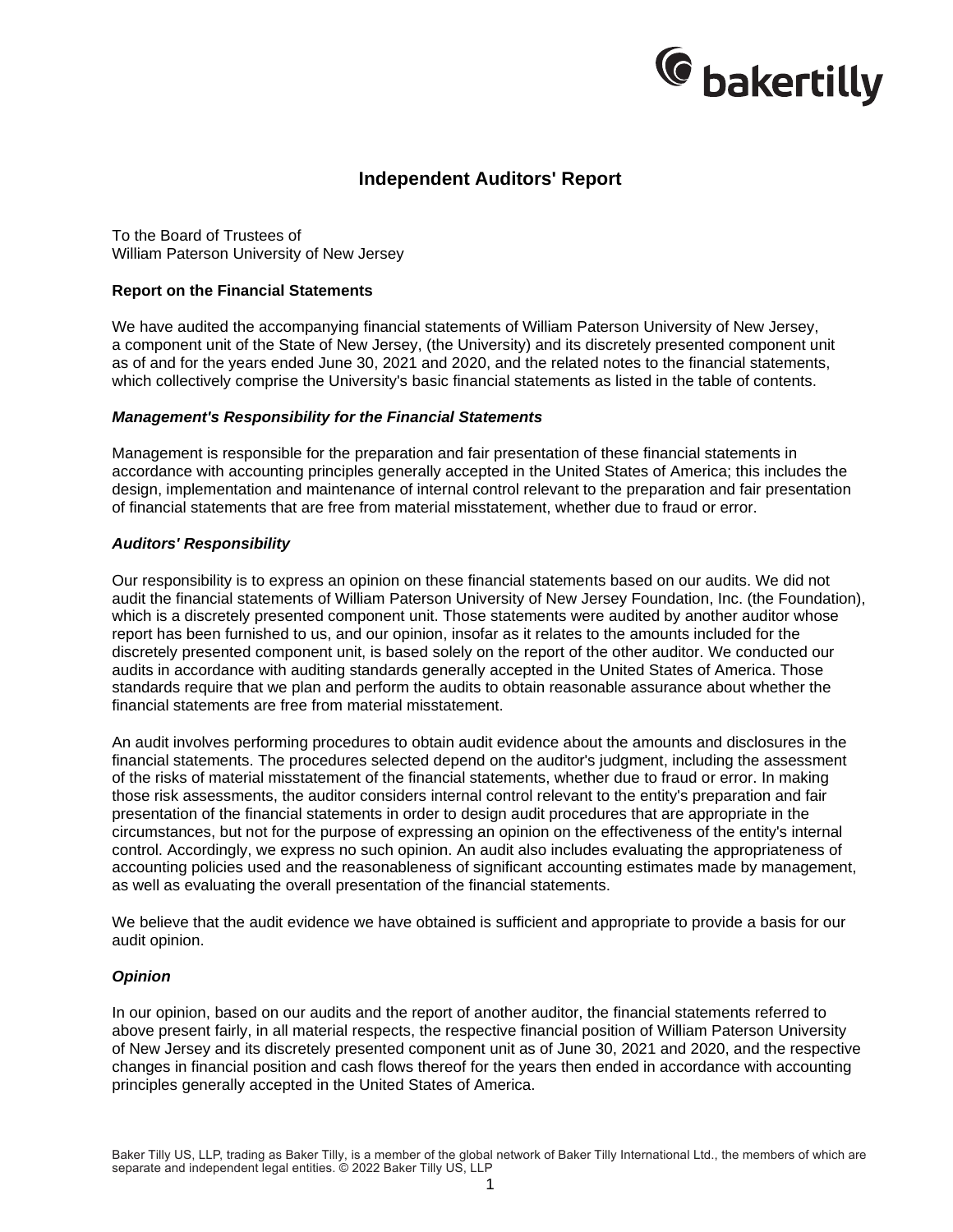#### *Other Matters*

#### *Required Supplementary Information*

Accounting principles generally accepted in the United States of America require that the management's discussion and analysis on pages 3 through 18, Schedules of University's Proportionate Share of the Net Pension Liability, Schedules of University Contributions and Schedules of University's Proportionate Share of the Total OPEB Liability on pages 56 through 58 be presented to supplement the basic financial statements. Such information, although not a part of the basic financial statements, is required by the Governmental Accounting Standards Board who considers it to be an essential part of financial reporting for placing the basic financial statements in an appropriate operational, economic or historical context. We have applied certain limited procedures to the required supplementary information in accordance with auditing standards generally accepted in the United States of America, which consisted of inquiries of management about the methods of preparing the information and comparing the information for consistency with management's responses to our inquiries, the basic financial statements and other knowledge we obtained during our audit of the basic financial statements. We do not express an opinion or provide any assurance on the information because the limited procedures do not provide us with sufficient evidence to express an opinion or provide any assurance.

Baker Tilly US, LLP

Iselin, New Jersey April 27, 2022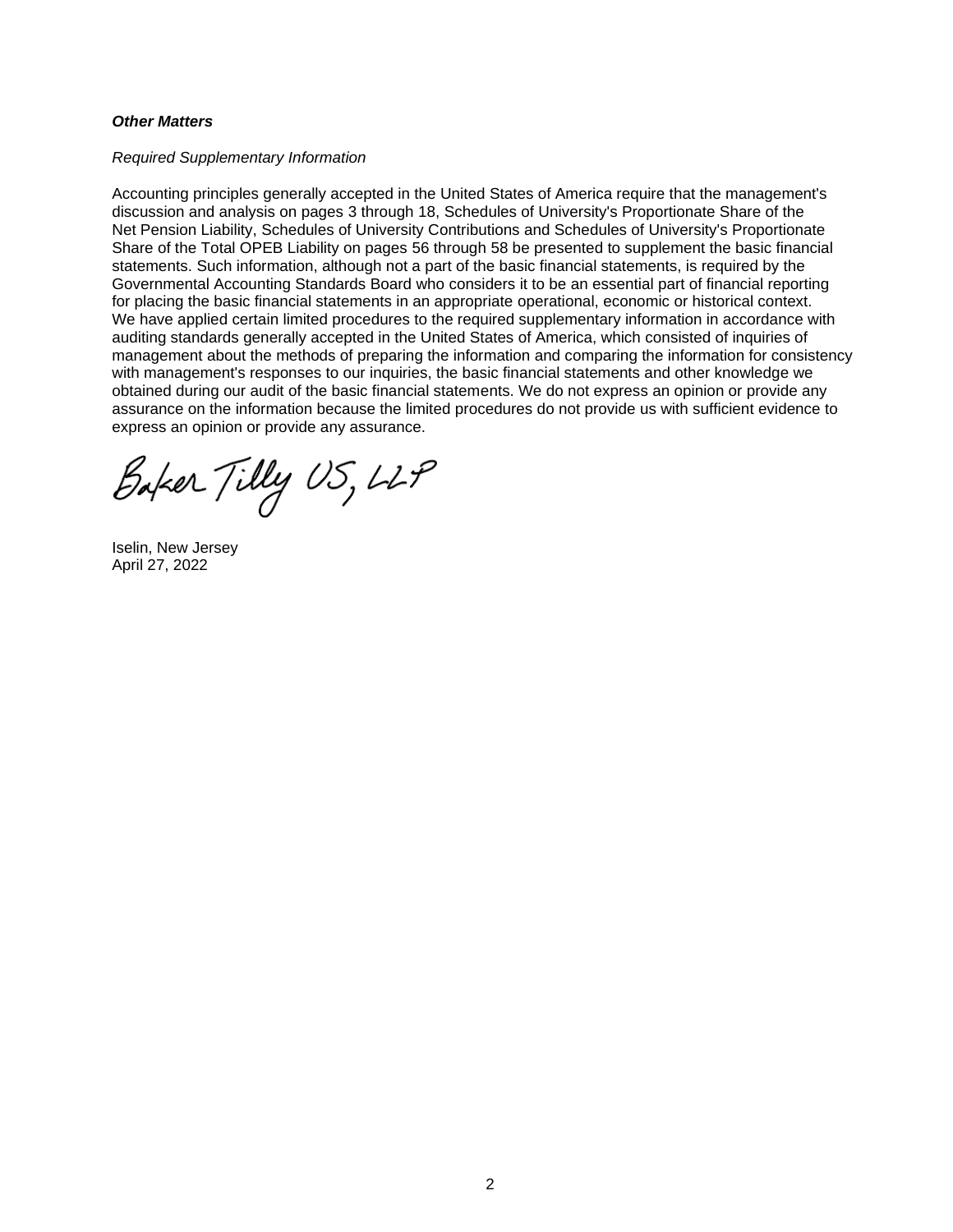Management's Discussion and Analysis June 30, 2021 and 2020 (Unaudited)

### **Introduction**

The Management's Discussion and Analysis report (MDA) provides a comprehensive overview of the financial position of The William Paterson University of New Jersey (the University) as of June 30, 2021 and 2020, and changes in its financial position for the fiscal years then ended with selected comparative information for the year ended June 30, 2019. Since this management's discussion and analysis is designed to focus on current activities, it should be read in conjunction with the University's basic financial statements and footnotes, which follow the MDA report. Unless otherwise indicated, years (2021, 2020 and 2019) in this report refer to the fiscal years ending June 30.

The University's audited financial statements consist of the Statements of Net Position, the Statements of Revenues, Expenses and Changes in Net Position, and the Statements of Cash Flows. It includes discreet presentation of the basic audited financial statements for the William Paterson University of New Jersey Foundation (Statements of Financial Position, the Statements of Activities and the Statements of Cash Flows). The footnotes to the financial statements provide additional information that is essential to a full understanding of the financial statements.

### **Highlights**

The 2021 and 2020 financial statements reflect impacts of the COVID-19 pandemic and related business interruptions. The University closed its campus in March 2020 at the start of the pandemic and quickly pivoted to fully online instruction. In the fall of 2020 and throughout fiscal year 2021, certain in-person activity resumed and classes were delivered in multiple formats - in on-campus, online, and hybrid versions. Administrative staff split their time between remote work locations and on-campus. Residence halls opened at partial capacity. By August of 2021, all activities had fully resumed in person on campus.

COVID-19 presented new challenges in which the University found more opportunity to evolve and improve. Navigating the sudden reduction of revenue streams, including State appropriations and campus housing revenue, required agility and adaptation. High priority was given to achieving the technology requirements of delivering classes remotely and accommodating students in need. Furlough programs were developed equitably across all categories of faculty and staff in a way that layoffs could be avoided. Emergency federal and state grants were tapped to mitigate revenue losses and provide aid to students. Spending and hiring caps have been utilized throughout the pandemic to cut operating expenses. Many of the technology solutions developed for remote operations were discovered to be relevant business process improvements with longer term value. The recent revenue losses and technology expenses experienced as a result of both the pandemic and demographic trends have been offset by reduced operating expense and emergency relief grants.

The University has received COVID-19 emergency relief grants under three legislative acts via the federal Higher Education Emergency Relief Funds (HEERF) and three programs of the State which passed through federal funds:

- The Coronavirus Aid, Relief, and Economic Security Act (CARES or HEERF 1)
- The Coronavirus Response and Relief Supplemental Appropriations Act (CRRSA or HEERF 2)
- The American Rescue Plan (ARP or HEERF 3)
- Governor's Emergency Education Relief Fund (GEERF)
- Coronavirus Relief Fund (CRF 1)
- Coronavirus Relief Fund (CRF 2)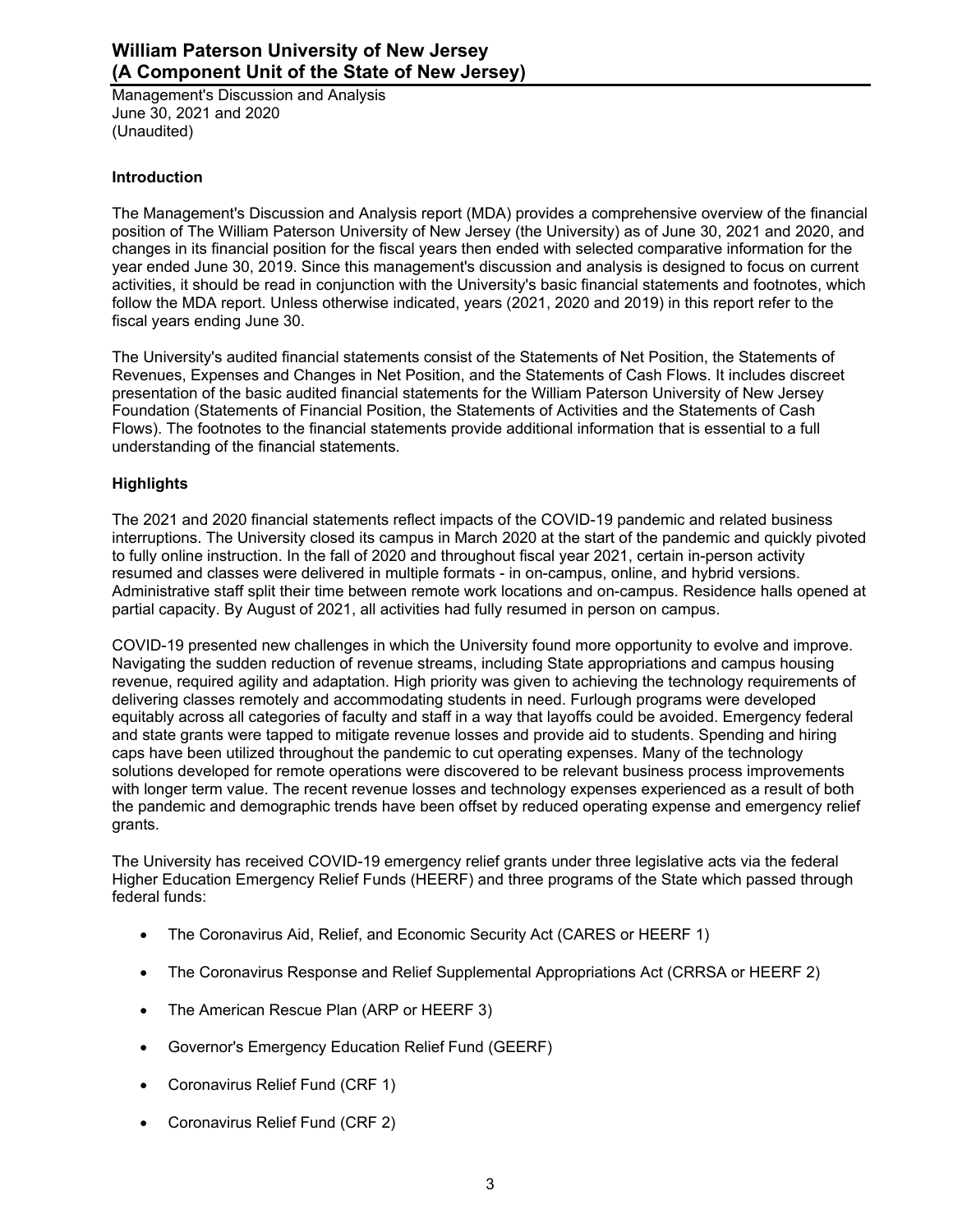Management's Discussion and Analysis June 30, 2021 and 2020 (Unaudited)

| <b>Emergency Relief Grants</b>  |   |             |              |    |              |    |                |  |
|---------------------------------|---|-------------|--------------|----|--------------|----|----------------|--|
|                                 |   | <b>FY20</b> | <b>FY21</b>  |    | <b>FY22</b>  |    | Total          |  |
| <b>HEERF 1 (CARES)</b>          | s | 10,468,357  |              |    |              | S. | 10,468,357     |  |
| <b>HEERF 2 (CRRSA)</b>          |   |             | \$17,366,141 | Ŝ  | 4,042        |    | 17,370,183     |  |
| HEERF 3 (ARP)                   |   |             | 1,786,603    |    | 29,113,267   |    | 30,899,870     |  |
| GEERF                           |   |             | 3,512,415    |    |              |    | 3,512,415      |  |
| CRF <sub>1</sub>                |   |             | 8,040,171    |    |              |    | 8,040,171      |  |
| CRF <sub>2</sub>                |   |             | 2,357,795    |    |              |    | 2,357,795      |  |
|                                 |   | 10,468,357  | 33,063,125   |    | 29,117,309   |    | 72,648,791     |  |
| Pass-through to Students        |   | (4,881,678) | (4,877,636)  |    | (14,614,509) |    | (24, 373, 823) |  |
| Net Total for Institutional Use | S | 5.586.679   | \$28.185.489 | Ś. | 14.502.800   | S. | 48.274.968     |  |

These grants have provided relief for lost revenues caused by COVID-19 and have been used to pay for costs directly associated with managing activities of the University throughout the pandemic.

While the State has provided relatively stable direct state appropriations in recent years, the University continues to operate with a lack of sufficient state support. The amount of State appropriation has remained the same for many years, while at the same time the State-negotiated labor contracts have committed the University to pay for year after year personnel increases. The University continues to meet the goals of its mission statement by reviewing opportunities for revenue growth or cost reductions. In July, 2020, the University implemented WP Online, a fully online degree program offering graduate degrees in business, education and nursing, and a bachelor's degree in nursing. New programs including further undergraduate degree programs were added in the fall of 2021, and enrollment has escalated quickly.

The University has a well-established pattern of adapting and responding to an ever changing business environment. University enrollments nationwide have been declining, and the University has responded over the past seven years with targeted recruitment updates and constructive approaches to right-sizing budgets. New revenue streams have been implemented and academic departments have found ways to improve and modernize programs while consolidating and cutting costs at the same time.

University adopted a strategic plan in 2012. This plan helps identify the academic programs for growth in enrollment and academic reputation, helps identify student support services to improve student academic profile, retention and graduation rates, and helps identify diversified revenue sources. The plan includes an annual department-level proposal process for strategic solution developments emphasizing transparency and accountability, through which \$9.4 million has been invested and monitored to date. A new strategic plan is under development and will be rolled out in 2022.

### **GASB Statements No. 68 and 75**

The University complies with GASB Statement No. 68, *Accounting and Financial Reporting for Pensions*; and GASB Statement No. 75, *Accounting and Financial Reporting for Postemployment Benefits Other Than Pension*. Items reported under these rules are unique in that none of the funding and transacting activities of the plans occur at the University level; rather they are conducted entirely by the State.

GASB Statement No. 68 was adopted in 2015 and requires participating employees of multi-employer cost sharing pension plans to report their proportionate share of net pension liability, pension expense, and the related deferred outflows and inflows of resources on their financial statements. The unfavorable impact of GASB 68 can be seen primarily in two sections of the University's financial statements: liabilities and unrestricted net position. The University is reporting \$150.6 million of net pension liability as of June 30, 2021, an increase of \$1.2 million from fiscal year 2020 and a cumulative decrease of \$8.8 million from fiscal year 2019. Although this liability is now reflected on the University's Statement of Net Position, the State of New Jersey asserts that these are reporting entries only and do not reflect the responsibility for future payment by the University of these liabilities, which remains with the State.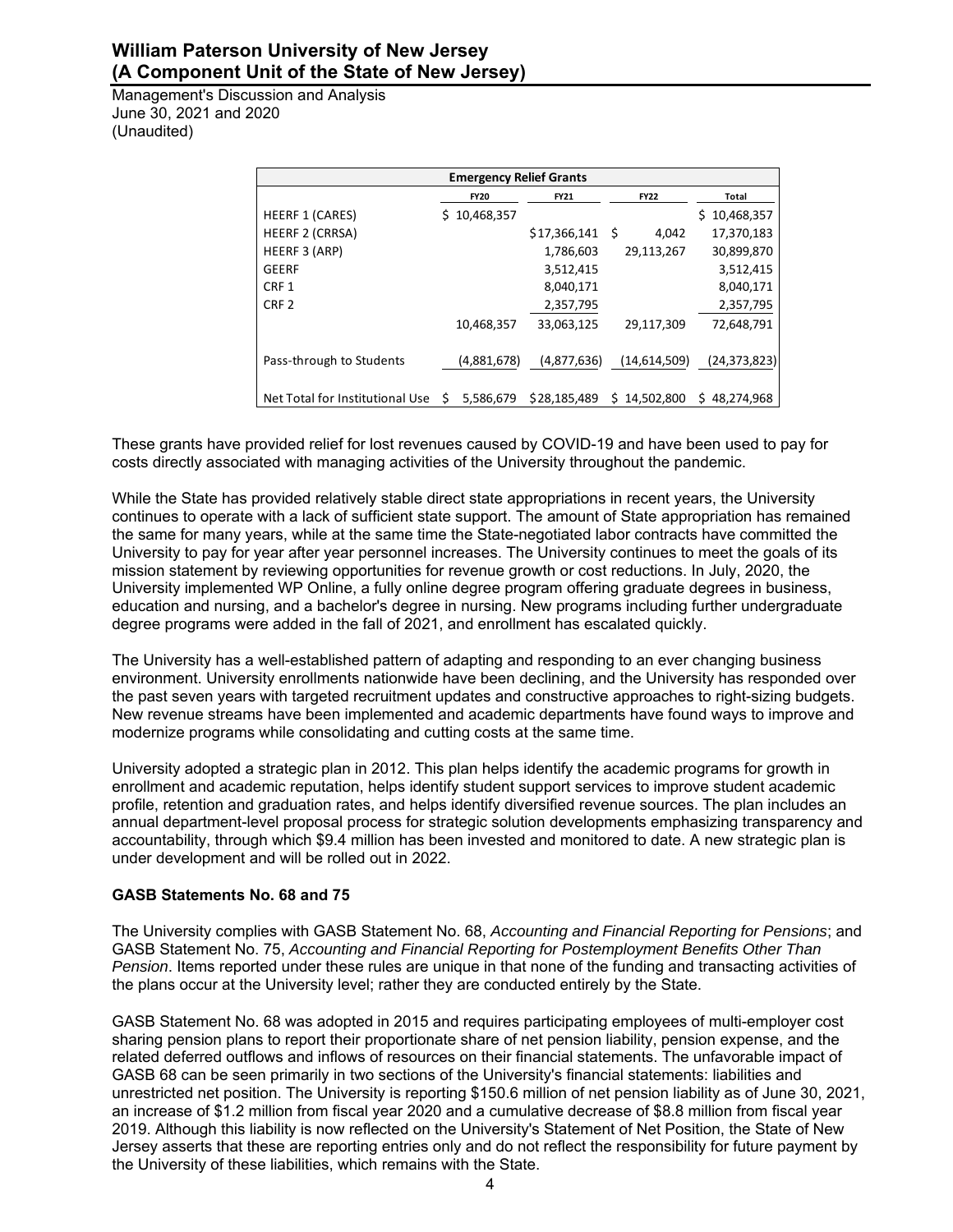Management's Discussion and Analysis June 30, 2021 and 2020 (Unaudited)

These sections of the 2021 financial statements are impacted by the requirements of GASB Statement No 68:

- *Noncurrent liabilities:* Net pension liability as of June 30, 2021 was \$150.6 million, an increase of \$1.2 million from June 30, 2020. This liability makes up 39 percent of the University's total liabilities.
- *Deferred outflows and inflows of resources:* Deferred outflows was \$23.5 million as of June 30, 2021, an increase of \$4.6 from June 30, 2020; and deferred inflows was \$38.8 million as of June 30, 2021, an increase of \$1.1 million from June 30, 2020.
- *Current year operating expense:* Fiscal year 2021 includes \$2.5 million pension income associated with the State pension plan. This income is allocated to the functional expense lines in the Statement of Revenues, Expenses and Changes in Net Position. In fiscal year 2020, the expense amount was \$45,935.
- *Unrestricted net position:* The cumulative total of GASB 68 impact to unrestricted net position as of June 30, 2021 is a (deficit) of (\$169.6) million*.*

GASB Statement No. 75 was adopted during fiscal year 2018. Similar to GASB No. 68, GASB No. 75 focuses on participating employees reporting their proportionate share of certain items relating to a long term benefit plan, in this case other post-employment benefits (OPEB) provided by the State of New Jersey State Health Benefit State Retired Employees Plan. The plan pays health care benefits for state employees who have met minimum service requirements. Different from GASB No. 68 however, the University is not required to report OPEB liability because of the technical classification whereby a "special funding situation" as defined by GASB No. 75 is deemed relevant. The University must record and report its proportionate share of OPEB expense along with the associated revenue reflecting the State's legal obligation to pay for these benefits. The University's proportionate share of OPEB liability was \$281.6 million and \$186.1 million as of June 30, 2021 and 2020, respectively, and its share of OPEB expense (with corresponding revenue) was \$4.9 million and \$1.1 million for fiscal years 2021 and 2020, respectively.

These sections of the 2021 financial statements are impacted by the requirements of GASB Statement No 75:

- *Current year operating expense:* Fiscal year 2021 includes \$4.9 million for OPEB benefits expense representing the University's proportionate share of the State's plan expenses. The expense is allocated to the functional expense lines in the Statement of Revenues, Expenses and Changes in Net Position, and is fully offset by an equal amount of State appropriation revenue in the Nonoperating Revenues (Expenses) section of the Statement of Revenues, Expenses and Changes in Net Position.
- *Current year nonoperating revenues (expenses):* This section includes a third line of State support reflecting the State's obligation to pay the OPEB expenses reported under operating expense. The fiscal year 2021 nonoperating revenue for the State's OPEB benefits is \$4.9 million.

### **Statements of Net Position**

The Statements of Net Position present the University's financial position as of a point in time, reflecting current and noncurrent assets, deferred outflows of resources, current and noncurrent liabilities, deferred inflows of resources and total net position reported under three separate classifications.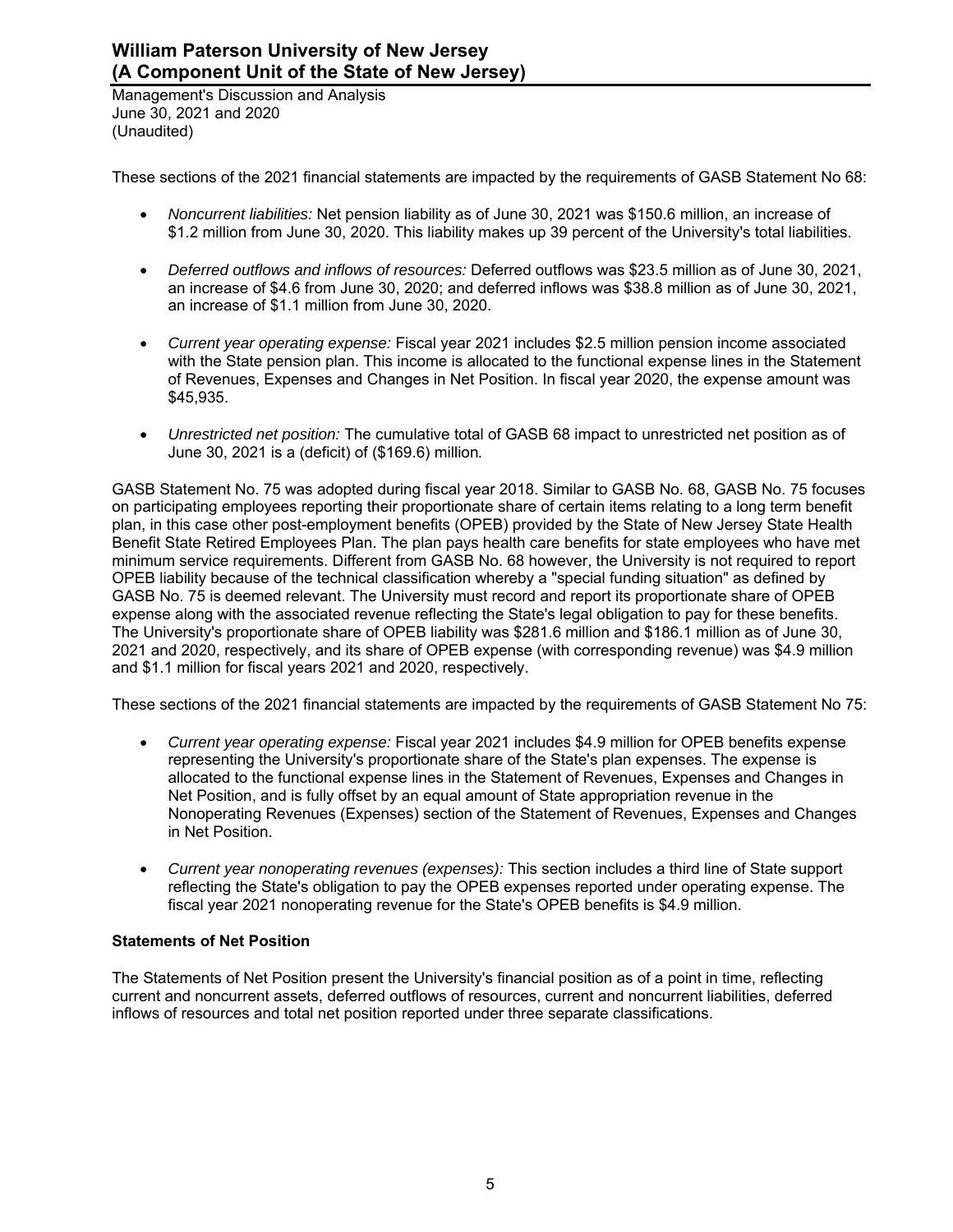Management's Discussion and Analysis June 30, 2021 and 2020 (Unaudited)

Assets and liabilities are generally measured using current values. However, capital assets are stated at historical cost less an allowance for depreciation. A summary of the University's assets, liabilities and net position (in thousands) at June 30, 2021, 2020, and 2019 follows:

### *Statements of Net Position Summary*

|                                      | 2021          | 2020          | 2019          |
|--------------------------------------|---------------|---------------|---------------|
| Assets:                              |               |               |               |
| Current assets<br>Noncurrent assets: | \$<br>134,722 | \$<br>93,851  | \$<br>98,896  |
| Capital assets, net                  | 390,181       | 398,315       | 408,890       |
| Other                                | 300           | 308           | 302           |
| Total assets                         | 525,203       | 492,474       | 508,088       |
| Deferred outflows                    | 23,451        | 18,890        | 27,387        |
| Liabilities:                         |               |               |               |
| <b>Current liabilities</b>           | 47,582        | 32,363        | 30,297        |
| Noncurrent liabilities               | 336,740       | 324,973       | 344,495       |
| <b>Total liabilities</b>             | 384,322       | 357,336       | 374,792       |
| Deferred inflows                     | 38,774        | 37,714        | 35,873        |
| Net position:                        |               |               |               |
| Net investments in capital assets    | 214,690       | 217,236       | 217,716       |
| <b>Restricted for Debt service</b>   | 7,920         | 7,790         | 8,450         |
| Unrestricted                         | (97,052)      | (108,712)     | (101, 356)    |
| Total net position                   | 125,558<br>\$ | 116,314<br>\$ | \$<br>124,810 |

### **Current and Noncurrent Assets and Liabilities**

Current assets consist primarily of cash and cash equivalents, restricted deposits held by bond trustees, investments and accounts receivables. Noncurrent assets consist of capital assets and noncurrent portion of loans receivable. Current liabilities consist primarily of accounts payable and accrued expenses, deferred revenue and current portion of bonds payable and other long-term debt, while noncurrent liabilities consist primarily of bonds payable, net pension liability and other long-term debt.

### **Assets**

At June 30, 2021, the University had total assets of \$525.2 million, an increase of \$32.7 million from \$492.5 million at June 30, 2020. The decrease in capital assets of \$8.1 million was caused by depreciation of \$15.5 million partially offset by increases for new capital projects.

Current assets, consisting of cash and cash equivalents, restricted deposits held by bond trustees, investments, and accounts receivable, increased \$40.9 million during 2021. Investments increased \$3.3 million due to strong performance and restricted deposits increased \$16.6 million for the bond proceeds received in the 2021C closing in March, 2021. Cash and cash equivalents increased \$21.0 million, reflecting the receipt of emergency relief funds received to cover pandemic-induced operating losses, along with restoration of State appropriation that had been reduced at the start of the pandemic. Additionally, the University realized budget savings in 2021 that had been put in place at the start of the pandemic, reducing cash outflows throughout the year.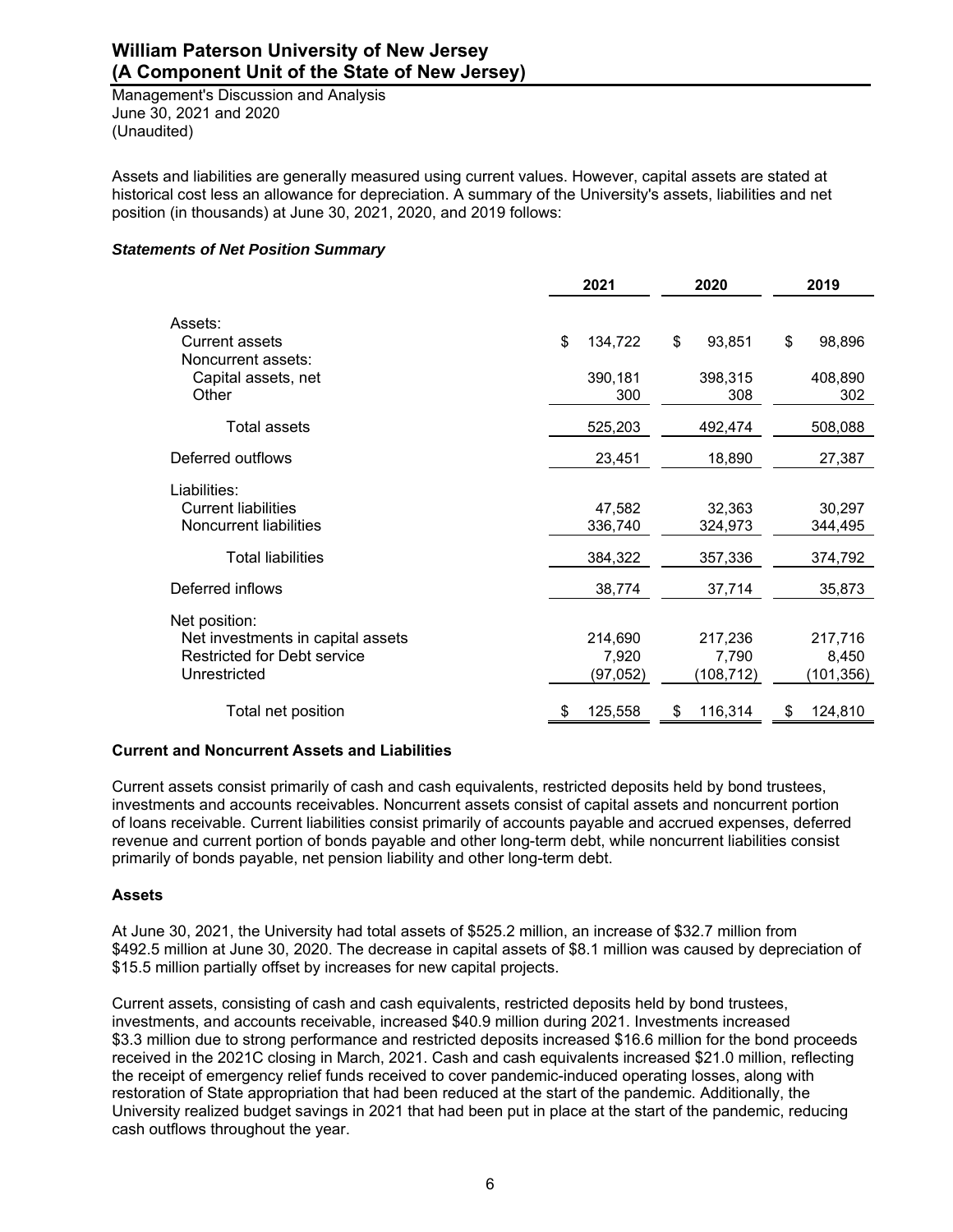Management's Discussion and Analysis June 30, 2021 and 2020 (Unaudited)

Student accounts receivable, net of the allowance for doubtful accounts, increased \$2.9 million, while other receivables and prepaid expenses decreased \$3.0 million.

At June 30, 2020, the University had total assets of \$492.5 million, a decrease of \$15.6 million from \$508.1 million at June 30, 2019. The decrease in capital assets accounts for \$10.6 million of the total assets decrease and was caused by depreciation of \$15.6 million partially offset by increases for new capital expenditures.

Other notable 2020 changes within assets are tied to impacts of the COVID-19 pandemic. Cash and investments at June 30, 2020 were \$6.3 million lower and \$4.7 million lower than June 30, 2019, respectively. These decreases resulted from reduced State appropriations of \$3.4 million, a drop-off of student payments on accounts, delayed State FICA reimbursements and excess operating expenses over revenues. Campus housing closures and the resulting refunds paid to students impacted cash and investments, however this was largely recovered by the institutional portion of CARES funds received during June 2020. The increase in student accounts receivables of \$1.4 million reflects an increase in balances receivable of \$1.8 million partially offset by a \$0.4 million increase in allowance for doubtful accounts. The increase in grants receivable of \$4.6 million reflects the student portion of CARES funds receivable (with the related \$4.1 million payable to students included in the balance sheet liabilities). The increase to the State of NJ receivable of \$0.7 million reflects the State's delayed payment of FICA reimbursements.

### **Deferred Outflows and Inflows of Resources**

As of June 30, 2021, the deferred outflows of resources and deferred inflows of resources were \$23.5 million and \$38.8 million, respectively. Deferred outflows are presented in the asset section of the balance sheet, and deferred inflows in the liability section.

The primary component of deferred outflows consists of GASB 68 actuarial pension fund adjustments, however in fiscal years 2021 and 2020 the total deferred outflows of \$23.5 million and \$18.9 million, respectively, includes \$3.7 million and \$3.9 million, respectively, relating to advance refunding of the 2008C bond issue.

The source of deferred inflows is entirely related to GASB 68 actuarial pension fund adjustments.

### **Liabilities**

At June 30, 2021, the University had total liabilities of \$384.3 million, an increase of \$27.0 million from \$357.3 million at June 30, 2020. Primary drivers of the increase are debt - the University took new borrowings of \$20.5 million and paid down existing debt of \$9.7 million for a net increase of \$10.8 million and increased unearned revenue of \$14.3 million relating to receipt of emergency relief grants that will be applied to FY 2022. Other increases are in accrued compensated absences, \$1.0 million and net pension liability, \$1.2 million offset by \$0.5 million reduction of accounts payable reflective of further cost cutting.

At June 30, 2020, the University had total liabilities of \$357.3 million, a decrease of \$17.5 million from \$374.8 million at June 30, 2019. The decrease is comprised of lower net pension liability, \$10.1 million, and pay-down of bonds and other debt, \$10.1 million, offset by an increase in accounts payable and accrued expenses of \$2.7 million. There was a general decrease in accounts payable and accrued expenses of \$1.4 million reflective of spending caps and reductions in response to COVID-19, however that reduction was offset by a one-time payable of \$4.1 million for student portion CARES grant funding.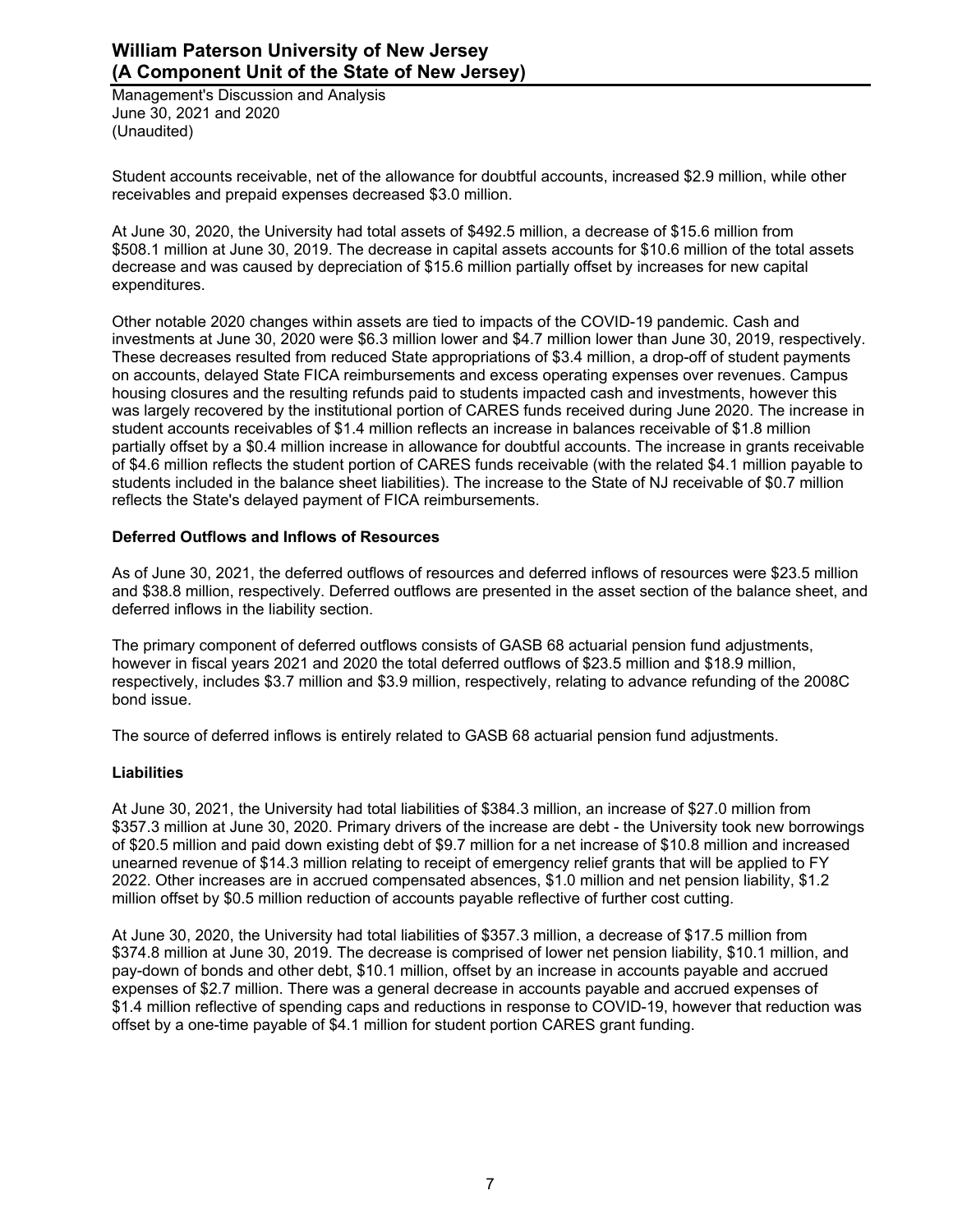Management's Discussion and Analysis June 30, 2021 and 2020 (Unaudited)

### **Net Position**

Net position reflects the residual interest in the University's assets and deferred outflows of resources after the deduction of its liabilities and deferred inflows of resources. Net position consists of three major categories: net investment in capital assets, expendable restricted net assets and unrestricted net position.

*Net investment in capital assets* - Includes the University's capital assets (property, plant and equipment), net of accumulated depreciation, reduced by the outstanding balances of debt attributable to these assets.

*Expendable restricted net assets* - Assets available for expenditure by the University, but only in accordance with restrictions placed on their use by external entities.

*Unrestricted net position* - Includes assets that are not subject to limitations or stipulations imposed by external entities and that have not been set aside for capital or endowment purposes. These assets are available for any lawful purpose of the University and include resources that may be designated for specific purposes as determined by management or the Board.

### *Components of Net Position*

|                                                                               | 2021              | 2020              | 2019               |
|-------------------------------------------------------------------------------|-------------------|-------------------|--------------------|
| Net investment in capital assets                                              | 214,690,253<br>S  | 217,235,677<br>S  | 217,716,398<br>\$. |
| Expendable restricted for debt service                                        | 7,920,000         | 7.790.000         | 8,450,000          |
| Unrestricted:<br>University unrestricted<br>Proportionate share of NJ pension | 72,519,702        | 63,329,576        | 70,639,628         |
| liability                                                                     | (169,572,286)     | (172,041,699)     | (171,995,764)      |
|                                                                               | (97, 052, 584)    | (108,712,123)     | (101, 356, 136)    |
| Total net position                                                            | 125,557,669<br>\$ | 116,313,554<br>\$ | 124,810,262        |

Net position at June 30, 2021, 2020 and 2019 was \$125.6, \$116.3 and \$124.8 million, respectively. From fiscal year 2020 to 2021, net position increased \$9.2 million and from fiscal year 2019 to 2020, it decreased \$8.5 million.

The FY21 overall increase in net position of \$9.2 million, as reported in the Statement of Revenues, Expenses and Changes in Net Position, reflects total net revenues over expenses of \$6.8 million plus the GASB 68 income of \$2.5 million.

The FY20 overall decrease in net position of \$8.5 million, as reported in the Statement of Revenues, Expenses and Changes in Net Position, reflects total net expenses over revenues \$8.5 million less the GASB 68 expense of \$45,935.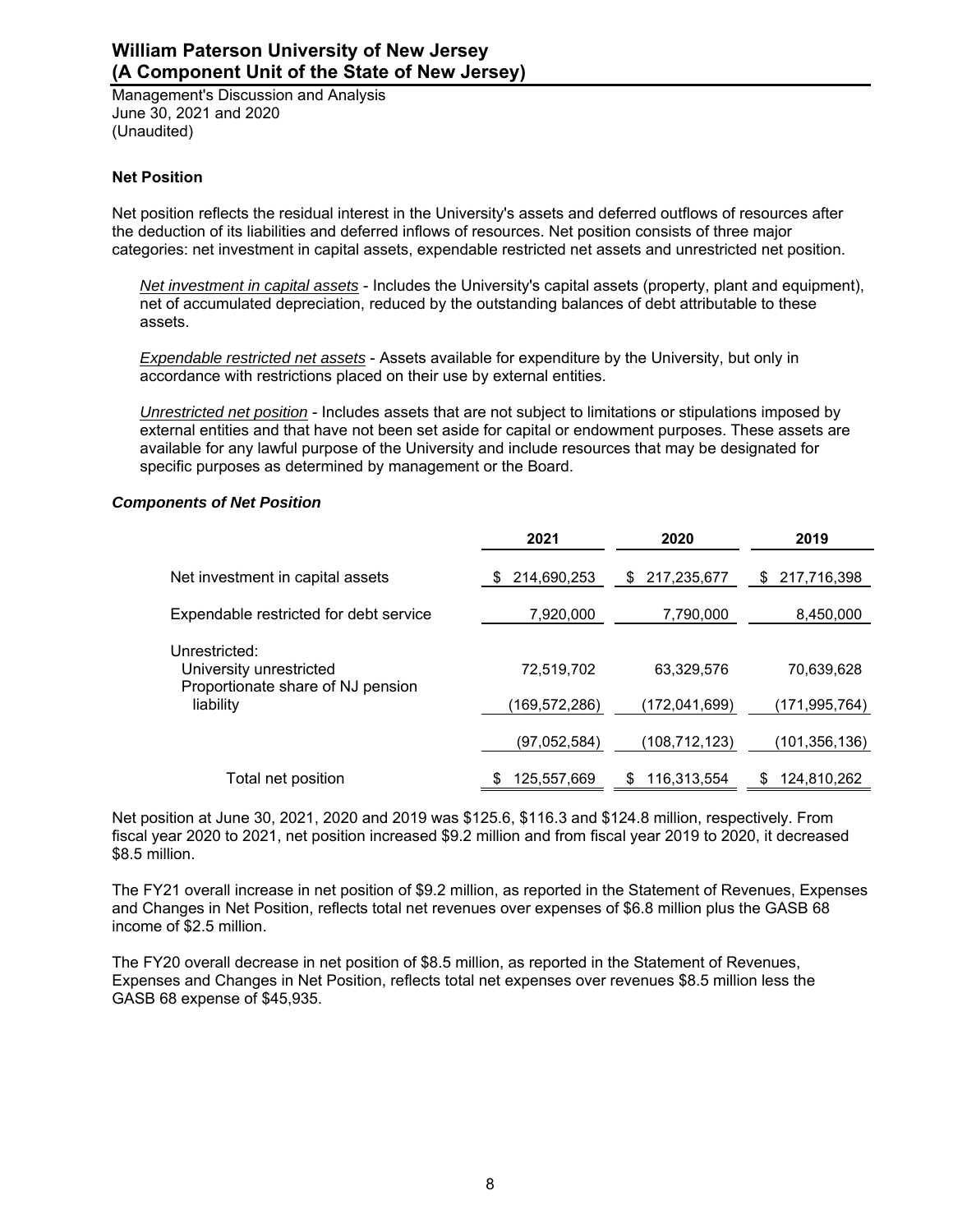Management's Discussion and Analysis June 30, 2021 and 2020 (Unaudited)



### **Statement of Revenues, Expenses and Changes in Net Position**

The Statement of Revenues, Expenses and Changes in Net Position presents the revenues earned and the expenses incurred during the fiscal year. Activities are classified as operating, nonoperating or capital grants and gifts. Revenues received and expenses incurred as a result of the University providing goods and services to its students and other constituencies are considered operating. Nonoperating revenues are primarily those received for which goods and services are not directly provided. The University's financial reporting model classifies state appropriations and gifts as nonoperating revenues. The operating deficit demonstrates the University's dependency on state support, capital grants and other nonoperating revenues. Nonoperating activity also includes investment income and expense.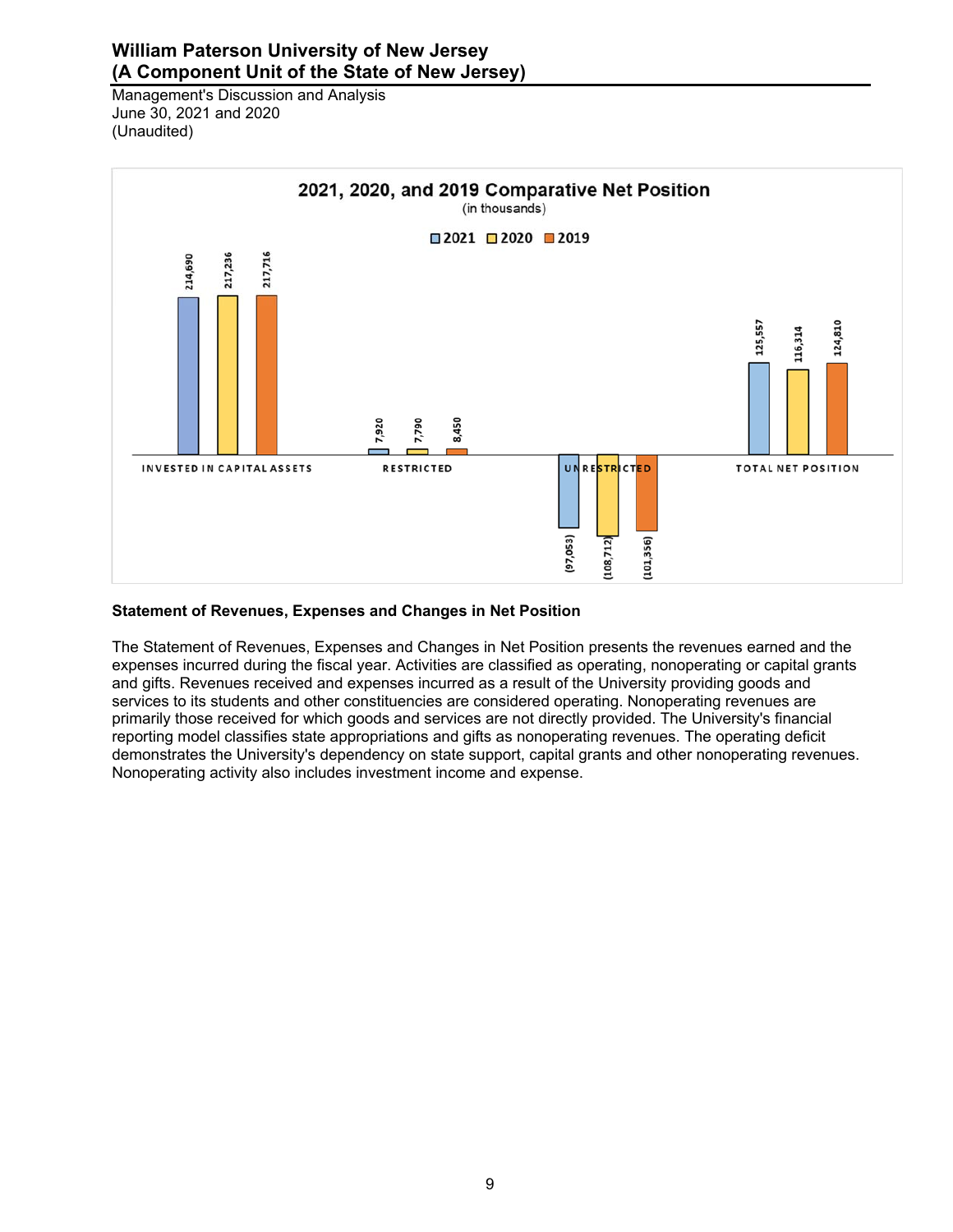Management's Discussion and Analysis June 30, 2021 and 2020 (Unaudited)

A summary of the University's revenues, expenses and changes in net position (in thousands) for the years ended June 30, 2021, 2020 and 2019 follows:

### *Summary of Revenues, Expenses and Changes in Net Position*

|                                               | 2021            | 2020           | 2019           |
|-----------------------------------------------|-----------------|----------------|----------------|
| Operating revenues:<br>Net student revenue    | \$<br>92,024    | \$<br>100,072  | \$<br>103,447  |
| Other                                         | 38,448          | 44,071         | 45,067         |
| Total operating revenues                      | 130,472         | 144,143        | 148,514        |
| Operating expenses                            | 220,297         | 222,446        | 232,228        |
| <b>Operating loss</b>                         | (89, 825)       | (78, 303)      | (83, 714)      |
| Nonoperating revenues (expenses):             |                 |                |                |
| State appropriations                          | 69,363          | 60,689         | 74,090         |
| Emergency relief grants                       | 33,063          | 10,468         |                |
| Other                                         | 3,130           | 5,127          | 6,043          |
| Interest expense                              | (6, 499)        | (6, 498)       | (5, 721)       |
| Net total nonoperating revenues               | 99,057          | 69,786         | 74,412         |
| Capital grants and gifts                      | 12              | 21             | 3,927          |
| Increase (decrease) in net position*          | 9,244           | (8, 496)       | (5, 375)       |
| Net position, beginning of year               | 116,314         | 124,810        | 130,185        |
| Net position, end of year                     | \$<br>125,558   | \$<br>116,314  | \$<br>124,810  |
| *Categories of decrease in net position:      |                 |                |                |
| Operating and nonoperating net total expenses | \$<br>6,763     | \$<br>(8, 471) | \$<br>(6,889)  |
| GASB 68 pension expense                       | 2,469           | (46)           | (2, 413)       |
| GASB 75 OPEB expense                          | (4,935)         | (1, 111)       | (11, 207)      |
| GASB 75 OPEB revenue                          | 4,935           | 1,111          | 11,207         |
| Capital grants and gifts                      | 12 <sup>°</sup> | 21             | 3,927          |
| Net total increase (decrease) in net position | \$<br>9,244     | \$<br>(8, 496) | \$<br>(5, 375) |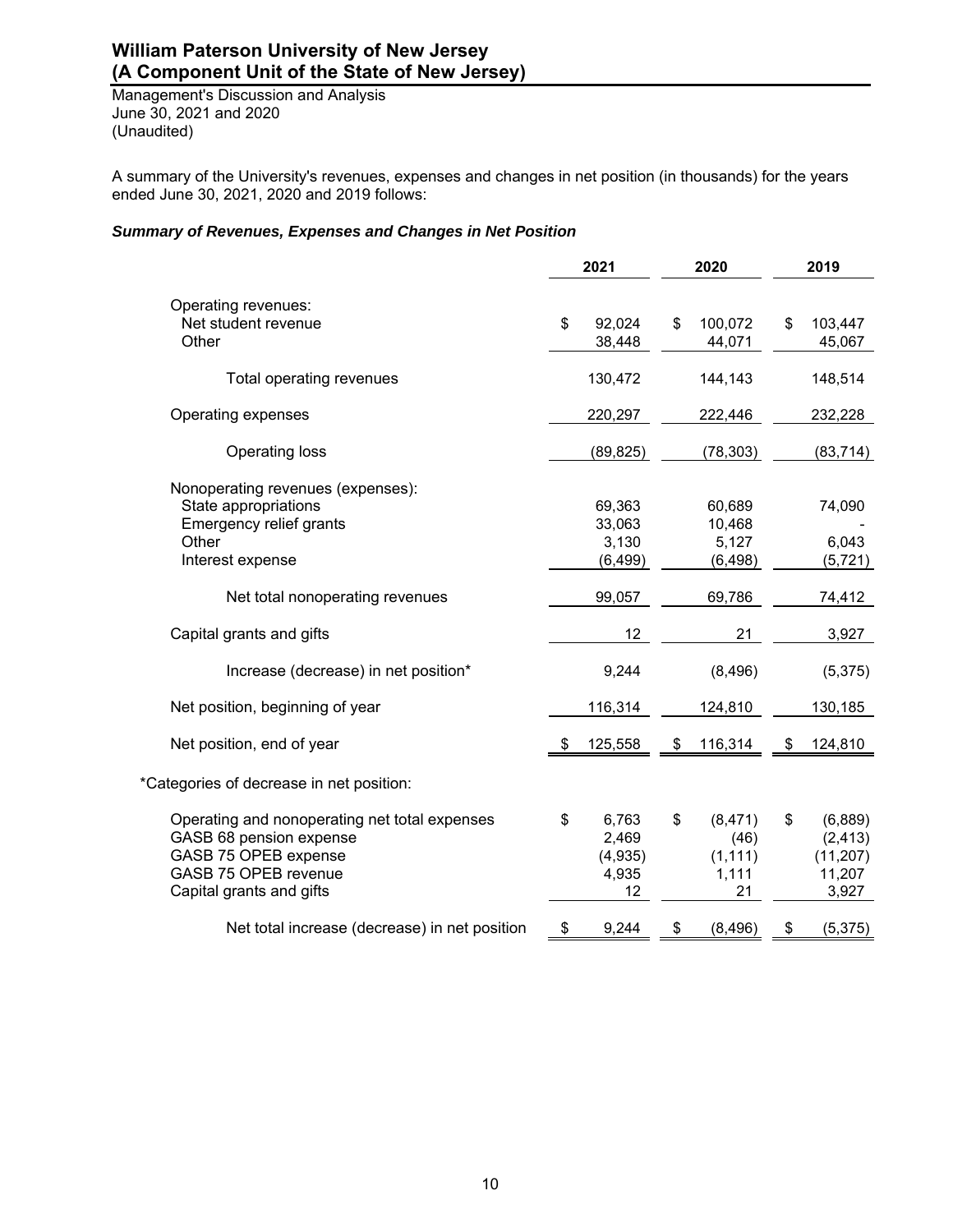Management's Discussion and Analysis June 30, 2021 and 2020 (Unaudited)

### **Revenues**

Revenues are classified as operating, nonoperating, or capital grants and gifts. A summary of the University's revenues (in thousands) for the years ended June 30, 2021, 2020 and 2019 follows:

### *Operating, Nonoperating and Capital Revenues:*

|                                                       | 2021          | 2020          | 2019          |  |
|-------------------------------------------------------|---------------|---------------|---------------|--|
| Operating revenues:                                   |               |               |               |  |
| Net student revenue                                   | \$<br>92,024  | \$<br>100,072 | \$<br>103,447 |  |
| Federal grants and contracts                          | 21,194        | 23,695        | 23,918        |  |
| State local and other grants and contracts            | 16,558        | 18,683        | 18,981        |  |
| Auxiliary enterprises                                 | 696           | 1,693         | 2,168         |  |
| Total operating revenues                              | 130,472       | 144,143       | 148,514       |  |
| Nonoperating revenues:                                |               |               |               |  |
| State appropriations                                  | 32,240        | 27,017        | 30,357        |  |
| State paid fringe benefits                            | 32,188        | 32,562        | 32,526        |  |
| Emergency relief grants                               | 33,063        | 10,468        |               |  |
| State paid OPEB benefits                              | 4,935         | 1,111         | 11,207        |  |
| Investment income                                     | 1,033         | 1,849         | 2,132         |  |
| Unrealized investment gain                            | 1,227         | 1,151         | 1,789         |  |
| Other, including private gifts                        | 870           | 2,125         | 2,123         |  |
| Total nonoperating revenues                           | 105,556       | 76,283        | 80,134        |  |
| Capital grants and gifts                              | 12            | 21            | 3,927         |  |
| Total operating, nonoperating and<br>capital revenues | \$<br>236,040 | \$<br>220,447 | \$<br>232,575 |  |
|                                                       |               |               |               |  |

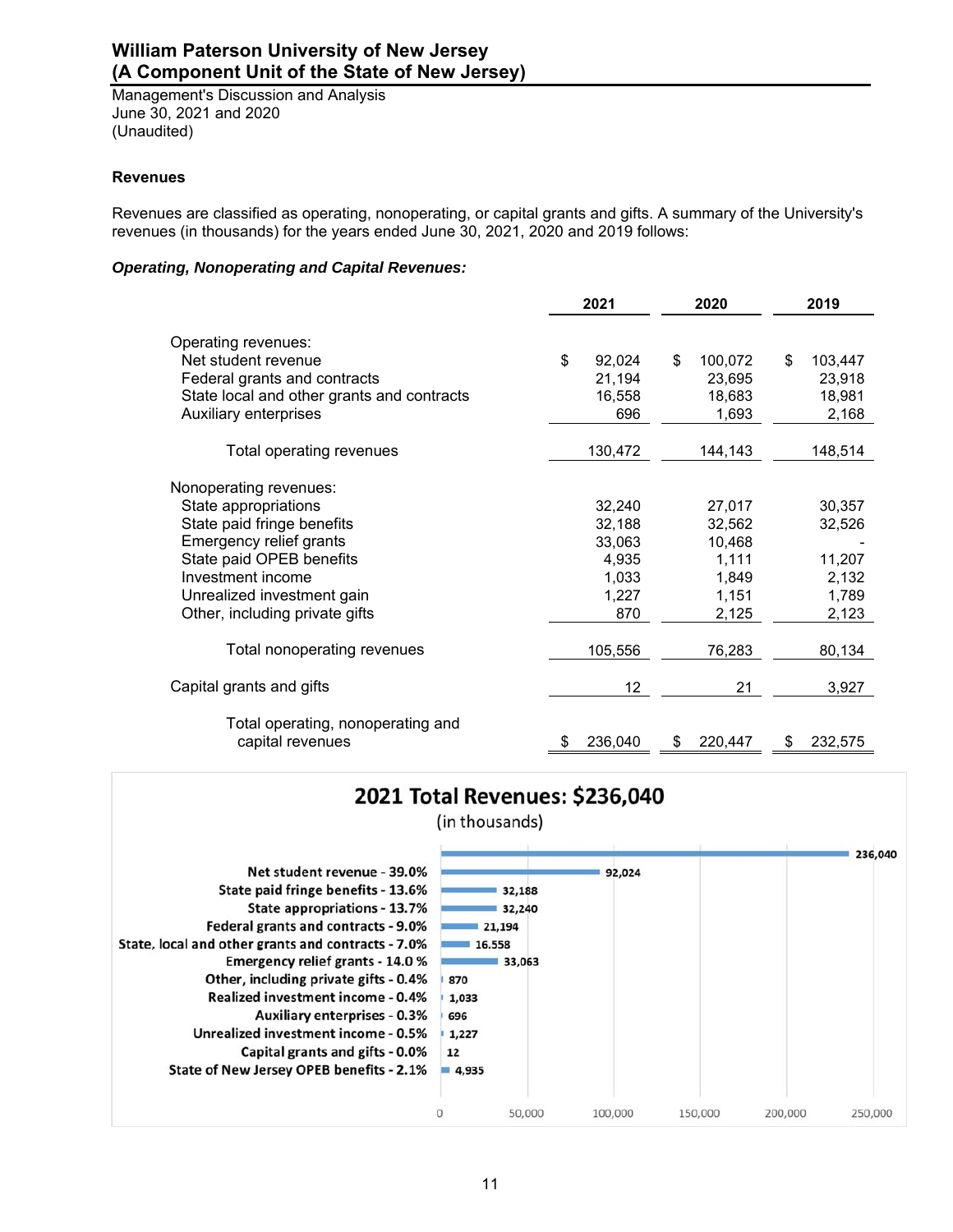Management's Discussion and Analysis June 30, 2021 and 2020 (Unaudited)



### *Operating Revenues*

Operating revenues consist of student revenues, government grants and contracts, and auxiliary enterprises.

Gross student tuition and fees were \$122.2 million, \$126.8 million and \$124.9 million for the years ended June 30, 2021, 2020 and 2019, respectively. This revenue was generated by the following number of students, resident students and meal plan participants:

## *Student Enrollment:*

*Total Enrollment (FTE's):* 

|                                          | 2021  | 2020  | 2019  |
|------------------------------------------|-------|-------|-------|
| Annualized Fall and Spring               | 7.074 | 7,498 | 7,663 |
| Summer II (July-August 2020, 2019, 2018) | 305   | 300   | 300   |
| Summer I (May-June 2021, 2020, 2019)     | 282   | 362   | 315   |
| Winter                                   | 95    | 71    | 68    |
|                                          |       |       |       |
| Total enrollment                         | 7,756 | 8,231 | 8,346 |
|                                          |       |       |       |
| <b>Residential students</b>              | 1,037 | 1,858 | 1,972 |
|                                          |       |       |       |
| Meal plan participants                   | 1,020 | 1,808 | 1,922 |
|                                          |       |       |       |

Net student revenue, comprised of tuition and fees and residence life less scholarship allowances, was \$92.0 million for the year ended June 30, 2021, a decrease of \$8.1 million from fiscal year 2020. The decline consists of room and board decreases totaling \$4.9 million and tuition and fees decreases totaling \$4.7 million, offset by a corresponding \$1.5 million decrease in the scholarship allowance.

For the year ended June 30, 2020, net student revenue was \$100.1 million, a decrease of \$3.4 million from fiscal year 2019 due to the pandemic related decrease of \$5.4 million in residence life revenue partially offset by an increase in tuition and fees revenue of \$2.0 million.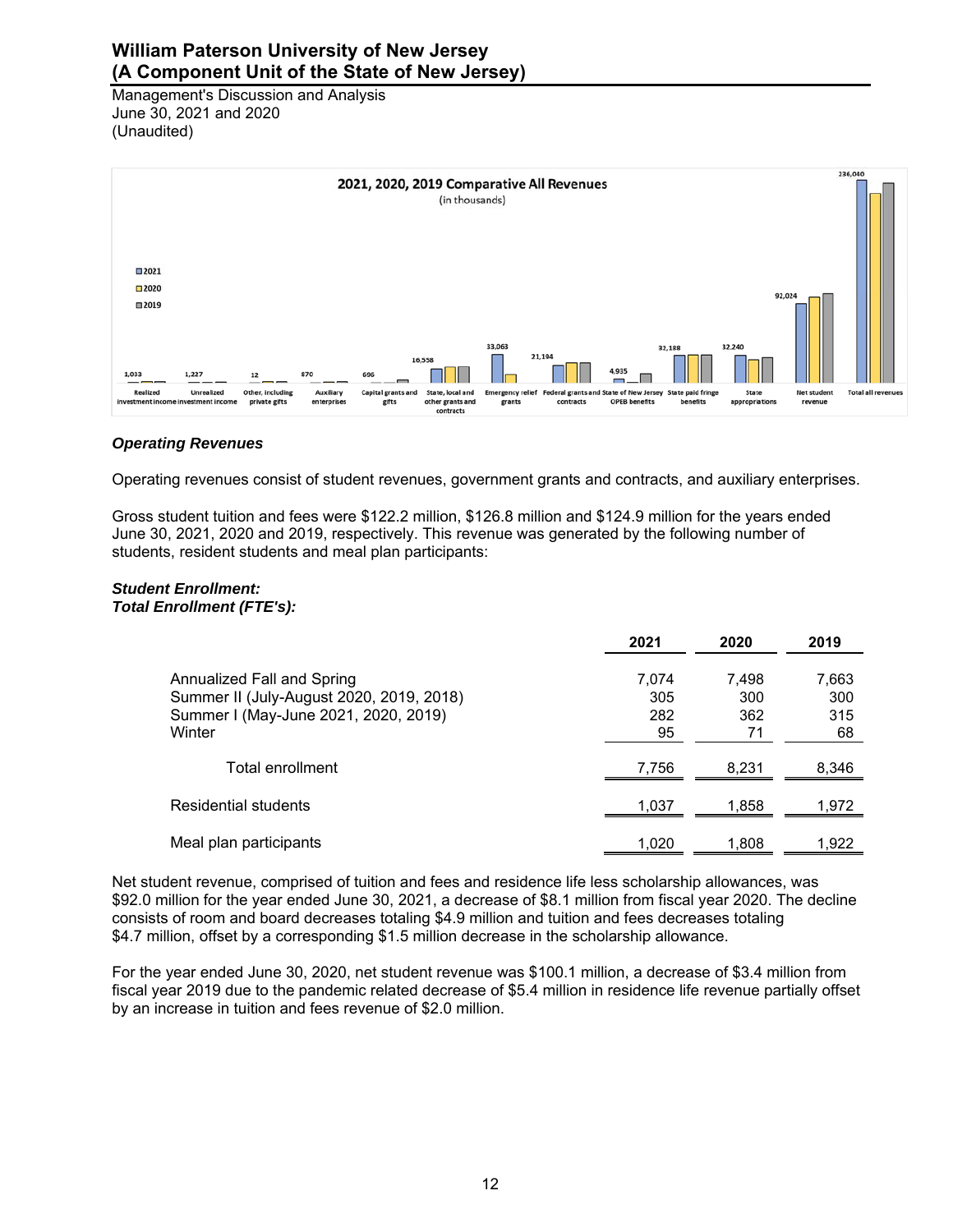Management's Discussion and Analysis June 30, 2021 and 2020 (Unaudited)

Tuition and fees revenue, a component of net student revenue, was \$122.2 million in fiscal year 2021, \$4.7 million lower than fiscal year 2020, caused by a pandemic-driven enrollment decline. Tuition and fees revenue was \$126.8 million in fiscal year 2020, \$2.0 million higher than fiscal year 2019. The increase reflects slight decreases in enrollment offset by tuition and housing rate increases.

Revenues from federal grants and contracts decreased \$2.5 million during fiscal year 2021 to \$21.2 million due to decreased Pell grants related to pandemic-driven enrollment declines. In 2020, revenues from federal grants and contracts decreased \$0.2 million to \$23.7 million, also related to enrollment fluctuations.

State, local and other grants and contracts decreased for the year ended June 30, 2021 by \$2.1 million, reflecting a decrease in the State TAG financial aid awards of \$1.7 million and decreased other grants of \$0.5 million. State, local and other grants and contracts decreased for the year ended June 30, 2020 by \$0.3 million, reflecting a decrease in the State TAG financial aid awards of \$0.2 million and decreased other grants of \$0.1 million

Revenue from auxiliary enterprises consists of bookstore and vending machine commissions, revenue from athletic programs, facilities rentals, food service sales and other related revenue. Revenue from auxiliary enterprise activities was \$0.7 million for the year ended June 30, 2021, a decrease of \$1.0 million from fiscal year 2020 reflecting lower hospitality revenues due to COVID-19 related decreases in food service and bookstore revenues. In 2020, revenue from auxiliary enterprise activities was \$1.7 million, a decrease of \$0.5 million from fiscal year 2019.

### *Nonoperating Revenues*

The University's primary source of nonoperating revenue is State of New Jersey appropriations for general operations and fringe benefits. The general operations appropriation was \$32.2 million in fiscal year 2021, an increase of \$5.2 million from fiscal year 2020 due to restoration of cuts made at the beginning of the pandemic. The fringe benefits appropriation was \$32.2 million, \$32.6 million and \$32.5 million for the years ended June 30, 2021, 2020, and 2019, respectively. State paid OPEB benefits was \$4.9 million, \$1.1 million and \$11.2 million in fiscal years 2021, 2020 and 2019, respectively.

The University received \$33.1 million in emergency relief grants relating to the COVID-19 pandemic in fiscal year 2021. Sources of funding were the Higher Education Emergency Relief Fund (HEERF), \$19.2 million, including special allocations for minority serving institutions, the Governor's Emergency Relief Fund (GEERF), \$3.5 million, and the Coronavirus Relief Fund (CRF 1 and 2), \$10.4 million. The HEERF funds included \$4.9 million of funds designated specifically for students, the payment of which is included in operating expenses under the functional category of student services.

In fiscal year 2020, the University received \$10.4 million in emergency relief grants relating to the COVID-19 pandemic. The Higher Education Emergency Relief Fund (HEERF), authorized by Section 18004(a)(1) of the Coronavirus Aid, Relief and Economic Security (CARES) Act, provided \$9.7 million, fifty percent of which was paid directly to students and the remainder applied to institutional costs associated with responding to special operating needs created by the pandemic. As a minority-serving institution, the University also received \$0.7 million under Section 18004(a)(2) of the CARES Act.

### *Capital Grants and Gifts*

Final capital grant funding from the State of New Jersey's "Building our Future" bond issue was received in fiscal years 2021 and 2020. This \$30 million grant was the primary (75 percent) funding source for University Hall and partially funded the Preakness Hall and Hunziker Wing renovations. For the years ending June 30, 2021 and June 30, 2020, \$11,607 and \$21,253, respectively, was received as capital grants.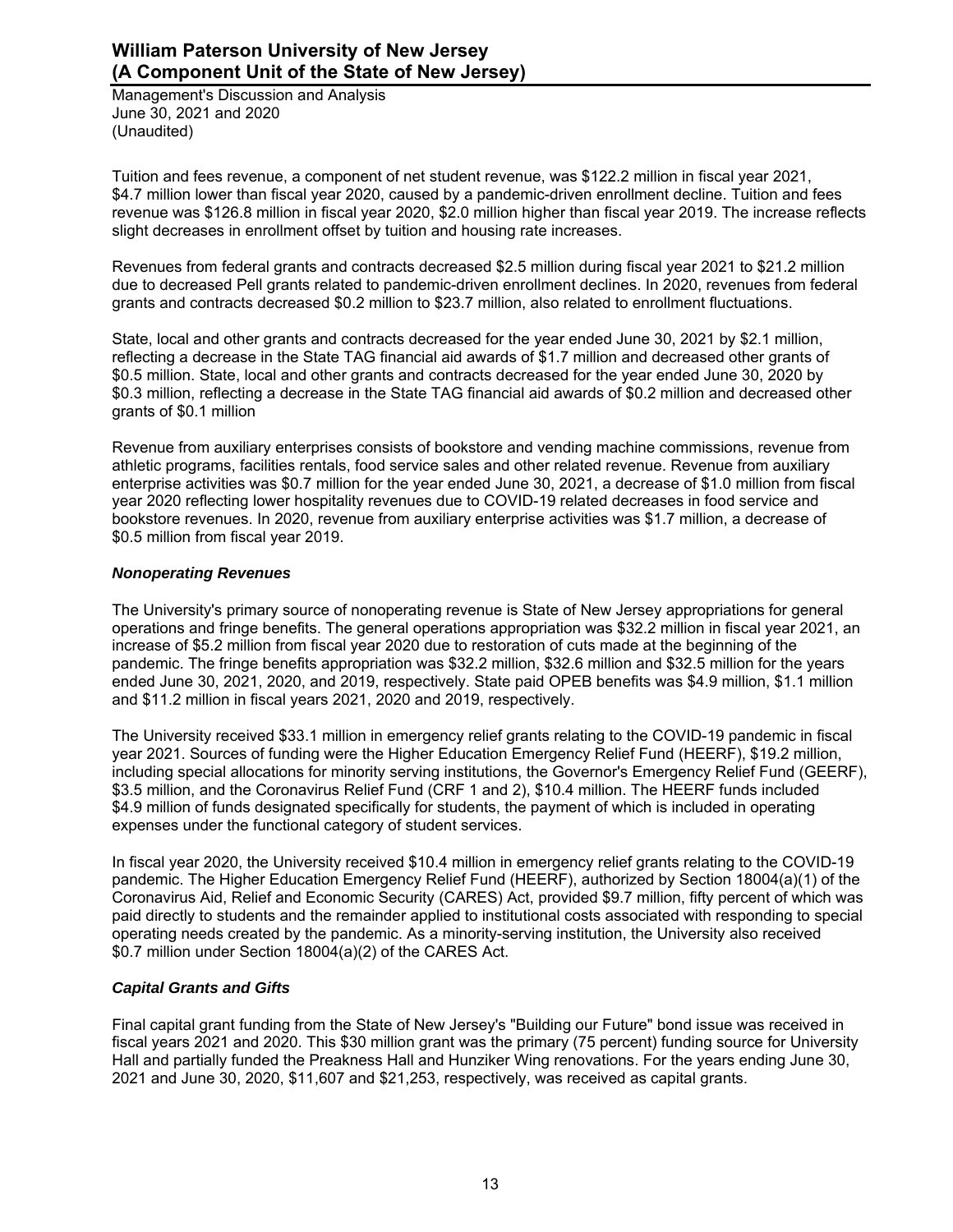Management's Discussion and Analysis June 30, 2021 and 2020 (Unaudited)

### *Expenses*

Operating expenses are reported by functional classification in the Statements of Revenues, Expenses and Changes in Net Position. Total operating expenses for the year ended June 30, 2021 were \$215.4 million, a decrease of \$7.1 million from fiscal year 2020. Operating expenses include GASB 68 pension income of \$2.5 million in fiscal year 2021 and \$45,935 in fiscal year 2020. The income in fiscal year 2021 is reflective of general improvements to the GASB 68 balance sheet items of net pension liability, deferred outflows and deferred inflows. Fiscal year 2021 is the first year since the adoption of GASB 68 in 2015 that it has been income.

GASB 75 OPEB expense was \$4.9 million in fiscal year 2021 and \$1.1 million in fiscal year 2020. This expense reflects the University's proportionate share of current year State-paid post-employment retirement benefits expense.

Salaries decreased during fiscal year 2021 by \$3.9 million due to intentional efforts to reduce costs in response to enrollment declines. The cost reduction was achieved through furloughs and position eliminations through a voluntary separation program. The overall benefits decrease in fiscal year 2021 of \$2.7 million is explained primarily by the negative GASB 68 pension expense, \$2.5 million, which offsets the GASB 75/OPEB expense of \$4.9 million.

Other operating expenses in both fiscal years 2021 and 2020 include the \$4.9 million pass-through student portion of HEERF funds. The corresponding and offsetting revenue is included in emergency relief grants in the nonoperating revenues section.

Overall, the net total decrease from 2020 to 2021 in operating expenses was \$7.1 million. Other than salaries and benefits with a total decrease of \$7.7 million, there were general operating expense decreases of \$3.9 million due to budget cuts. These were offset by increases in technology and equipment - an increase of \$2.5 million for the purpose of dealing with remote and hybrid education delivery; and bad debt expense - an increase of \$2.0 million due to considerable higher student accounts receivable balances and the need to increase the allowance for bad debts.

Functionally, the overall \$7.1 million decrease was located mainly in research (\$4.3 million), instruction (\$2.1 million), and auxiliary enterprises (\$1.7 million).

For fiscal year 2020, the salaries increase of \$0.2 million represents general increases to salaries for annual increases and filling of vacancies. The overall benefits decrease in fiscal year 2020 of \$12.7 million is explained primarily by decreases in GASB 68 pension expense, \$2.4 million, and GASB 75/OPEB expense of \$10.1 million.

Other operating expenses in fiscal year 2020 include a one-time expense of \$4.9 million for student CARES awards relating to COVID-19. This was a pass through expense, with the offsetting revenue included in emergency relief grants in nonoperating revenues. Otherwise, operating expenses were down \$4.2 million as a result of efforts to cut costs in response to COVID-19. Costs were down in most categories including salaries and benefits, \$2.2 million, hospitality, \$0.7 million; data processing, \$0.5 million; utilities, \$0.4 million; and maintenance, \$0.3 million. Depreciation increased \$0.8 million due to the completion of Skyline Residence Hall.

Functionally, the overall \$9.8 million decrease was located mainly in instruction (\$6.0 million), institutional support (\$3.7 million), operations and maintenance (\$1.8 million), residence life-auxiliary enterprises (\$1.7 million), research (\$1.3 million), and academic support (\$1.2 million). Student services increased \$4.4 million due to the \$4.9 million student CARES awards.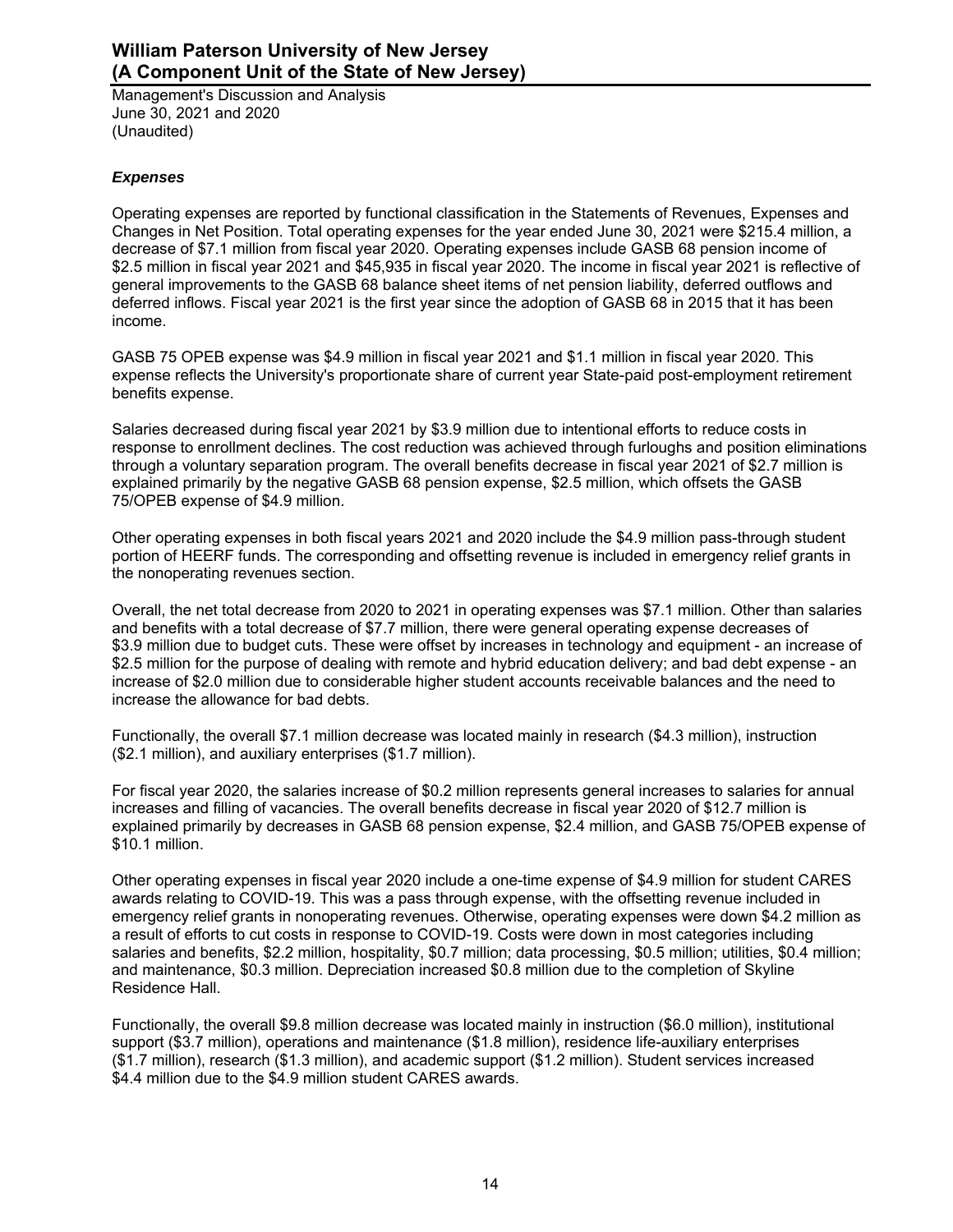Management's Discussion and Analysis June 30, 2021 and 2020 (Unaudited)





### *Functional vs. Natural Classification of Expenses (Without GASB 68 or GASB 75)*

Exclusive of the impacts of GASB 68 and GASB 75, the allocation of operating expenses to natural classifications has remained proportionately constant over the years ended June 30, 2021, 2020, and 2019, with salaries at 56-57 percent, fringe benefits at 16 percent, supplies and services at 19-21 percent and depreciation at 6-7 percent. In fiscal year 2021, salaries and fringe benefits (non-GASB 68 related) decreased \$4.0 million and in fiscal year 2020 didn't change materially.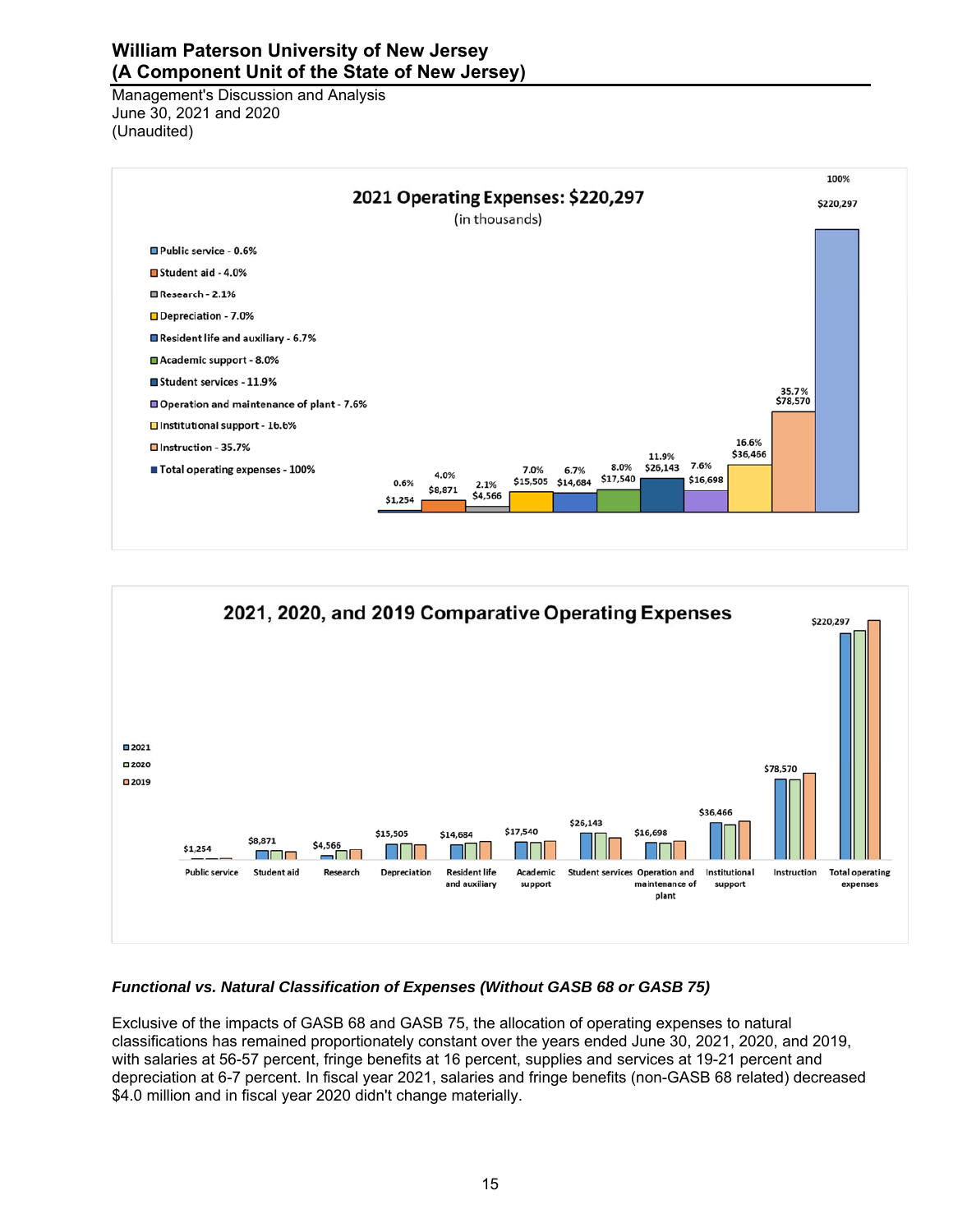Management's Discussion and Analysis June 30, 2021 and 2020 (Unaudited)

### *Operating Expenses: Functional vs. Natural Classifications*

|                                        | 2021          |         | 2020          |         | 2019          |         |
|----------------------------------------|---------------|---------|---------------|---------|---------------|---------|
| <b>Functional Classification</b>       |               |         |               |         |               |         |
| Instruction                            | \$<br>76,361  | 35.1 %  | \$<br>77,426  | 35.0 %  | \$<br>78,002  | 35.7 %  |
| Research                               | 4,532         | 2.1     | 8,847         | 4.0     | 9,984         | 4.6     |
| Academic support                       | 17,246        | 7.9     | 16,770        | 7.6     | 16,960        | 7.8     |
| Public service                         | 1,232         | 0.6     | 1,270         | 0.6     | 1,457         | 0.7     |
| Student services                       | 25,830        | 11.9    | 25,713        | 11.6    | 20,152        | 9.2     |
| Institutional support<br>Operation and | 36,715        | 16.9    | 34,206        | 15.5    | 34,788        | 15.9    |
| maintenance of plant                   | 16,894        | 7.8     | 16,290        | 7.4     | 17,114        | 7.8     |
| Student aid<br>Residence life and      | 8,871         | 4.1     | 8,992         | 4.1     | 7,991         | 3.7     |
| auxiliary                              | 14,645        | 6.7     | 16,100        | 7.3     | 17,319        | 7.9     |
| Depreciation                           | 15,505        | 7.1     | 15,677        | 7.1     | 14,841        | 6.7     |
| Total operating                        |               |         |               |         |               |         |
| expenses                               | 217,831       | 100.0 % | 221,289       | 100.0 % | 218,608       | 100.0 % |
| GASB 68 impact                         | (2,469)       |         | 46            |         | 2,413         |         |
| GASB 75 impact                         | 4,935         |         | 1,111         |         | 11,207        |         |
|                                        | \$<br>220,297 |         | \$<br>222,446 |         | 232,228       |         |
| <b>Natural Classification</b>          |               |         |               |         |               |         |
| Salaries and wages                     | \$<br>119,501 | 56.1 %  | \$<br>123,365 | 57.0 %  | \$<br>123,139 | 56.3 %  |
| Fringe benefits                        | 34,748        | 16.3    | 34,930        | 16.1    | 35,153        | 16.1    |
| Supplies and services                  | 43,200        | 20.3    | 42,435        | 19.6    | 45,475        | 20.9    |
| Depreciation                           | 15,505        | 7.3     | 15,677        | 7.3     | 14,841        | 6.7     |
| Total operating<br>expenses            | 212,954       | 100.0 % | 216,407       | 100.0 % | 218,608       | 100.0 % |
| Student relief<br>expenses             | 4,877         |         | 4,882         |         |               |         |
| GASB 68 impact                         | (2,469)       |         | 46            |         | 2,413         |         |
| GASB 75 impact                         | 4,935         |         | 1,111         |         | 11,207        |         |
|                                        | \$<br>220,297 |         | \$<br>222,446 |         | \$<br>232,228 |         |

### *Nonoperating Expense*

Nonoperating expense consists of interest on capital asset-related debt of \$6.5 million, \$6.5 million and \$5.7 million for the years ended June 30, 2021, 2020 and 2019, respectively. The \$0.8 million increase from 2019 to 2020 reflects an overall decrease in interest expense of \$0.4 million offset by a decrease in the amount of capitalized interest of \$1.2 million. Interest expense was capitalized for Skyline during 2018 and 2019.

Unrealized investment gains during 2021 and 2020 reflect market valuation changes driven by interest rate fluctuations, however these gains are not expected to be realized as long as bonds are held to maturity. The University's portfolio is structured so that all bonds are held to maturity.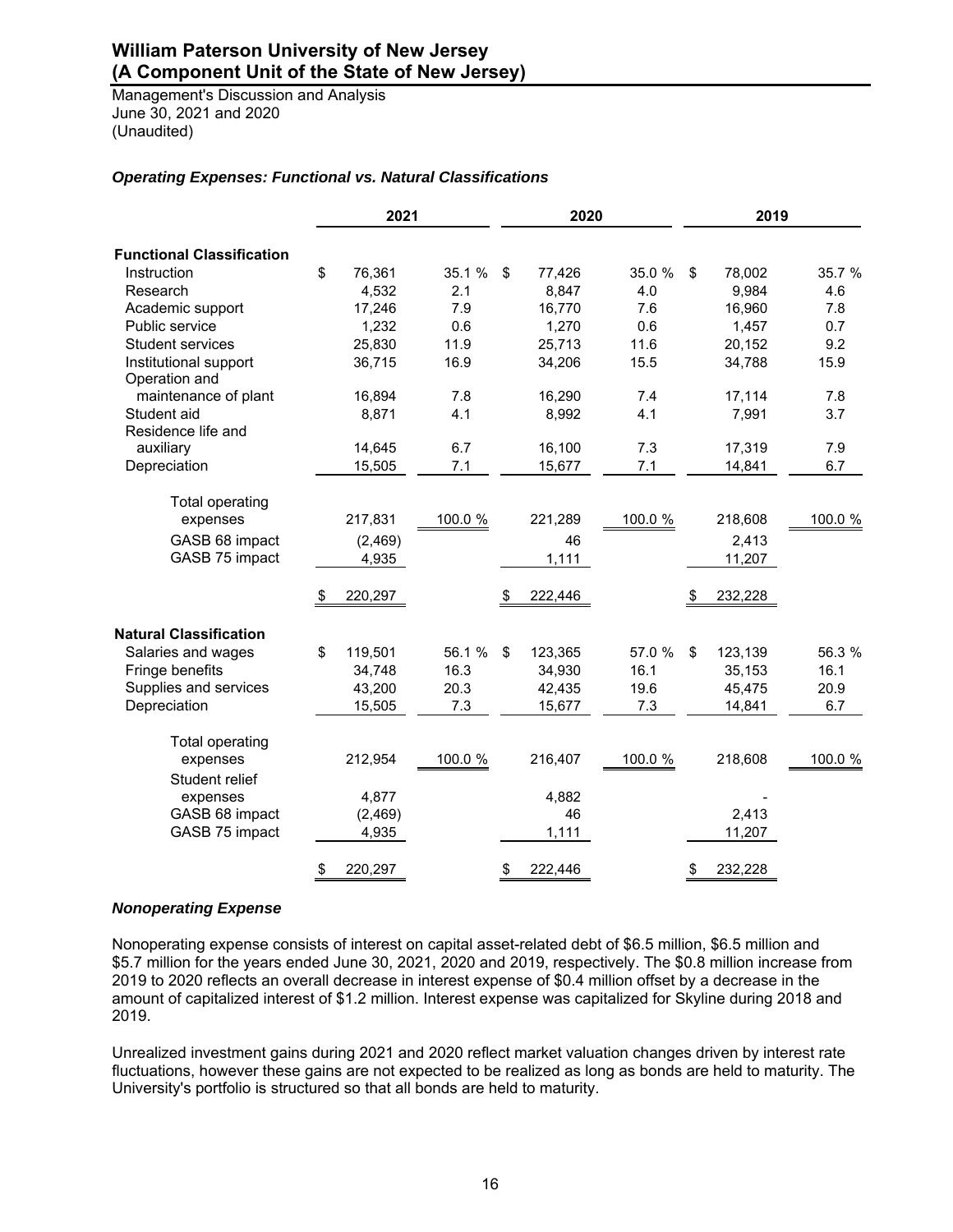Management's Discussion and Analysis June 30, 2021 and 2020 (Unaudited)

### **Capital Assets and Debt Activities**

At June 30, 2021, the University's investment in capital assets was \$390.2 million, net of accumulated depreciation of \$259.3 million. Debt related to these capitalized assets was \$189.5 million. During fiscal year 2021, the University had total capital additions of \$7.4 million for improvement and restoration projects. These additions were partially funded with proceeds from the 2021C bond issue which occurred March, 2021.

At June 30, 2020, the University's investment in capital assets was \$398.3 million, net of accumulated depreciation of \$243.8 million. Debt related to these capitalized assets was \$178.1 million. During fiscal year 2020, the University had total capital additions of \$5.1 million for improvement and restoration projects.

The University issued five new bond series over the fiscal years 2016 – 2021. On August 18, 2015, the University issued Series 2015C New Jersey Educational Facilities Authority Revenue Bonds for par value of \$45,695,000. The issue refunded all of the University's 2005E principal balance and provided \$20 million of new money for use towards Preakness Hall and Hunziker Wing renovations. On July 27, 2016, Series 2016E was issued for a par value of \$60,755,000, partially refunding remaining principal on the 2008C bonds. On August 9, 2017, Series 2017B was issued for par value of \$27,065,000 for the construction of Skyline Hall. On May 13, 2019, the 2019A series was issued for par value of \$5,070,000 to refinance the remaining portion of 2008C bonds. Finally, on March 17, 2021, the 2021C series was issued for par value of \$17,900,000 to finance multiple campus renovation projects, including 1800 Valley Road, Power Arts and Wayne Dining Hall.

Planning for capital projects in response to new priorities or unanticipated needs is evaluated against the current Facilities Master Plan, which was approved by the Board of Trustees in 2003. As mandated by State statute, the University submits its updated Annual Capital Improvement Program Request. As part of the submission, the Facilities Master Plan is updated to reflect cost escalation, add new deferred maintenance projects and report completed deferred maintenance projects. To keep the Master Plan current, several mini-master plans have been completed. In 2005, an athletic zone plan was developed with a number of major improvements executed over several years. In 2012, the University commissioned a core academic zone master plan concentrated on the six academic buildings in the heart of the campus. The plan, accepted by the University's Board of Trustees in spring 2012, provides the road map to upgrade and/or replace the six original classroom buildings on the campus. The plan provided a foundation for submission of capital project funding applications to the State, resulting in the \$30.0 million grant awarded to the University for University Hall and \$7.1 million grant awarded for the Hunziker building renovations. In 2014, a residential zone plan was completed and as a result the University was able to construct a new residence hall (Skyline Hall) which opened in the fall of 2019. The University is also moving forward with renovation projects to upgrade its existing residence halls. The University will continue to supplement funding for its capital and deferred maintenance projects with its own funds.

A summary of the University's capital assets (in thousands) at June 30, 2021, 2020 and 2019 follows:

### *Capital Assets*

|                               | 2021          | 2020        | 2019          |
|-------------------------------|---------------|-------------|---------------|
| Land                          | \$<br>7,256   | \$<br>7,256 | \$<br>7,256   |
| Construction in progress      | 11.637        | 7.670       | 41,230        |
| Infrastructure                | 18,864        | 18,837      | 18,837        |
| Buildings and improvements    | 565,717       | 563,851     | 525,885       |
| Equipment                     | 45,316        | 43,806      | 43,119        |
| Artwork                       | 691           | 690         | 681           |
| Total                         | 649.481       | 642.110     | 637.008       |
| Less accumulated depreciation | 259.300       | 243,795     | 228,118       |
| Total capital assets, net     | 390.181<br>\$ | 398.315     | \$<br>408.890 |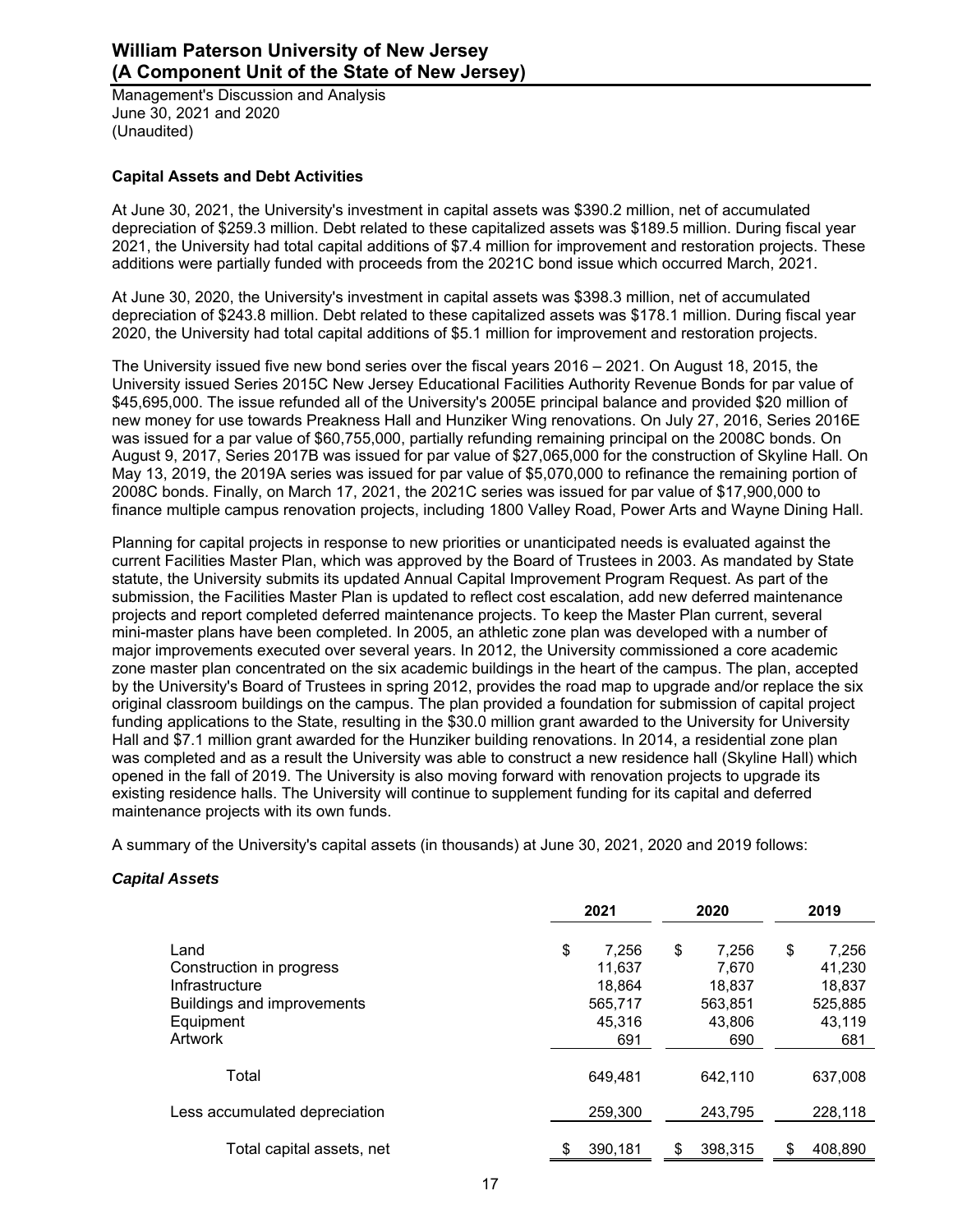Management's Discussion and Analysis June 30, 2021 and 2020 (Unaudited)

### **Conclusion**

The University continues to demonstrate sound, conservative fiscal management as evidenced by its careful stewardship of resources and its constant monitoring of revenues and expenditures. Changing demographics and dependency on State funding are challenges that the University has so far overcome through strategic planning and prudent fiscal management. The University's reserves provide financial security and flexibility to respond to the business requirements associated with business development, new strategic goals and transition.

The State's colleges and universities play a pivotal role in establishing New Jersey as a leader in human, economic and technological development. The financial condition of The William Paterson University of New Jersey is tied to that of the State of New Jersey. A crucial element to the University's future will be the level of appropriations, as there is a direct relationship between the level of State support and the University's ability to control tuition costs. State appropriations received in the years ended June 30, 2021 and 2020 were \$32.2 million and \$27.0 million, respectively. Over the last thirty years, the dollar amount of State appropriation support has not been increased even though operating costs increase annually. For example, the fiscal year 2021 appropriation was approximately the same amount as received in the year ended June 30, 1993 (and fiscal years since then) aside from contractually obligated and state paid fringe benefits which are tied directly to negotiated arrangements. With an expectation of less reliance on state support while understanding its public role in serving the state, the University's goal is to increase student recruitment, enrollment and retention, and diversify its revenues. Annual tuition and fee charges were increased approximately 2 percent for each of the past nine years.

The University has increased revenue from noncredit courses and from its off-campus program at Mercer County College. Revenue streams continue with the rental of rooftops for telecommunications equipment, increased summer classroom and camp rental activities and billing insurance companies for the Health and Wellness Center services provided to our students. The investment advisors hired by the University to manage and increase the yield on our liquid operating cash has resulted in significant investment income increases. The William Paterson University of New Jersey Foundation continues to expand its fund raising efforts as a means to supplement revenue from tuition and state support, and has doubled its endowment in the past five years. The University completed a new residence hall in fiscal year 2020 and renovated two major academic classroom buildings to meet growing needs and maintain current standards, while continuing to monitor the increasing operating costs and the increasing demand for institutional scholarships.

The University continues to monitor its financial health with the Board of Trustees' adoption of Key Performance Indicators, including ratios developed for rating agency analysis of colleges and universities. Other assessment tools such as national surveys are utilized to ensure its delivery of student academic and support services at high level of quality.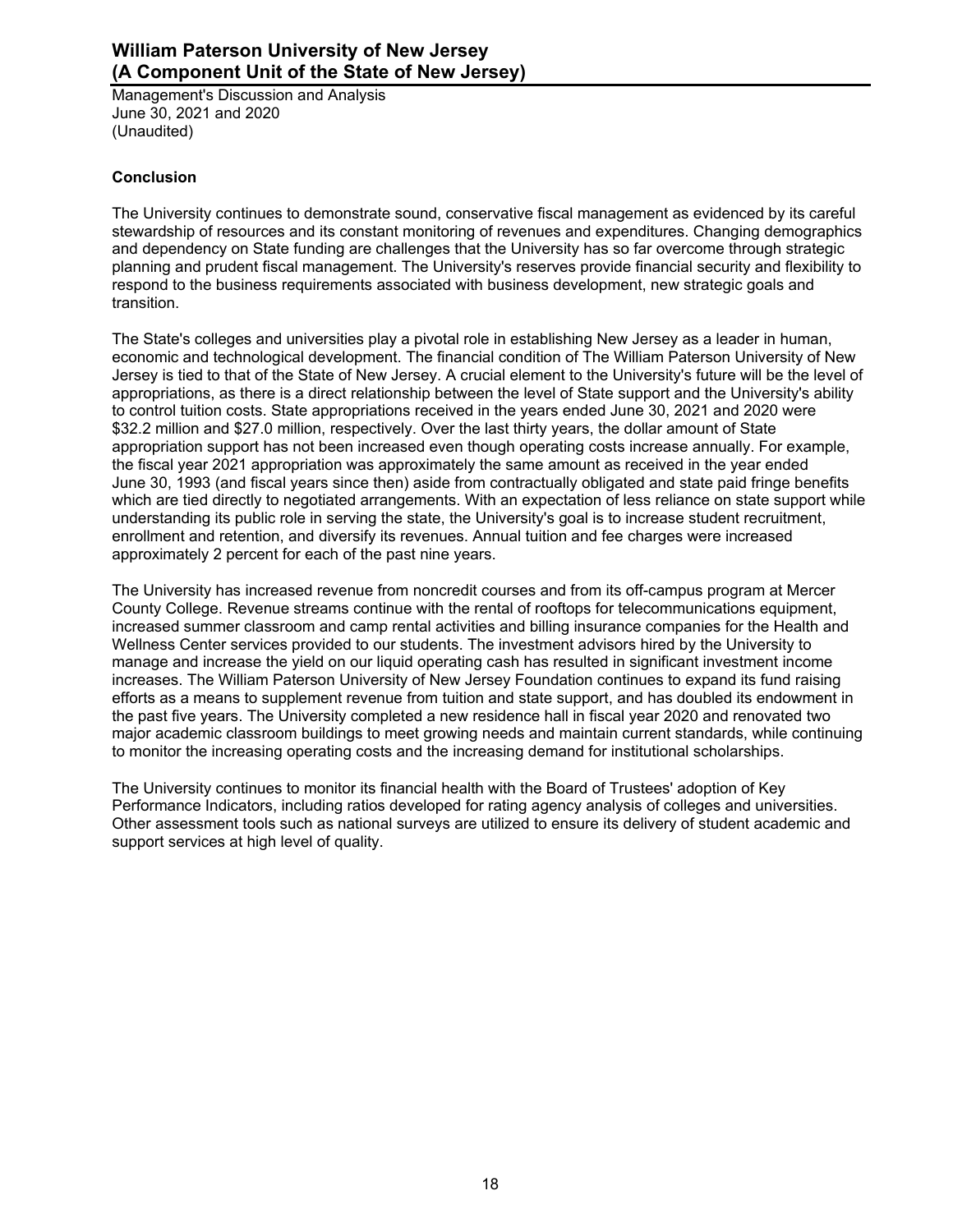Statements of Net Position June 30, 2021 and 2020 William Paterson University of New Jersey

|                                                                                           | 2021                   | 2020                   |
|-------------------------------------------------------------------------------------------|------------------------|------------------------|
| <b>Assets and Deferred Outflow of Resources</b><br>Current assets:                        |                        |                        |
| Cash and cash equivalents                                                                 | 33,255,083<br>\$       | 12,265,634<br>\$       |
| Restricted deposits held by bond trustees                                                 | 27,771,472             | 11,164,315             |
| Investments                                                                               | 55,579,053             | 52,229,585             |
| Receivables:<br>Students, less allowance for doubtful accounts of \$4,133,352 in 2021 and |                        |                        |
| \$1,386,159 in 2020                                                                       | 10,480,852             | 7,547,051              |
| Loans, net                                                                                | 26,064                 | 26,789                 |
| State of New Jersey<br>Gifts, grants and contracts                                        | 1,762,840<br>5,049,391 | 2,313,272<br>7,080,267 |
| Other receivables                                                                         | 571,587                | 1,121,162              |
|                                                                                           |                        |                        |
| Total receivables                                                                         | 17,890,734             | 18,088,541             |
| Prepaid expenses                                                                          | 225,633                | 103,359                |
| Total current assets                                                                      | 134,721,975            | 93,851,434             |
| Noncurrent assets:                                                                        |                        |                        |
| Loans, net                                                                                | 299,735                | 308,071                |
| Capital assets, net                                                                       | 390, 181, 472          | 398,314,554            |
| Total noncurrent assets                                                                   | 390,481,207            | 398,622,625            |
| <b>Total assets</b>                                                                       | 525,203,182            | 492,474,059            |
| Deferred outflows of resources                                                            | 23,450,712             | 18,889,846             |
| Total assets and deferred outflows of resources                                           | 548,653,894            | 511,363,905            |
| Liabilities and Deferred Inflow of Resources<br><b>Current liabilities:</b>               |                        |                        |
| Accounts payable and accrued expenses                                                     | 15,577,651             | 16,095,005             |
| Compensated absences                                                                      | 5,447,412              | 4,212,372              |
| Bonds payable                                                                             | 7,920,000              | 7,790,000              |
| Other long-term debt<br>Unearned revenue                                                  | 659,559                | 625,406<br>3,640,040   |
|                                                                                           | 17,977,007             |                        |
| <b>Total current liabilities</b>                                                          | 47,581,629             | 32,362,823             |
| Noncurrent liabilities:                                                                   |                        |                        |
| Bonds payable                                                                             | 181,627,840            | 170,263,971            |
| Other long-term debt                                                                      | 1,758,982              | 2,399,500              |
| Compensated absences<br>U.S. government grants refundable                                 | 2,186,774<br>595,166   | 2,389,759<br>595,166   |
| Net pension liability                                                                     | 150,571,753            | 149,325,002            |
|                                                                                           |                        |                        |
| <b>Total noncurrent liabilities</b>                                                       | 336,740,515            | 324,973,398            |
| <b>Total liabilities</b>                                                                  | 384,322,144            | 357,336,221            |
| Deferred inflows of resources, pension                                                    | 38,774,081             | 37,714,130             |
| <b>Net Position</b>                                                                       |                        |                        |
| Net investment in capital assets                                                          | 214,690,253            | 217,235,677            |
| Restricted for debt service                                                               | 7,920,000              | 7,790,000              |
| Unrestricted                                                                              | (97,052,584)           | (108, 712, 123)        |
| Total net position                                                                        | 125,557,669<br>\$      | 116,313,554<br>\$      |

*See notes to financial statements*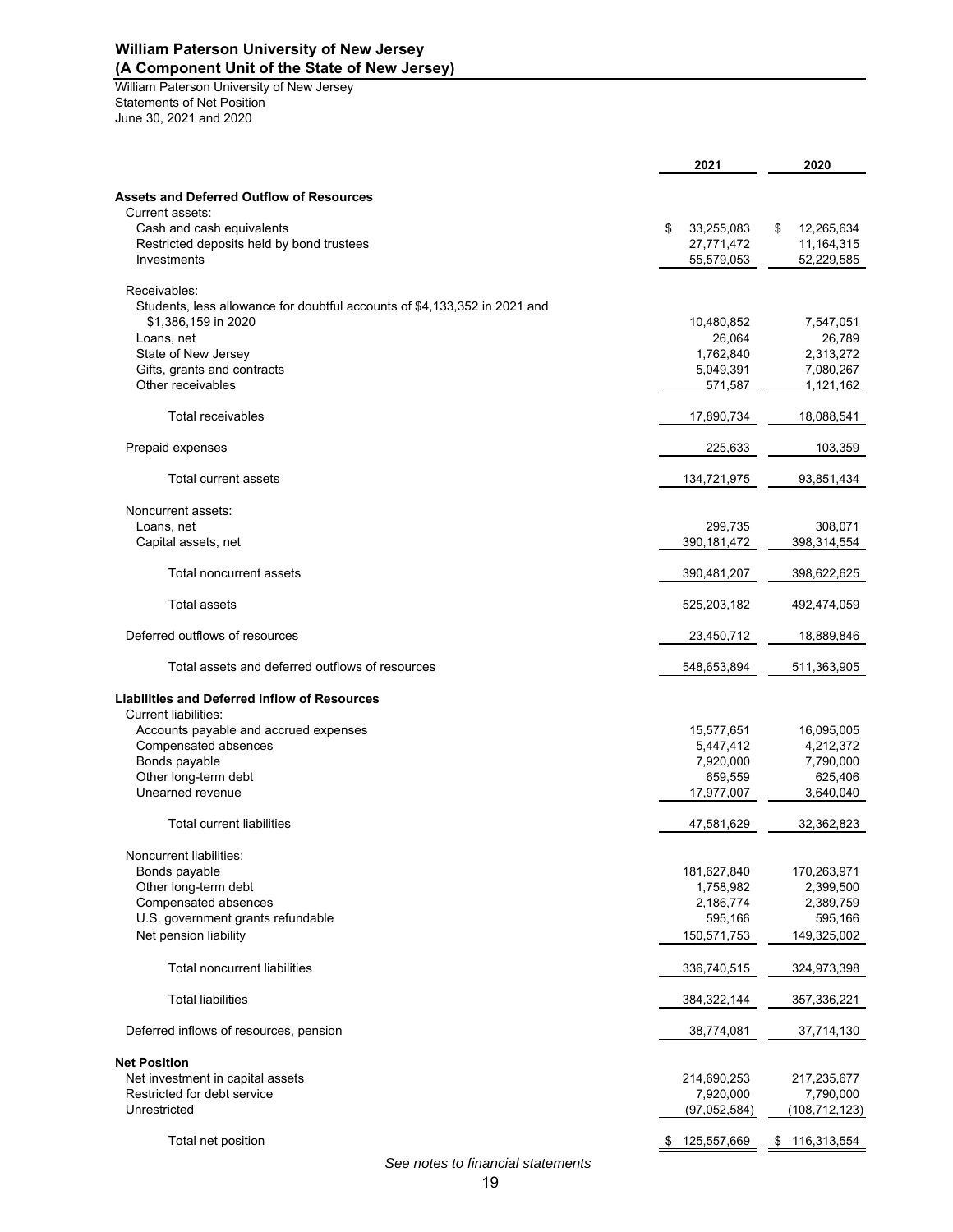William Paterson University of New Jersey

Statements of Revenues, Expenses and Changes in Net Position Years Ended June 30, 2021 and 2020

|                                              | 2021              | 2020              |
|----------------------------------------------|-------------------|-------------------|
|                                              |                   |                   |
| <b>Operating Revenues</b>                    |                   |                   |
| Student revenues:                            |                   |                   |
| Student tuition and fees                     | 122,183,670<br>\$ | 126,843,434<br>\$ |
| Residence life                               | 11,924,478        | 16,803,444        |
| Less scholarship allowances                  | (42,084,575)      | (43, 574, 914)    |
| Net student revenues                         | 92,023,573        | 100,071,964       |
| Federal grants and contracts                 | 21,194,512        | 23,694,948        |
| State, local, and other grants and contracts | 16,558,068        | 18,683,063        |
| Auxiliary enterprises                        | 695,918           | 1,693,078         |
| Total operating revenues                     | 130,472,071       | 144, 143, 053     |
| <b>Operating Expenses</b>                    |                   |                   |
| Instruction                                  | 78,570,744        | 78,099,584        |
| Research                                     | 4,565,617         | 8,862,324         |
| Academic support                             | 17,540,782        | 16,915,175        |
| Public service                               | 1,254,379         | 1,277,906         |
| Student services                             | 26,142,822        | 25,894,515        |
| Institutional support                        | 36,465,935        | 34,057,750        |
| Operating and maintenance of plant           | 16,698,072        | 16,488,046        |
| Student aid                                  | 8,870,994         | 8,992,185         |
| Residence life and auxiliary enterprises     | 14,683,669        | 16,181,958        |
| Depreciation                                 | 15,504,550        | 15,676,643        |
|                                              |                   |                   |
| Total operating expenses                     | 220,297,564       | 222,446,086       |
| Net operating loss                           | (89, 825, 493)    | (78, 303, 033)    |
| <b>Nonoperating Revenues (Expenses)</b>      |                   |                   |
| State of New Jersey appropriations           | 32,240,000        | 27,016,900        |
| State of New Jersey paid fringe benefits     | 32,187,883        | 32,561,859        |
| State of New Jersey paid OPEB benefits       | 4,935,447         | 1,110,696         |
| Emergency relief grants                      | 33,063,125        | 10,468,357        |
| Private gifts                                | 1,031,480         | 1,052,083         |
| Investment income                            | 1,033,115         | 1,848,852         |
| Net unrealized investment gain               | 1,227,562         | 1,151,083         |
| Interest on capital asset-related debt       | (6, 498, 846)     | (6, 497, 977)     |
| Other nonoperating (expenses) revenues, net  | (161, 765)        | 1,073,219         |
| Net nonoperating revenues                    | 99,058,001        | 69,785,072        |
| Income (loss) before other revenues          | 9,232,508         | (8, 517, 961)     |
| <b>Other Revenues</b>                        |                   |                   |
| Capital grants and gifts                     | 11,607            | 21,253            |
|                                              |                   |                   |
| Increase (decrease) in net position          | 9,244,115         | (8, 496, 708)     |
| <b>Net Position, Beginning</b>               | 116,313,554       | 124,810,262       |
| <b>Net Position, Ending</b>                  | 125,557,669       | 116,313,554<br>\$ |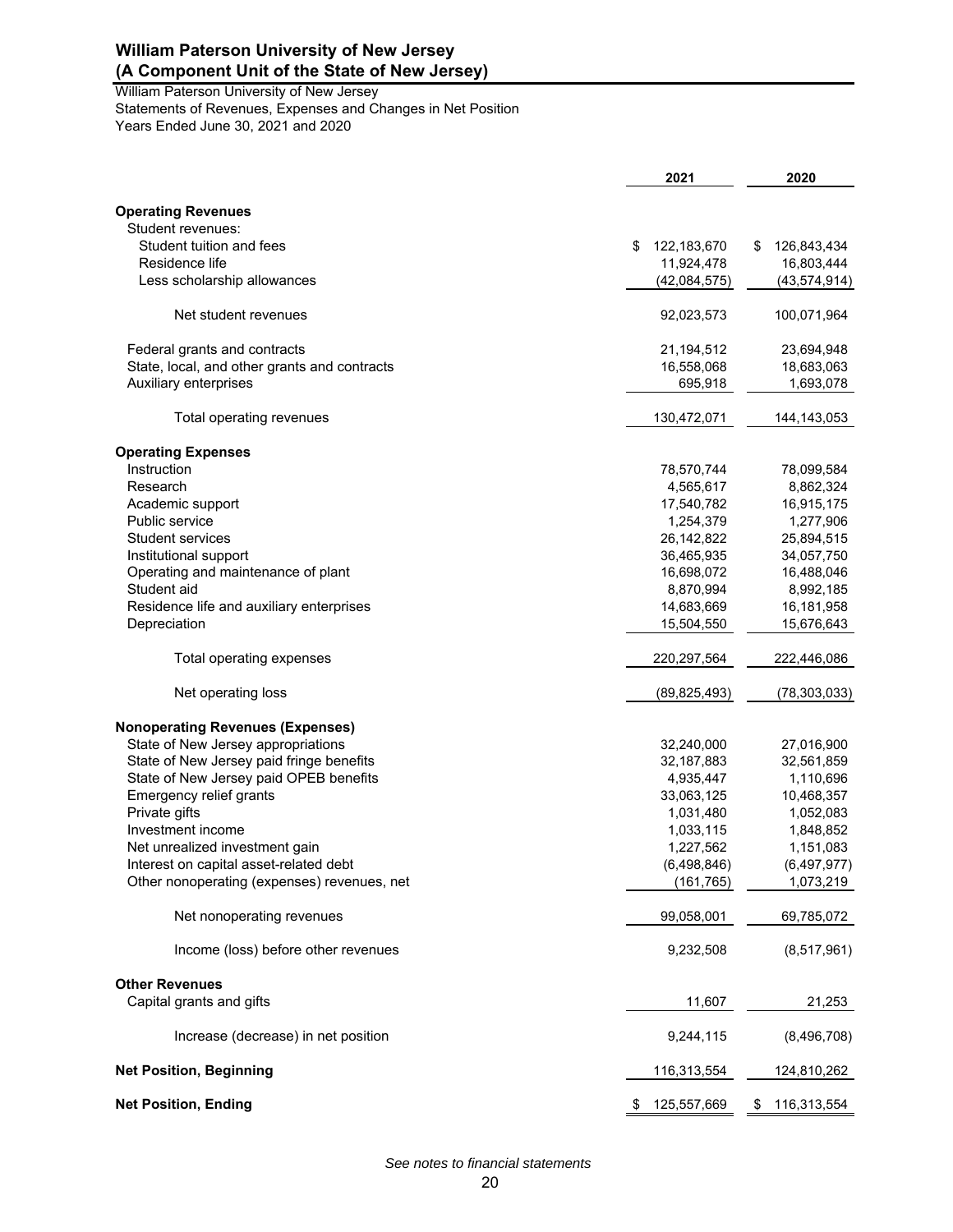#### **(A Component Unit of the State of New Jersey)**

Statements of Cash Flows Years Ended June 30, 2021 and 2020 William Paterson University of New Jersey

|                                                                                   | 2021                 | 2020                 |
|-----------------------------------------------------------------------------------|----------------------|----------------------|
|                                                                                   |                      |                      |
| <b>Cash Flows From Operating Activities</b>                                       |                      |                      |
| Student tuition and fees                                                          | \$<br>94,249,454     | \$<br>81,359,626     |
| Federal, state, and local grants and contracts                                    | 39,783,453           | 37,744,791           |
| Payments to suppliers                                                             | (45, 245, 805)       | (35,038,112)         |
| Payments to employees                                                             | (118, 382, 593)      | (122, 178, 585)      |
| Payments for employee benefits                                                    | (16, 416, 120)       | (16,929,549)         |
| Payments for student aid                                                          | (8,356,123)          | (8,980,390)          |
| Residence life                                                                    | 11,924,478           | 16,803,444           |
| Auxiliary enterprises                                                             | 695,918              | 1,693,078            |
| Net cash used in operating activities                                             | (41, 747, 338)       | (45,525,697)         |
| <b>Cash Flows From Noncapital Financing Activities</b>                            |                      |                      |
| Private gifts                                                                     | 1,015,764            | 937,851              |
| State of New Jersey appropriations                                                | 46,819,520           | 40,464,243           |
| Emergency relief grants                                                           | 33,063,125           | 10,468,357           |
| Other receipts                                                                    | (161, 765)           | 1,073,219            |
| Net cash provided by noncapital financing activities                              | 80,736,644           | 52,943,670           |
| <b>Cash Flows From Capital and Related Financing Activities</b>                   |                      |                      |
| Purchase of capital assets                                                        | (5,942,723)          | (6,900,146)          |
| Capital appropriations, grants and gifts received                                 | 11.607               | 21,253               |
| Proceeds from issuance of capital asset related debt                              | 20,408,124           |                      |
| Principal payments on asset related capital debt                                  | (9,520,620)          | (10.094, 452)        |
| Interest payments on capital asset-related debt                                   | (6,472,659)          | (6,594,095)          |
| Increase in restricted deposits held by bond trustees                             | (34, 962, 984)       | (14,906,114)         |
| Decrease in restricted deposits held by bond trustees                             | 18,355,827           | 15,754,207           |
| Net cash used in capital and related financing activities                         | (18, 123, 428)       | (22,719,347)         |
|                                                                                   |                      |                      |
| <b>Cash Flows Provided by Investing Activities</b>                                |                      |                      |
| Proceeds from sales of investments                                                | 20,515,092           | 36,707,642           |
| Purchases of investments                                                          | (21, 424, 636)       | (29, 563, 576)       |
| Interest, dividends and realized gains                                            | 1,033,115            | 1,848,852            |
| Net cash provided by investing activities                                         | 123,571              | 8,992,918            |
| Net increase (decrease) in cash and cash equivalents                              | 20,989,449           | (6,308,456)          |
| <b>Cash and Cash Equivalents, Beginning</b>                                       | 12,265,634           | 18,574,090           |
| <b>Cash and Cash Equivalents, Ending</b>                                          | \$<br>33,255,083     | \$<br>12,265,634     |
| Reconciliation of Operating Loss to Net Cash Used in Operating Activities         |                      |                      |
| Net operating loss                                                                | \$<br>(89, 825, 493) | (78, 303, 033)<br>\$ |
| Adjustments to reconcile net operating loss to net cash used in                   |                      |                      |
| operating activities:                                                             |                      |                      |
| Provision for doubtful accounts                                                   | (2,747,192)          | (414, 777)           |
| State appropriations paid fringe benefits                                         | 18,116,386           | 17,784,974           |
| State of New Jersey paid OPEB benefits                                            | 4,935,447            | 1,110,696            |
| Depreciation expense                                                              | 15,504,550           | 15,676,643           |
| Net unrealized investment gain                                                    | (1,227,562)          | (1, 151, 083)        |
| Changes in assets, deferred outflow of resources, liabilities and deferred inflow |                      |                      |
| of resources:                                                                     |                      |                      |
| Receivables                                                                       | 2,311,545            | (5,767,774)          |
| Deferred outflow of resources                                                     | (4,560,866)          | 8,496,744            |
| Accounts payable and accrued expenses                                             | (1,929,877)          | 5,297,952            |
| Compensated absences                                                              | 1,032,055            | 859,291              |
| Unearned revenue                                                                  | 14,336,967           | (879, 770)           |
| Net pension liability                                                             | 1,246,751            | (10,076,373)         |
| Deferred inflow of resources, pension                                             | 1,059,951            | 1,840,813            |
|                                                                                   |                      |                      |
| Net cash used in operating activities                                             | (41, 747, 338)       | \$<br>(45,525,697)   |
| Supplemental Disclosure of Noncash Financing Activities                           |                      |                      |
| Purchases of property and equipment in accounts payable                           | \$<br>1,522,995      | 94,250<br>\$         |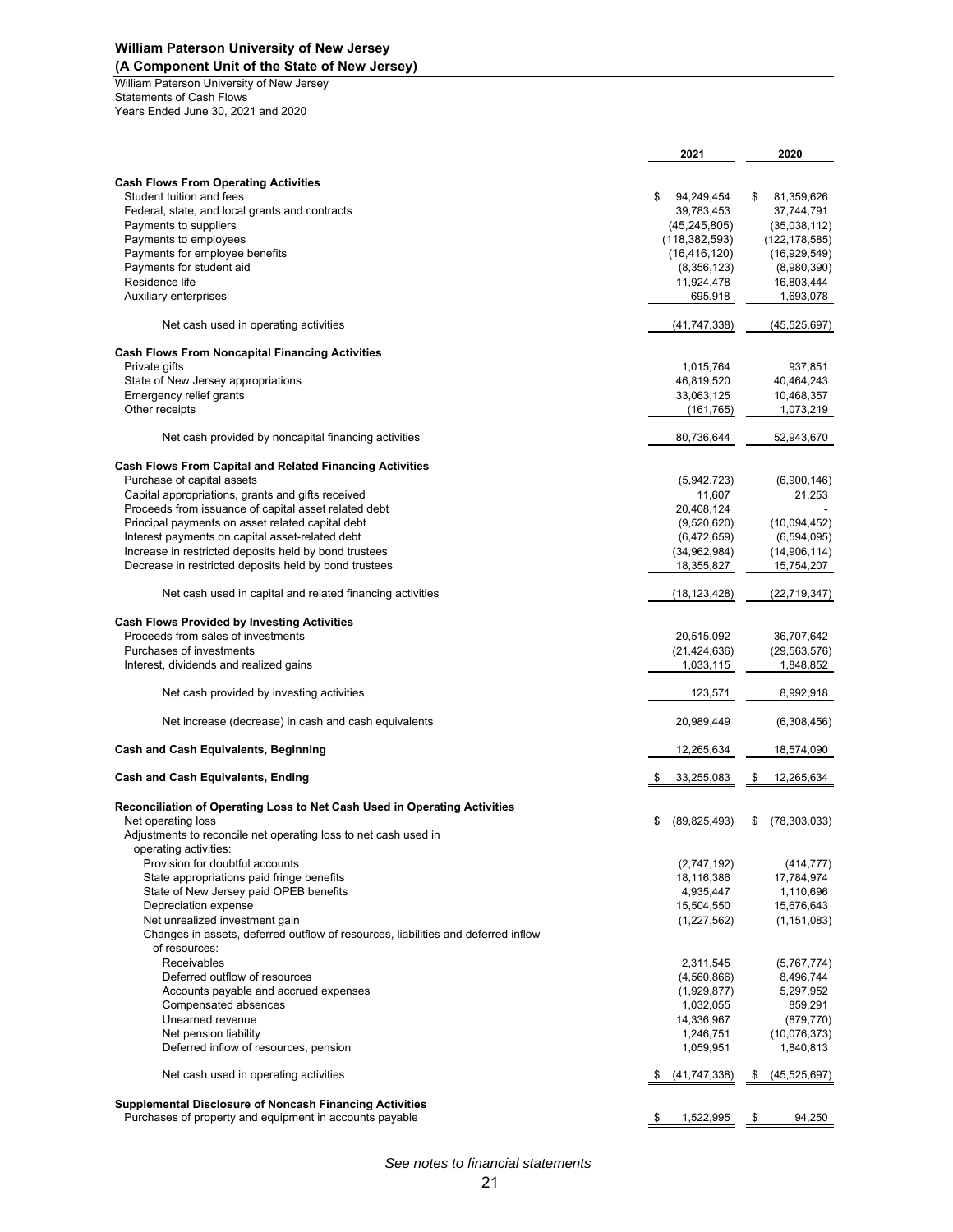June 30, 2021 and 2020 William Paterson University of New Jersey Foundation, Inc. Statements of Financial Position

|                                       | 2021 |            |    | 2020         |  |
|---------------------------------------|------|------------|----|--------------|--|
| <b>Assets</b>                         |      |            |    |              |  |
| <b>Current Assets</b>                 |      |            |    |              |  |
| Cash and cash equivalents             | \$   | 14,944,222 | \$ | 5,592,379    |  |
| Investments                           |      | 28,364,950 |    | 24, 177, 945 |  |
| Promises to give, net                 |      | 2,467,479  |    | 3,441,634    |  |
| Interest receivable                   |      | 4,425      |    | 25,661       |  |
| Prepaid expenses and other assets     |      | 2,161      |    | 2,659        |  |
| Total assets                          | Ъ    | 45,783,237 | \$ | 33,240,278   |  |
| <b>Liabilities and Net Assets</b>     |      |            |    |              |  |
| <b>Liabilities</b>                    |      |            |    |              |  |
| Accounts payable and accrued expenses | \$   | 150,254    | \$ | 195,758      |  |
| Grants payable                        |      | 15,868     |    | 86,597       |  |
| Annuities payable                     |      | 289,948    |    | 200,050      |  |
| Deferred revenue                      |      | 1,300      |    | 18,500       |  |
| <b>Total liabilities</b>              |      | 457,370    |    | 500,905      |  |
| <b>Net Assets</b>                     |      |            |    |              |  |
| Without donor restrictions            |      | 8,275,101  |    | 6,092,847    |  |
| With donor restrictions               |      | 37,050,766 |    | 26,646,526   |  |
|                                       |      |            |    |              |  |
| Total net assets                      |      | 45,325,867 |    | 32,739,373   |  |
| Total liabilities and net assets      |      | 45,783,237 | £. | 33,240,278   |  |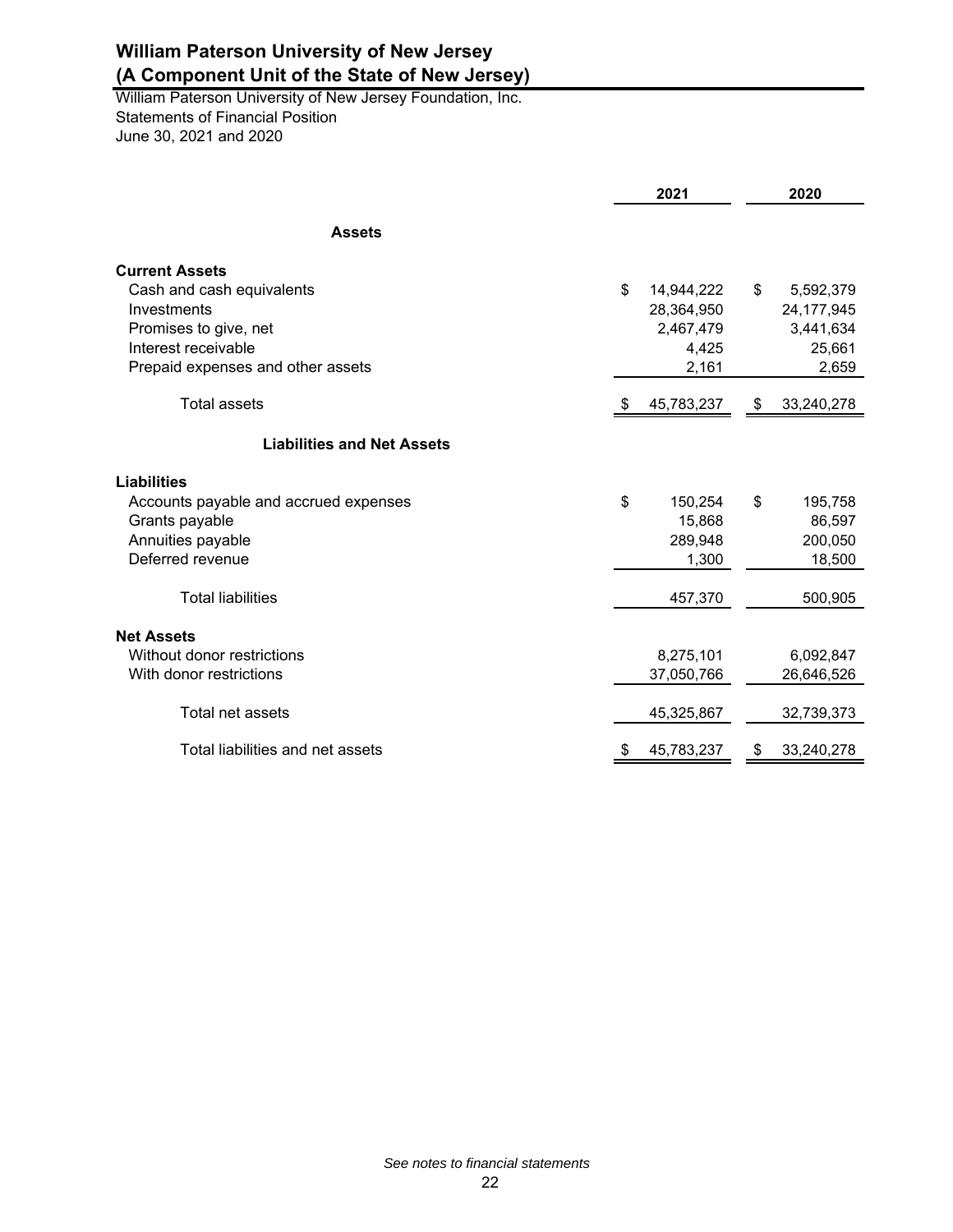Years Ended June 30, 2021 and 2020 William Paterson University of New Jersey Foundation, Inc. Statements of Activities

|                                                         | 2021             | 2020             |  |
|---------------------------------------------------------|------------------|------------------|--|
| <b>Changes in Net Assets Without Donor Restrictions</b> |                  |                  |  |
| Support:                                                |                  |                  |  |
| Scholarships                                            | \$<br>118,908    | \$<br>101,604    |  |
| Fundraising                                             | 1,061,607        | 1,094,349        |  |
| Campus activities                                       | 74,717           | 77,719           |  |
| Development                                             | 174,089          | 366,047          |  |
| Community activities                                    | 22               | 495              |  |
| Capital campaigns                                       | 286              | 824              |  |
| Investment activities                                   | 2,384,779        | 219,440          |  |
| Total support                                           | 3,814,408        | 1,860,478        |  |
| Net assets released from restrictions                   | 1,723,503        | 2,331,836        |  |
|                                                         | 5,537,911        | 4,192,314        |  |
| Grants and expenses:                                    |                  |                  |  |
| Scholarships and grants                                 | 1,214,762        | 1,288,312        |  |
| Campus activities                                       | 840,513          | 964,948          |  |
| Capital campaigns                                       | 336              | 2,885            |  |
| Community activities                                    | 272              |                  |  |
| Management and development                              | 287,531          | 286,135          |  |
| Fundraising                                             | 1,012,243        | 1,046,311        |  |
| Total expenses and other deductions                     | 3,355,657        | 3,588,591        |  |
| Change in net assets without donor restrictions         | 2,182,254        | 603,723          |  |
| <b>Changes in Net Assets With Donor Restrictions</b>    |                  |                  |  |
| Scholarships                                            | 6,787,678        | 3,773,599        |  |
| Fundraising                                             | 63,688           | 96,949           |  |
| Campus activities                                       | 847,969          | 680,267          |  |
| Development                                             | 14,887           | 5,804            |  |
| Community activities                                    | 5,000            | 1,215            |  |
| Capital campaigns                                       | 1,410            | 1,860            |  |
| Investment activities                                   | 4,407,111        | 1,236,942        |  |
| Total support                                           | 12, 127, 743     | 5,796,636        |  |
| Net assets released from restrictions                   | (1,723,503)      | (2,331,836)      |  |
| Change in net assets with donor restrictions            | 10,404,240       | 3,464,800        |  |
| Increase in net assets                                  | 12,586,494       | 4,068,523        |  |
| <b>Net Assets, Beginning</b>                            | 32,739,373       | 28,670,850       |  |
| <b>Net Assets, Ending</b>                               | 45,325,867<br>\$ | 32,739,373<br>\$ |  |

*See notes to financial statements*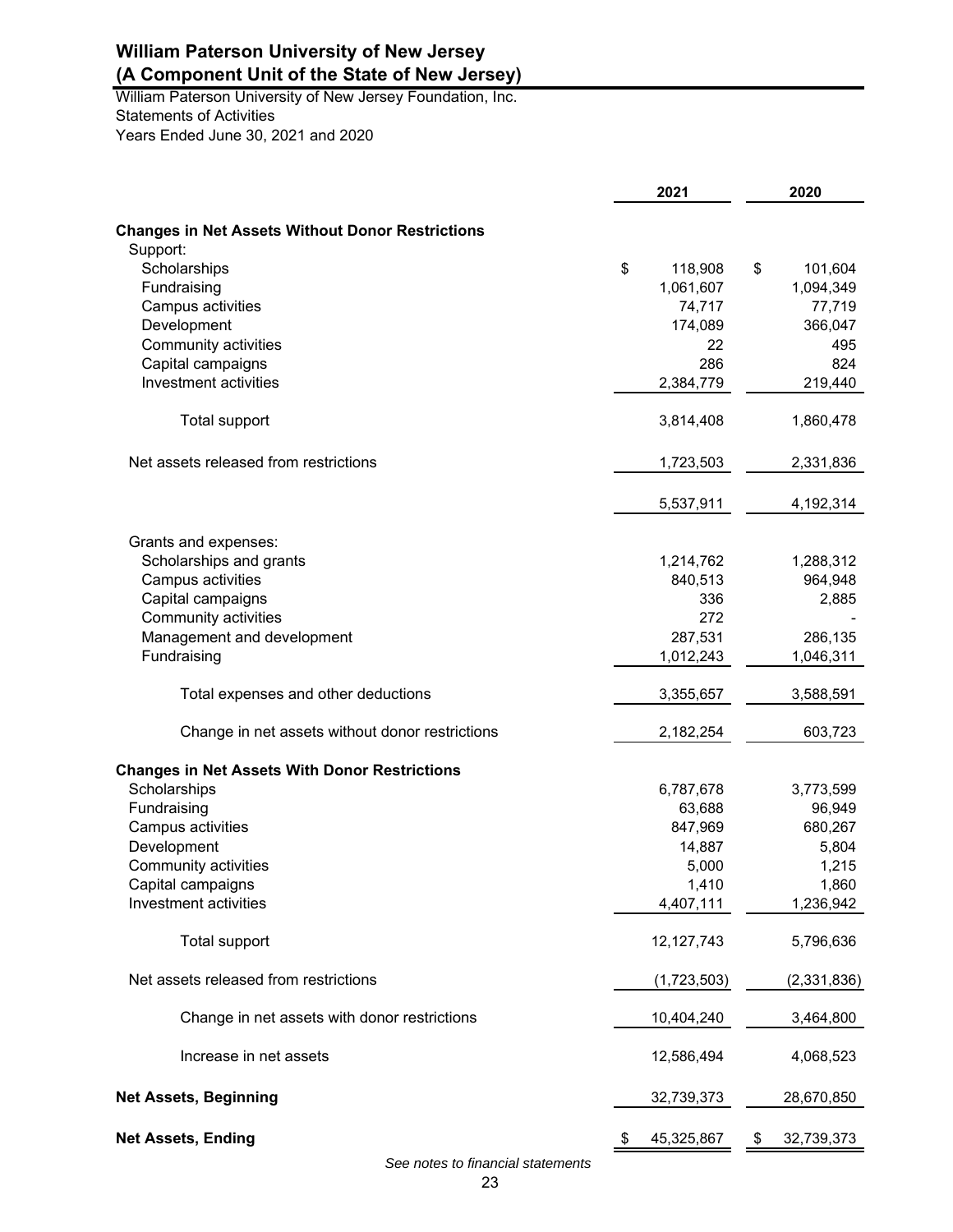William Paterson University of New Jersey Foundation, Inc. Years Ended June 30, 2021 and 2020 Statements of Cash Flows

|                                                     | 2021 |             | 2020            |  |
|-----------------------------------------------------|------|-------------|-----------------|--|
|                                                     |      |             |                 |  |
| <b>Cash Flows From Operating Activities</b>         |      |             |                 |  |
| Increase in net assets                              | \$   | 12,586,494  | \$<br>4,068,523 |  |
| Adjustments to reconcile change in net assets to    |      |             |                 |  |
| net cash provided by operating activities:          |      |             |                 |  |
| Realized gain on sale of investments                |      | (3,089,180) | (547, 034)      |  |
| Unrealized gain on investments                      |      | (3,429,872) | (468, 651)      |  |
| Bad debt expense                                    |      | 39,568      | 11,296          |  |
| Change in operating assets and liabilities:         |      |             |                 |  |
| Promises to give                                    |      | 934,587     | (1,894,733)     |  |
| Interest receivable                                 |      | 21,236      | 14,812          |  |
| Prepaid expenses and other assets                   |      | 498         | (2,659)         |  |
| Accounts payable and accrued expenses               |      | (45, 504)   | 193,270         |  |
| Grants payable                                      |      | (70, 729)   | (18, 859)       |  |
| Annuities payable                                   |      | 89,898      | (185, 279)      |  |
| Deferred revenue                                    |      | (17, 200)   | 17,000          |  |
| Net cash provided by operating activities           |      | 7,019,796   | 1,187,686       |  |
| <b>Cash Flows From Investing Activities</b>         |      |             |                 |  |
| Purchase of investments                             |      | (9,790,438) | (8,560,881)     |  |
| Proceeds from disposition of investments            |      |             | 8,030,144       |  |
|                                                     |      | 12,122,485  |                 |  |
| Net cash provided by (used in) investing activities |      | 2,332,047   | (530, 737)      |  |
| Net increase in cash and cash equivalents           |      | 9,351,843   | 656,949         |  |
| <b>Cash and Cash Equivalents, Beginning</b>         |      | 5,592,379   | 4,935,430       |  |
| <b>Cash and Cash Equivalents, Ending</b>            | \$   | 14,944,222  | \$<br>5,592,379 |  |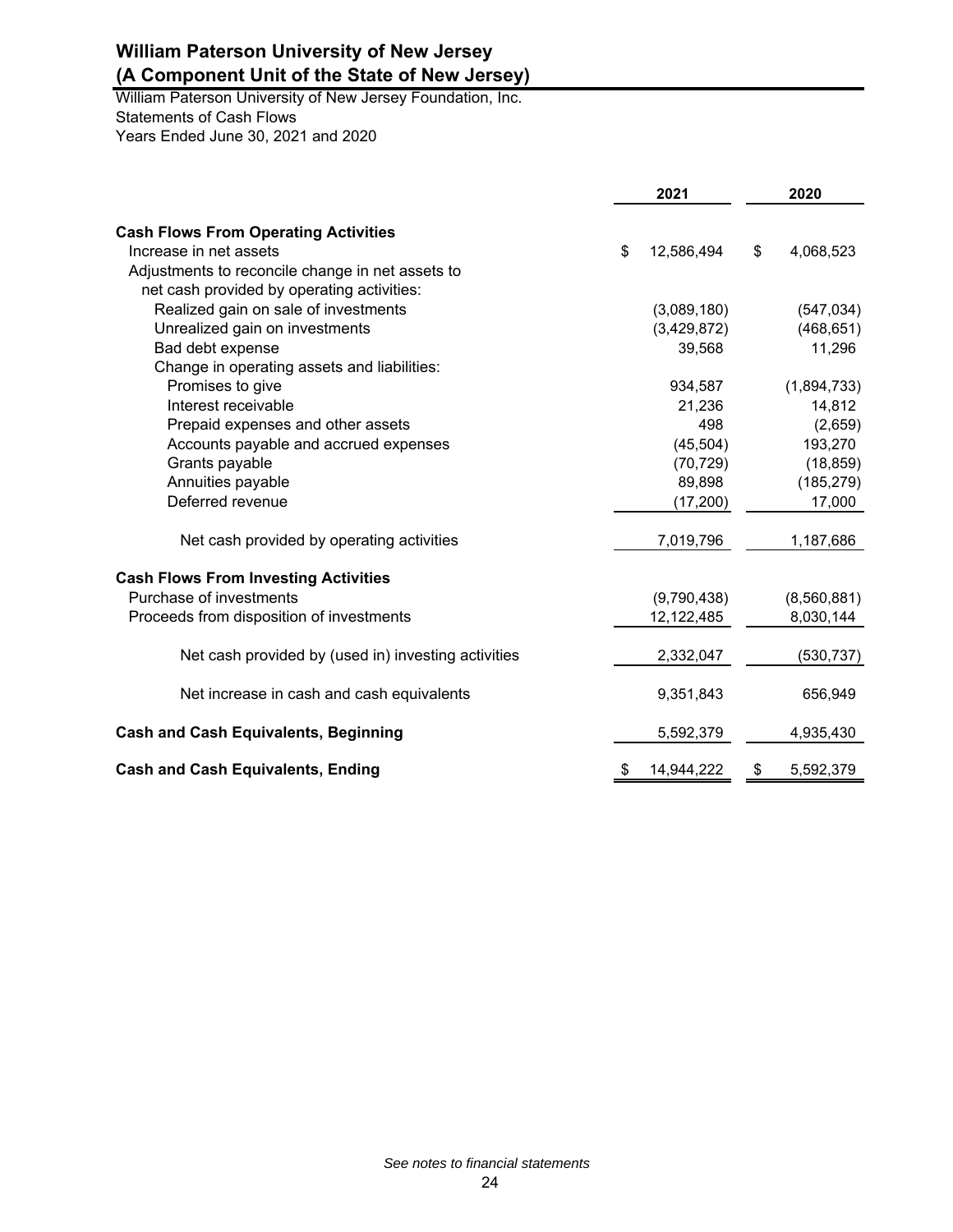Notes to Financial Statements June 30, 2021 and 2020

### **1. Nature of Operations**

#### **Organization**

William Paterson University of New Jersey (the University) is a comprehensive public, coeducational institution of higher education located in the Township of Wayne and Boroughs of Haledon and North Haledon, Passaic County, New Jersey. The University was founded in 1855 as the Paterson Normal School and was granted University status in June 1997. The University offers 56 undergraduate, 28 masters, 2 doctoral, 1 post baccalaureate undergraduate certificate and 21 graduate certificates in five colleges: Arts and Communication; Business; Education; Humanities and Social Sciences; and Science and Health. For the fall semester of the 2020 - 2021 and 2019 - 2020 academic years, approximately 8,000 and 8,600, respectively, part time and full time undergraduate students attended the University and approximately 1,700 and 1,500, respectively, part time and full time graduate students attended the University. The University's mission includes maintaining a tradition of leadership in general education and multiculturalism, and a commitment to promoting student success, academic excellence, diversity and community outreach with opportunities for lifelong learning.

The University is recognized as a public institution by the State of New Jersey (the State). Under the law, the University is an instrumentality of the State with a high degree of autonomy. State of New Jersey appropriations are the University's largest sources of nonoperating revenue. The University is economically dependent on these appropriations to carry on its operations. The University is considered a component unit of the State for financial reporting purposes. Accordingly, the University's financial statements are included in the State's Comprehensive Annual Financial Report.

### **Reporting Entity**

The operations of William Paterson University of New Jersey Foundation, Inc. (the Foundation) are included in the accompanying basic financial statements as a discretely presented component unit.

The University has determined the Foundation should be included in the University's financial statements as a discretely presented component unit. A component unit is a legally separate organization for which the University is financially accountable or closely related.

The Foundation is a legally separate corporation with an independent board of trustees and acts primarily as a fund raising entity to provide additional funding to support the educational goals of the University. The Foundation has received a determination letter from the Internal Revenue Service that it is exempt from Federal income taxes under Section 501(c)(3) of the Internal Revenue Code (IRC).

Since the economic resources received or held by the Foundation are entirely or almost entirely for the direct benefit of the University or its constituents, and the University is entitled to, or has the ability to otherwise access a majority of the economic resources received or held by the Foundation and the economic resources are significant to the University, the Foundation is therefore discretely presented in the University's basic financial statements.

As of June 30, 2021 and 2020, the University has a receivable of \$899,409 and \$203,844, respectively, from the Foundation. For the years ended June 30, 2021 and 2020, the University recognized revenue of \$2,162,512 and \$1,973,259, respectively, as Foundation gifts and grants. A copy of the financial statements of the Foundation can be obtained from the Office of Institutional Advancement, 300 Pompton Road, Wayne, New Jersey 07474.

The Foundation is a private not-for-profit organization that reports under Financial Accounting Standards Board (FASB) Accounting Standards Codification (ASC). As such, certain revenue recognition criteria and presentation features are different from Governmental Accounting Standards Board (GASB). No modifications have been made to the Foundation's financial information in the University's financial reporting entity for these differences.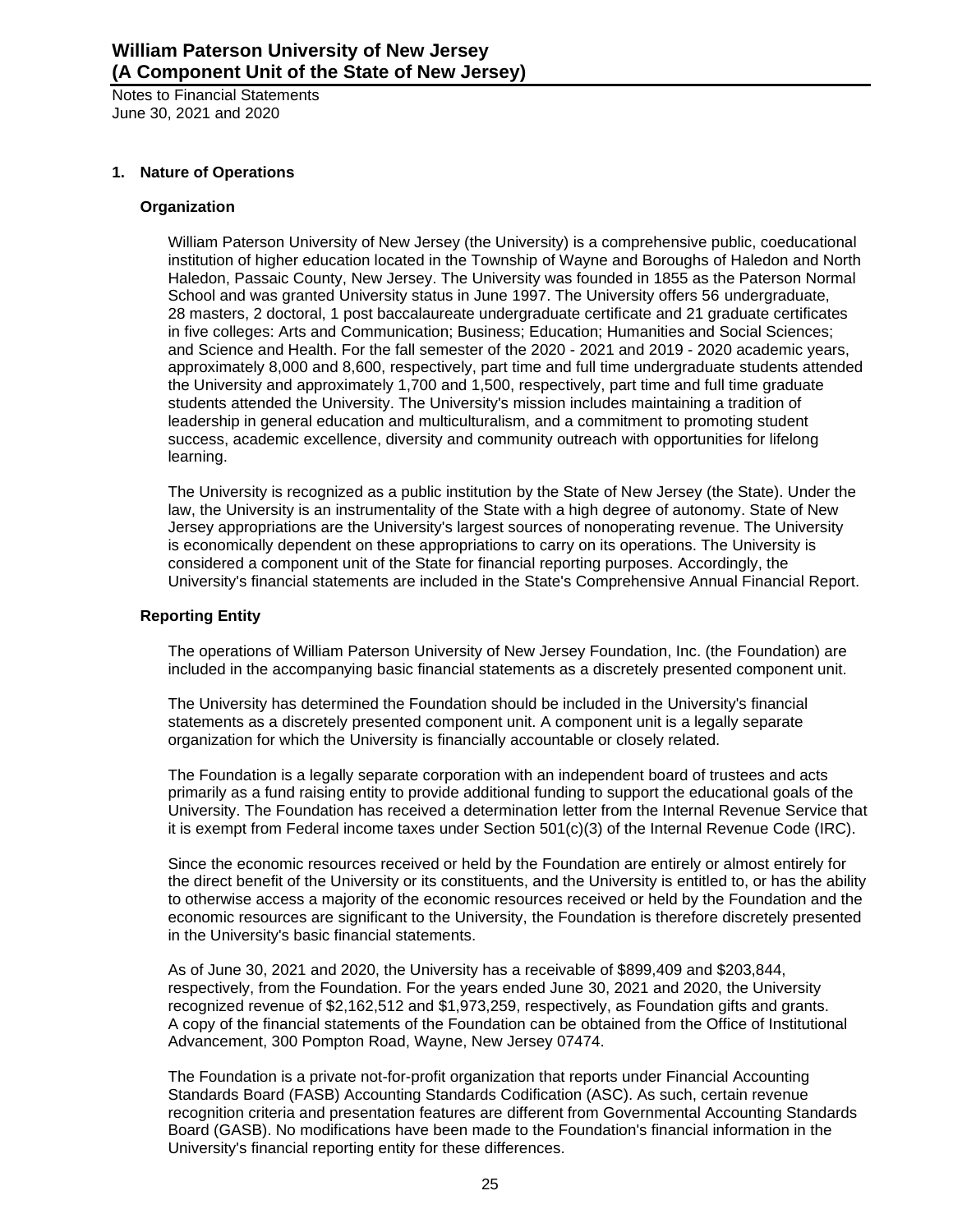Notes to Financial Statements June 30, 2021 and 2020

### **2. Summary of Significant Accounting Policies**

#### **Basis of Presentation**

The University classifies for accounting and reporting purposes into the following net position categories:

- **Net Investment in Capital Assets:** Capital assets, net of accumulated depreciation and outstanding principal balances of debt attributable to the acquisition, construction or improvement of those assets.
- **Restricted for Debt Service:** Net position whose use by the University is subject to externally imposed stipulations that can be fulfilled by actions of the University pursuant to the stipulations or that expire by the passage of time.
- **Unrestricted:** Net position not subject to externally imposed stipulations that may be designated for specific purposes by action of management or the Board of Trustees. Substantially all unrestricted net position is reserved for academic and other programs and capital programs.

When an expense is incurred that can be paid using either restricted or unrestricted resources, the University's policy is to first apply the expense towards restricted resources, and then towards unrestricted resources.

#### **Measurement Focus and Basis of Accounting**

The accompanying financial statements have been prepared on the accrual basis of accounting using the economic resources measurement focus. The University reports as a business type activity, as defined by GASB Statement No. 35. Business type activities are those that are financed in whole or in part by fees charged to external parties for goods or services.

### **Use of Estimates**

The preparation of financial statements in conformity with accounting principles generally accepted in the United States of America requires management to make estimates and assumptions that affect the reported amounts of assets and liabilities and disclosure of contingent assets and liabilities at the date of the financial statements and the reported amounts of revenues and expenses during the reporting period. Actual results could differ from those estimates.

### **Cash and Cash Equivalents**

Cash and cash equivalents consist of cash on deposit and highly liquid short term investments deposited in the State of New Jersey Cash Management Fund (the Fund) which has an average maturity of less than 90 days.

### **Restricted Deposits Held by Bond Trustees**

Restricted deposits held by bond trustees restricted for capital and debt service are recorded in the financial statements at fair value, which is based on quoted market price and consist of money market accounts, U.S. Treasury obligations and government issues.

#### **Investments**

All investments are measured at fair value at the statements of net position date. Investment income or loss (including interest, dividends, realized gains and losses and change in unrealized gains and losses) is reported as a nonoperating activity.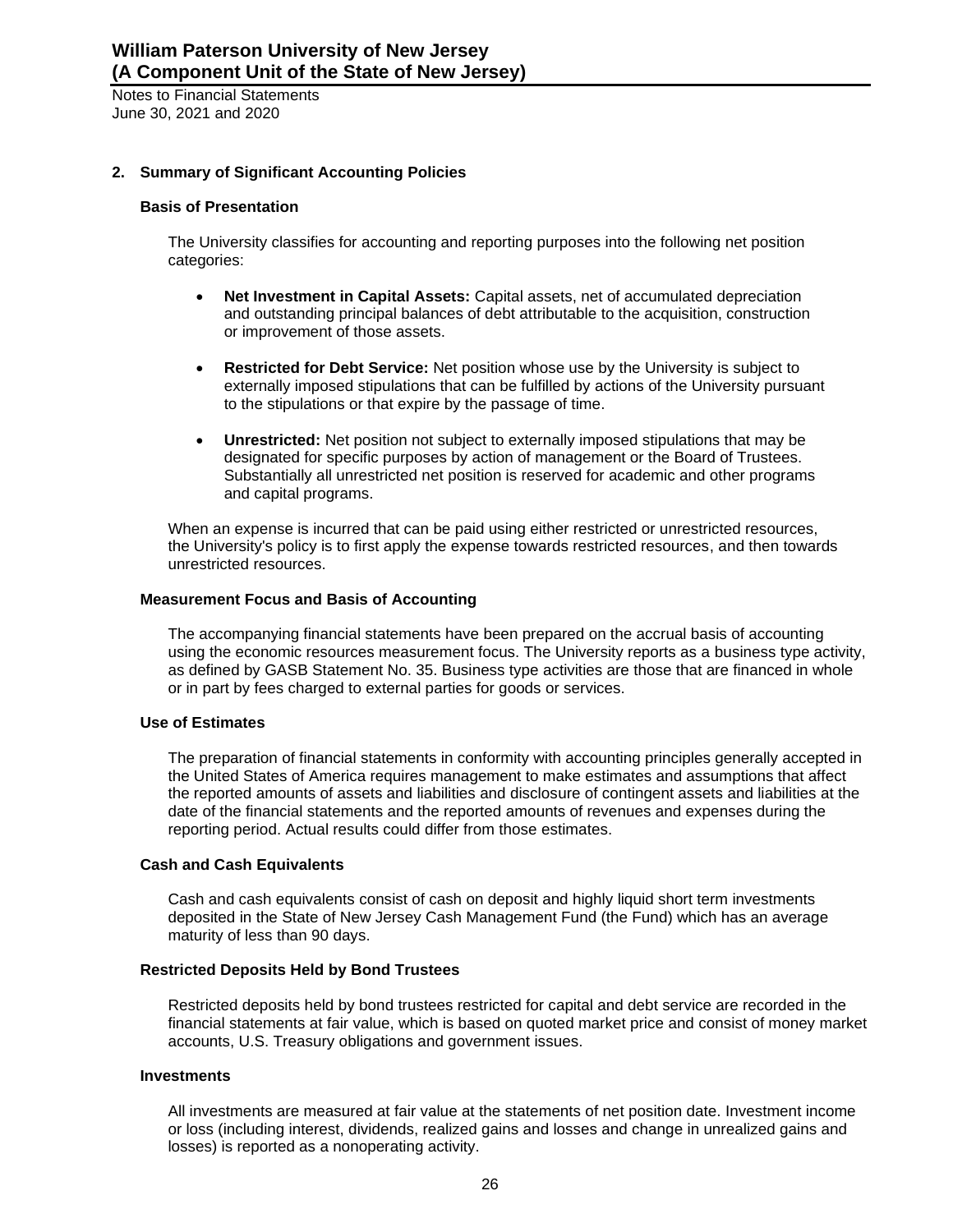### **Receivables**

Student receivables consist of tuition and fees charged to current and former students. State of New Jersey receivables and gifts, grants and contracts receivables are amounts due from federal and state governments in connection with reimbursements of allowable expenditures made pursuant to grants and contracts and other miscellaneous sources. Loans receivable consist of funds loaned to students under federal loan programs.

Receivables are reported at net realizable value. Receivables are written off when they are determined to be uncollectible based upon management's assessment of individual accounts. The allowance for doubtful accounts is estimated based upon the University's historical losses and periodic review of individual accounts.

### **Capital Assets**

Capital assets are recorded at historical cost. Donated capital assets are recorded at fair value at the date of donation. Capital assets, with the exception of land, artwork and construction in progress, are depreciated on the straight-line method over their estimated useful lives as follows:

| <b>Useful Lives</b> |
|---------------------|
|                     |
| 25-50 years         |
| 15-45 years         |
| 5-10 years          |
|                     |

In accordance with the University's capitalization policy, only those items with a cost of more than \$5,000 are capitalized.

### **Revenue Recognition**

Revenues from student tuition and fees and residence life are presented net of scholarship allowances applied to student accounts and are recognized in the period earned. Other payments made directly to students are presented as student aid and are included in operating expenses in the period incurred. Student tuition and fees and deposits collected in advance of the fiscal year are recorded as unearned revenue in the accompanying financial statements, and totaled \$4,345,138 at June 30, 2021 and \$2,225,018 at June 30, 2020.

Grants and contracts revenue is comprised mainly of funds received from grants from the Federal government, State of New Jersey and local sources and is recognized upon meeting the eligibility requirements for recognition which is generally as the related expenses are incurred. Amounts received from grants which have not yet been earned under the terms of the agreements are included in unearned revenue in the accompanying financial statements and totaled \$13,631,869 at June 30, 2021 and \$1,415,022 at June 30, 2020.

Revenue from State of New Jersey appropriations is recognized in the fiscal year during which the State of New Jersey appropriates the funds to the University.

### **Scholarship Allowances**

Student tuition and fees and residence life revenues are reported net of scholarship allowances in the statements of revenues, expenses and changes in net position. Scholarship allowances are the difference between the stated charge for tuition and services provided by the University and the amount that is paid by students and/or third parties making payments on students' behalf. To the extent that revenues from such programs are used to satisfy tuition and fees and other student services, the University has recorded a scholarship allowance.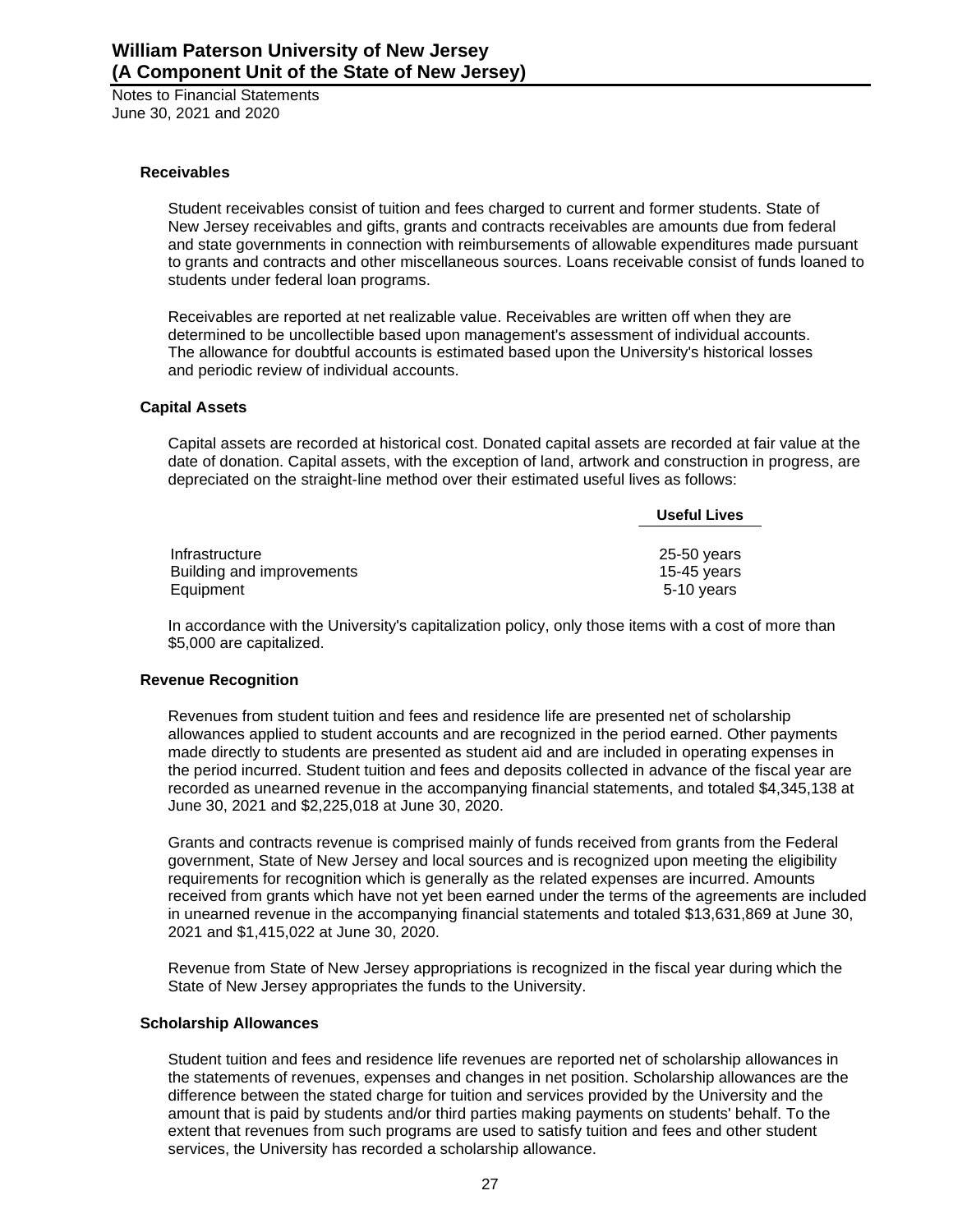Notes to Financial Statements June 30, 2021 and 2020

### **Classification of Revenue and Expense**

The University's policy for defining operating activities in the statements of revenues, expenses and changes in net position are those that serve the University's principal purpose and generally result from exchange transactions such as the payment received for services and payment made for the purchase of goods and services. Examples include (a) student tuition and fees and residence life, net of scholarship allowances, (b) auxiliary enterprises and (c) most Federal, State, local and other grants and contracts. Nonoperating revenues include activities that have the characteristics of nonexchange transactions, such as State of New Jersey appropriations, emergency relief grants, net investment income and gifts. Interest expense is reported as a nonoperating activity.

### **Compensated Absences**

The liability is calculated based upon employees' accrued vacation leave as of the statements of net position date, an estimated vested amount for accrued sick leave and the estimated cost of Alternative Benefit Plan (ABP) salary and sick leave. Payments for accumulated sick leave balances are made to retiring employees upon regular retirement. The payment is based on 50 percent of the employee's sick leave accumulation, at the pay rate in effect at the time of retirement up to a maximum of \$15,000. Employees separating from University service prior to retirement are not entitled to payments for accumulated sick leave balances. Prior to 1991, the State of New Jersey reimbursed the University for payments made to retiring employees for accrued sick leave; however, from 1991 through the current fiscal year, the State of New Jersey did not make such reimbursements. The University paid \$338,393 and \$214,789 in sick leave payments for employees who retired during the years ended June 30, 2021 and 2020, respectively.

### **New Accounting Pronouncements**

The University adopted GASB Statement No. 89, *Accounting for Interest Cost Incurred Before the End of a Construction Period*. The primary objective of this Statement is to enhance the relevance and comparability of information about capital assets and the cost of borrowing for a reporting period and to simplify accounting for interest cost incurred before the end of a construction period. This Statement requires that all interest cost incurred before the end of a construction period be recognized as an expense in the period in which the cost is incurred.

The GASB has approved the following:

Statement No. 87, *Leases*, effective for the University's year ending June 30, 2023

Statement No. 91, *Conduit Debt Obligations*, effective for the University's year ending June 30, 2023

Statement No. 92, *Omnibus 2020*, effective for the University's year ending June 30, 2022

Statement No. 96, *Subscription-Based Information Technology Arrangements*, effective for the University's year ending June 30, 2024

When they become effective, application of these standards may restate portions of these financial statements. University management is in the process of analyzing these pending changes in accounting principles and the impact they will have on the financial reporting process.

### **Income Taxes**

The University is exempt from federal income taxes under IRC Section 115.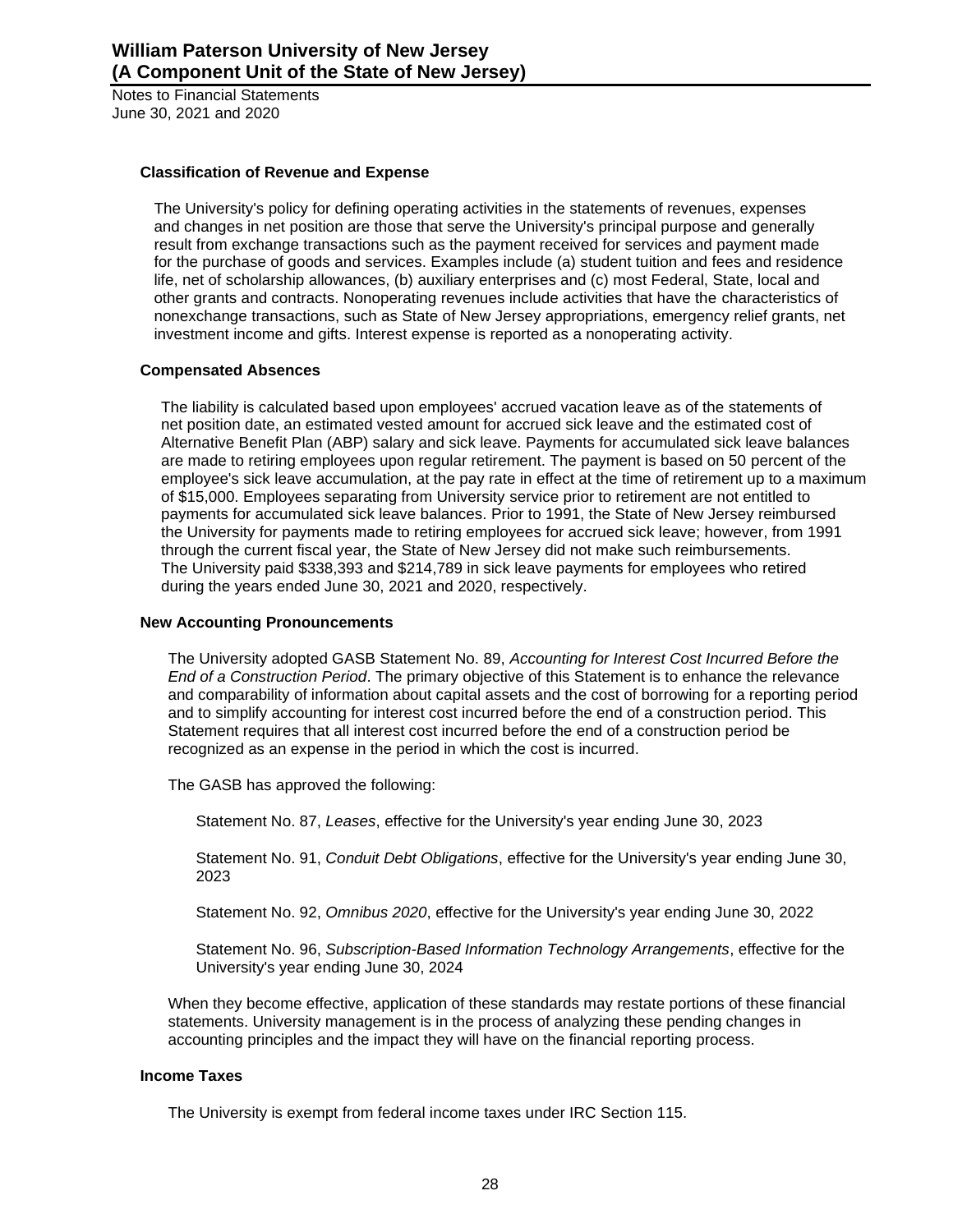### **3. Cash and Cash Equivalents**

Cash and cash equivalents are comprised of the following as of June 30, 2021 and 2020:

|                                          | 2021 |            | 2020 |            |
|------------------------------------------|------|------------|------|------------|
| Bank balances and cash on hand           |      | 28.284.578 |      | 4.542.626  |
| Money market accounts                    |      | 3.649.699  |      | 6,403,004  |
| State of New Jersey Cash Management Fund |      | 1,320,806  |      | 1,320,004  |
| Total                                    |      | 33,255,083 |      | 12,265,634 |

Custodial credit risk associated with the University's cash and cash equivalents include uncollateralized deposits, including any bank balance that is collateralized with securities held by the pledging financial institution, or by its trust department or agent but not in the University's name. The University's bank deposits as of June 30, 2021 and 2020 were partially insured by the Federal Depository Insurance Corporation (FDIC) in the amount of \$250,000. Bank deposits in excess of insured amounts of approximately \$28.0 million in 2021 and \$4.3 million in 2020 were collateralized in accordance with Chapter 64 of Title 18A of New Jersey Statutes. Chapter 64 of Title 18A allows banking institutions to cover total public funds on deposit in excess of federal insurance. The noninsured, noncollateralized portion of cash and equivalents was approximately \$5.0 million and \$7.7 million in 2021 and 2020, respectively.

The University participates in the Fund wherein amounts also contributed by other State entities are combined into a large scale investment program. The carrying amount of cash and cash equivalents in the Fund was approximately \$1.3 million, as of June 30, 2021 and 2020, which represented the amount on deposit with the Fund. These amounts are collateralized in accordance with Chapter 64 of Title 18A of New Jersey Statutes, but not in the University's name.

The Fund is unrated and has a maturity of less than 90 days. Statutes of the State of New Jersey and Regulations of the State Investment Council authorize the University to invest in obligations of the U.S. Treasury, foreign governments, agencies and municipal or political subdivisions of the State, commercial paper, bankers acceptances, revenue obligations of public authorities, debt instruments of banks, collateralized notes and mortgages, certificates of deposit, repurchase agreements, equity and convertible equity securities and other common types of investment securities. Investee institutions and organizations are prescribed by the statutes and regulations based on such criteria as minimum capital, dividend paying history, credit history and other evaluation factors.

### **4. Restricted Deposits Held by Bond Trustees**

Restricted deposits held by bond trustees include restricted accounts held by financial institutions, under the terms of various obligations. The restricted deposits held by bond trustees under bond indenture agreements are maintained for the following:

|                                              | 2021 |            |   | 2020       |  |  |
|----------------------------------------------|------|------------|---|------------|--|--|
| Project and construction fund                |      | 16.476.368 | S | 1.207      |  |  |
| Debt service fund for principal and interest |      | 11,275,572 |   | 11,124,386 |  |  |
| Cost of issuance fund                        |      | 17.888     |   | 878        |  |  |
| Excess rental pledge                         |      | 1.644      |   | 37,844     |  |  |
|                                              |      | 27,771,472 |   | 11,164,315 |  |  |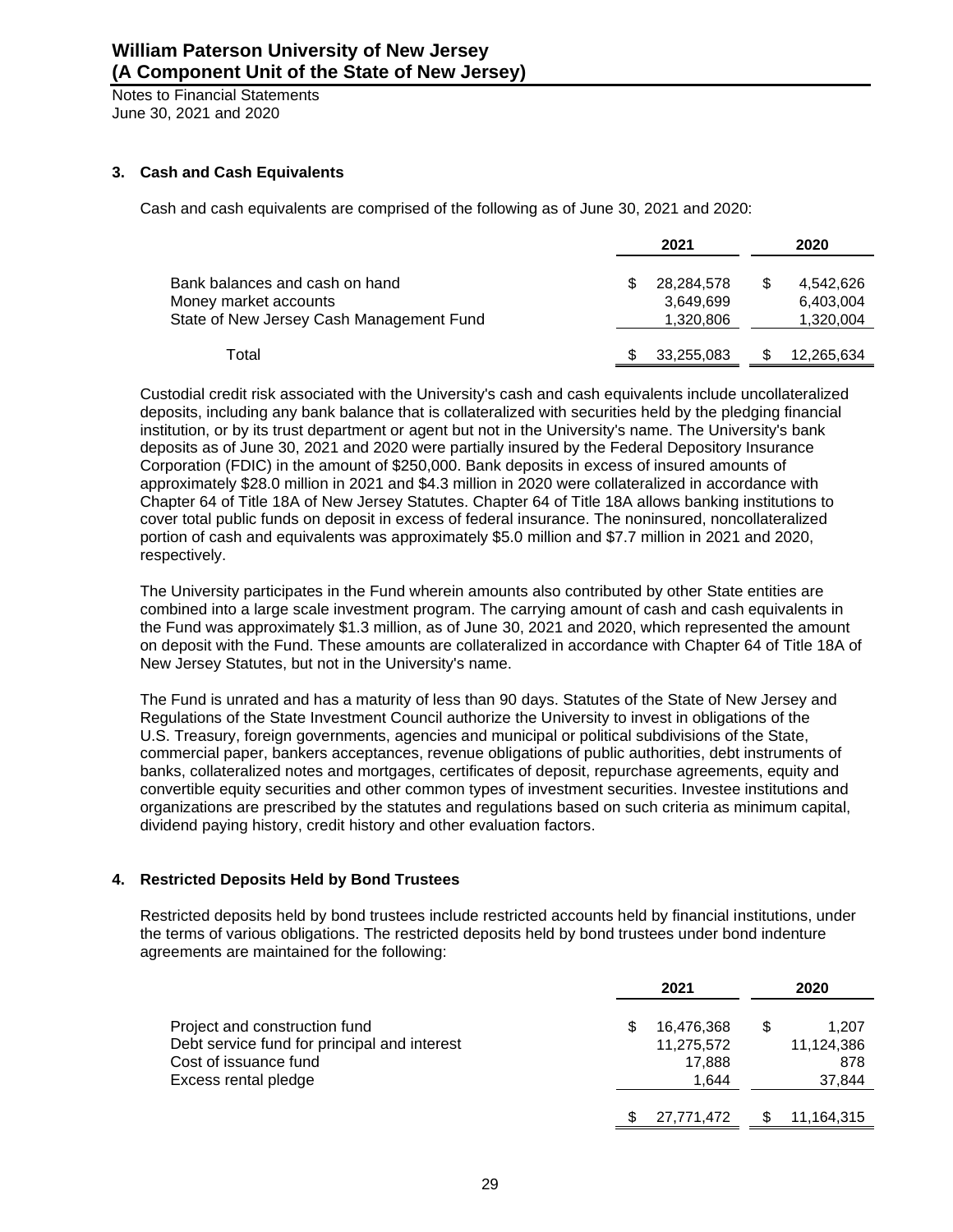> Assets held under bond indenture agreements are not governed by the University's investment policies, but rather by the investment policies of New Jersey Educational Facilities Authority (the Authority). As of June 30, 2021 and 2020, restricted deposits held by bond trustees were invested in the following, all of which have maturity dates of less than one year:

|                                                                         | 2021    |                     | 2020 |                     |  |  |
|-------------------------------------------------------------------------|---------|---------------------|------|---------------------|--|--|
|                                                                         | Level 1 |                     |      | Level 1             |  |  |
| Money market accounts<br>U.S. treasury bills and government obligations |         | 1.207<br>27,770,265 |      | 1.207<br>11,163,108 |  |  |
| Total                                                                   |         | 27,771,472          |      | 11,164,315          |  |  |

The University's restricted deposits held by bond trustees are subject to various risks. Among these risks are interest rate risk and credit risk. Interest rate risk is the risk that changes in market interest rates will adversely affect the fair value of an investment. Within restricted deposits are investments subject to interest rate risk with a maturity of less than one year.

Credit risk is the risk that an issuer or other counterparty to an investment will not fulfill its obligations. The Authority's investment policy requires that the overall average quality rating of the portfolio's domestic fixed income holdings will be at least "AA", as rated by the Standard and Poor's or Moody's rating agency.

The University categorizes its fair value measurements within the fair value hierarchy established by generally accepted accounting principles. The hierarchy is based on the valuation inputs used to measure the fair value of the asset. Level 1 inputs are quoted prices in active markets for identical assets; Level 2 inputs are significant other observable inputs; Level 3 inputs are significant unobservable inputs. Fair value measurement is further defined in Note 5.

The valuation methods for recurring fair value measurements are as follows:

- Money market accounts are recorded at the quoted cost which approximates fair value as a Level 1 input.
- U.S. treasury bills and government obligations are valued at closing price reported on the active market on which the individual securities are traded or for identical assets as a Level 1 input.

### **5. Investments**

The University holds excess operating cash in an investment portfolio structured to secure adequate ongoing operating funds while optimizing earnings and minimizing risk on funds earmarked for longer term purposes. All investment activities are conducted in accordance with the University's Cash and Investments policy. The Finance, Audit and Institutional Development (FAID) Committee, The Vice President for Administration and Finance and Associate Vice President for Finance and Controller are accountable for the execution and implementation of the Cash and Investments policy. External investment managers are accountable for managing the funds in compliance with the Cash and Investments policy and in accordance with applicable laws.

The overall investment objective is to preserve principal cash balance, maintain appropriate liquidity for current use and conservatively optimize earnings on excess cash. Diversification as to liquidity, maturity, market and risk is achieved by structuring the portfolio in three tiers: liquidity, contingency and core. Allocations and restrictions of the tiers are defined in the Cash and Investments policy.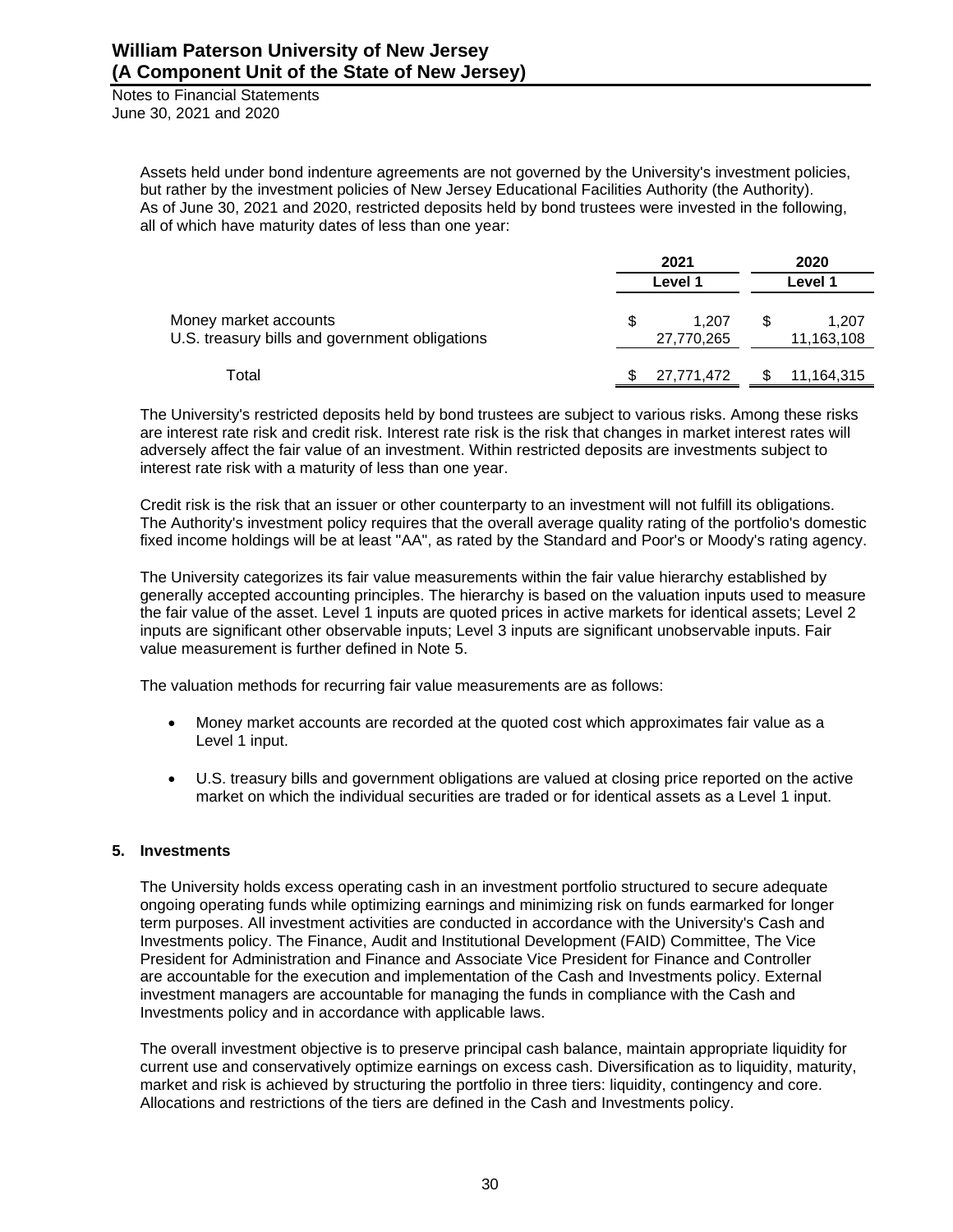Notes to Financial Statements June 30, 2021 and 2020

|                                | <b>Fair Value</b> |            |    |            |  |  |
|--------------------------------|-------------------|------------|----|------------|--|--|
| <b>Investment Type</b>         |                   | 2021       |    | 2020       |  |  |
| U.S. Equity (ETF)              | \$                | 4,296,203  | \$ | 3,031,867  |  |  |
| Non-U.S. Equity (ETF)          |                   | 2,690,397  |    | 2,013,241  |  |  |
| Corporate Bonds                |                   | 23,623,990 |    | 20,991,933 |  |  |
| U.S. Government Bonds          |                   | 14.207.106 |    | 14.205.939 |  |  |
| U.S. Agency Bonds              |                   | 5,489,118  |    | 7,409,502  |  |  |
| <b>Asset-Backed Securities</b> |                   | 3,311,899  |    | 3,158,616  |  |  |
| Certificates of Deposit        |                   | 1,960,340  |    | 1,418,487  |  |  |
| Grand total                    |                   | 55,579,053 | \$ | 52,229,585 |  |  |

The University's investments consist of the following as of June 30, 2021 and 2020:

University investments are exposed to various risks such as interest risk, market and credit risks. Due to the level of risk associated with certain investments, it is at least reasonably possible that changes in the market value will occur in the near term which could affect the amounts reported in the statements of financial position.

### **Fair Value Measurement**

Fair value is defined as the price that would be received to sell an asset, or paid to transfer a liability, in an orderly transaction between market participants at the financial statement measurement date. The fair value hierarchy prioritizes the inputs valuation methods into three Levels (Levels 1, 2 and 3).

Level 1 - Observable, quoted prices for identical assets or liabilities in active markets.

Level 2 - Quoted prices in inactive markets, or whose values are based on models, but the inputs to those modes are observable either directly or indirectly for the whole term of the asset or liability.

Level 3 - Valuation techniques that require inputs that are both unobservable and significant to the overall fair value measurement.

The hierarchy gives the highest priority to (unadjusted) quoted prices in active markets for identical assets or liabilities and the lowest priority to unobservable inputs (Level 3). If the fair value of an asset or liability (Level 1) measured are categorized from different levels of the fair value hierarchy, the measurement is categorized in the lowest level input that is significant to the entire measurement.

The following is a description of the valuation methodologies used for instruments measured at fair value:

ETF (Exchange Traded Funds) (U.S. and non-U.S.) equities were classified in Level 1 of the hierarchy as they are valued using prices quoted in active markets.

All of the following categories were classified in Level 2 of the hierarchy as they are valued using quoted prices in inactive markets: Corporate Bonds, U.S. Government Bonds, U.S. Agency Bonds, Asset-Backed Securities and Certificates of Deposit.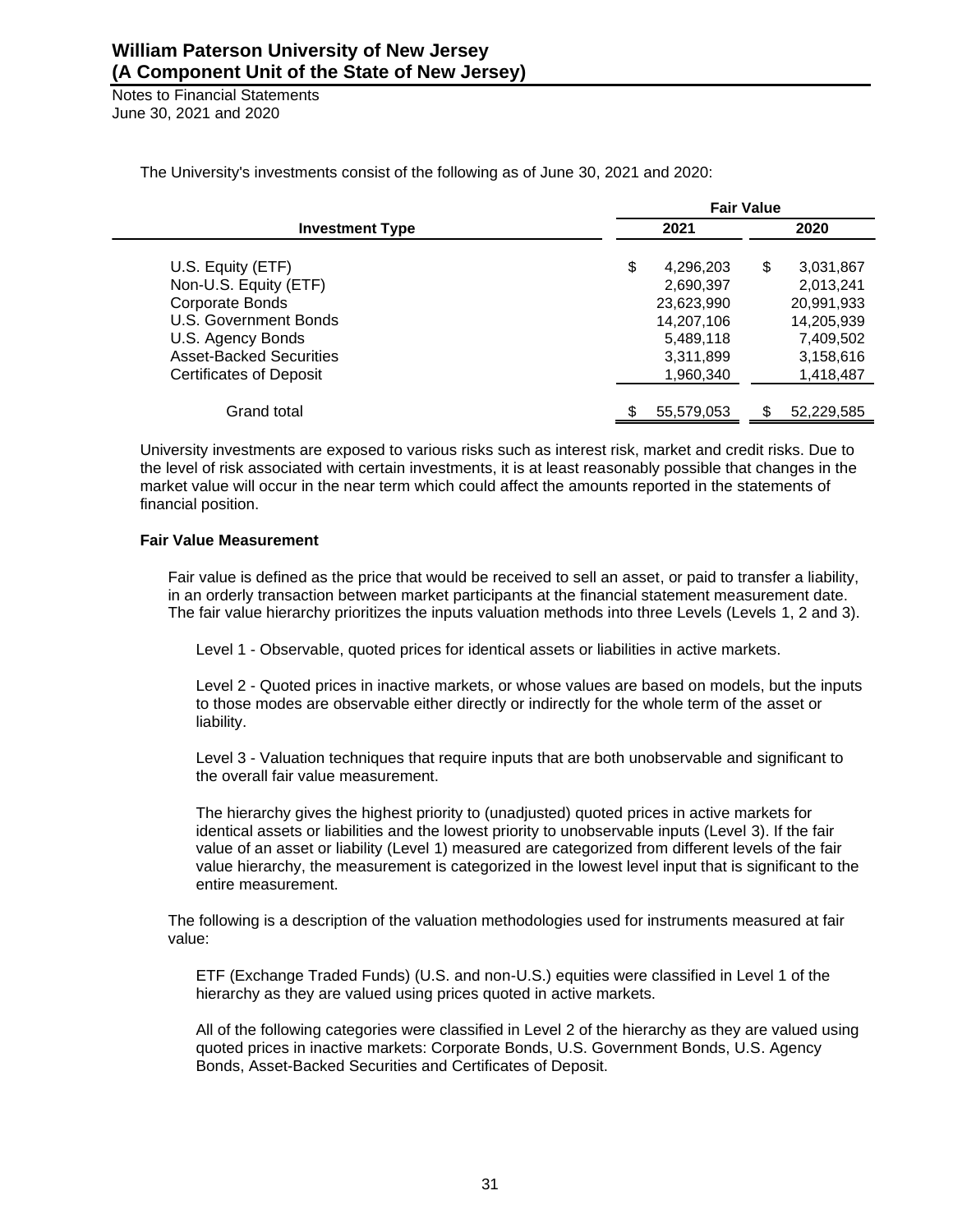Notes to Financial Statements June 30, 2021 and 2020

> The following table summarizes the University's investments measured by the hierarchy levels as of June 30, 2021 and 2020:

|                                | Investments Measured at Fair Value at June 30, 2021 |           |    |                                                     |         |  |                   |            |
|--------------------------------|-----------------------------------------------------|-----------|----|-----------------------------------------------------|---------|--|-------------------|------------|
| <b>Investment Type</b>         |                                                     | Level 1   |    | Level 2                                             | Level 3 |  | <b>Fair Value</b> |            |
| U.S. Equity (ETF)              | \$                                                  | 4,296,203 | \$ |                                                     | \$      |  | \$                | 4,296,203  |
| Non-U.S. Equity (ETF)          |                                                     | 2,690,397 |    |                                                     |         |  |                   | 2,690,397  |
| Corporate Bonds                |                                                     |           |    | 23,623,990                                          |         |  |                   | 23,623,990 |
| <b>U.S. Government Bonds</b>   |                                                     |           |    | 14,207,106                                          |         |  |                   | 14,207,106 |
| U.S. Agency Bonds              |                                                     |           |    | 5,489,118                                           |         |  |                   | 5,489,118  |
| <b>Asset-Backed Securities</b> |                                                     |           |    | 3,311,899                                           |         |  |                   | 3,311,899  |
| <b>Certificates of Deposit</b> |                                                     |           |    | 1,960,340                                           |         |  |                   | 1,960,340  |
| Total                          |                                                     | 6,986,600 |    | 48,592,453                                          | S       |  |                   | 55,579,053 |
|                                |                                                     |           |    | Investments Measured at Fair Value at June 30, 2020 |         |  |                   |            |
| <b>Investment Type</b>         |                                                     | Level 1   |    | Level 2                                             | Level 3 |  | <b>Fair Value</b> |            |
| U.S. Equity (ETF)              | \$                                                  | 3,031,867 | \$ |                                                     | \$      |  | \$                | 3,031,867  |
| Non-U.S. Equity (ETF)          |                                                     | 2,013,241 |    |                                                     |         |  |                   | 2,013,241  |
| <b>Corporate Bonds</b>         |                                                     |           |    | 20.991.933                                          |         |  |                   | 20,991,933 |

| Total                          | 5.045.108                | 47.184.477 | $\overline{\phantom{a}}$ | 52.229.585 |
|--------------------------------|--------------------------|------------|--------------------------|------------|
| Certificates of Deposit        |                          | 1.418.487  | $\blacksquare$           | 1,418,487  |
| <b>Asset-Backed Securities</b> | $\overline{\phantom{0}}$ | 3,158,616  | $\overline{\phantom{0}}$ | 3,158,616  |
| U.S. Agency Bonds              |                          | 7,409,502  |                          | 7,409,502  |
| U.S. Government Bonds          | $\overline{\phantom{a}}$ | 14,205,939 | $\blacksquare$           | 14,205,939 |
| Corporate Bonus                | $\sim$                   | 20,991,933 | $\qquad \qquad$          | 20,991,933 |

### **Interest Rate Risk**

Interest rate risk is the risk that changes in interest rates will adversely affect the fair value of an investment. The University projects its cash requirements and arranges for investments accordingly. The average maturity is up to three years.

The following table summarizes the maturities of investments in year that are subject to interest rate risk as of June 30, 2021 and 2020:

|                                |                   |              | 2021         |              |                 |  |
|--------------------------------|-------------------|--------------|--------------|--------------|-----------------|--|
| <b>Investment Type</b>         | <b>Fair Value</b> | Less Than 1  | $1 - 5$      | $6 - 10$     | $10+$           |  |
| U.S. Equity (ETF)              | \$<br>4,296,203   | \$<br>$\sim$ | \$<br>$\sim$ | \$<br>$\sim$ | \$<br>4,296,203 |  |
| Non-U.S. Equity (ETF)          | 2,690,397         |              |              |              | 2,690,397       |  |
| Corporate Bonds                | 23,623,990        | 8,746,722    | 10,508,644   | 4,233,613    | 135,011         |  |
| U.S. Government Bonds          | 14,207,106        | 4,628,067    | 5,264,911    | 4,314,128    |                 |  |
| U.S. Agency Bonds              | 5,489,118         | 104.264      | 2,973,365    | 1,919,762    | 491,727         |  |
| <b>Asset-Backed Securities</b> | 3,311,899         |              | 3,311,899    |              |                 |  |
| Certificates of Deposit        | 1,960,340         | 1,960,340    |              |              |                 |  |
| Total                          | 55,579,053        | 15,439,393   | 22,058,819   | 10,467,503   | 7,613,338       |  |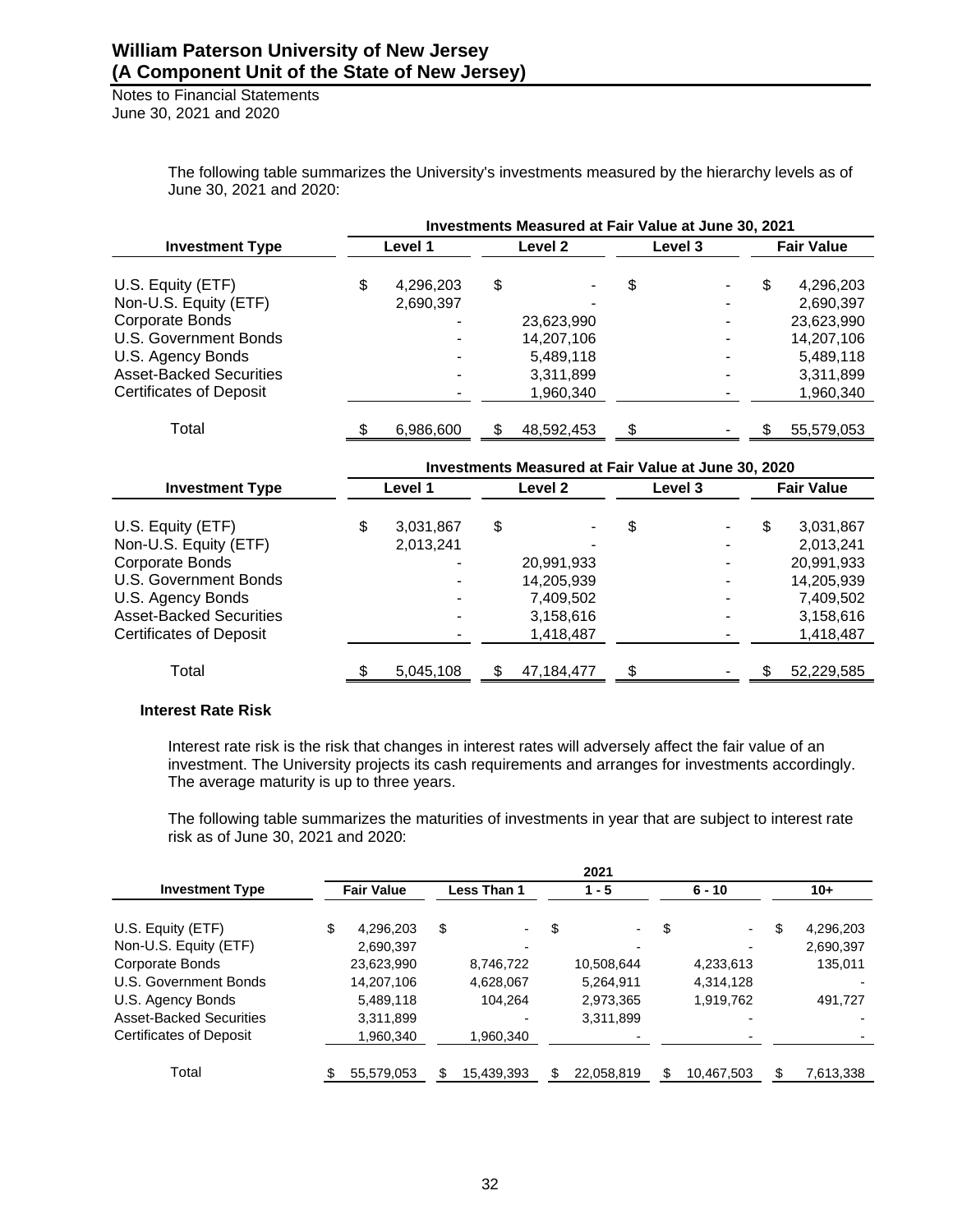Notes to Financial Statements June 30, 2021 and 2020

|                                |                   |                  | 2020             |                                |                |
|--------------------------------|-------------------|------------------|------------------|--------------------------------|----------------|
| <b>Investment Type</b>         | <b>Fair Value</b> | Less Than 1      | $1 - 5$          | $6 - 10$                       | $10+$          |
| U.S. Equity (ETF)              | \$<br>3,031,867   | \$<br>$\sim$     | \$<br>-          | \$<br>$\overline{\phantom{a}}$ | S<br>3,031,867 |
| Non-U.S. Equity (ETF)          | 2,013,241         |                  |                  |                                | 2,013,241      |
| Corporate Bonds                | 20,991,933        | 9.232.190        | 8.275.771        | 3,381,831                      | 102,141        |
| U.S. Government Bonds          | 14,205,939        | 678,483          | 7,968,864        | 5,558,592                      |                |
| U.S. Agency Bonds              | 7,409,502         | 241.151          | 4,228,371        | 2,220,316                      | 719.664        |
| <b>Asset-Backed Securities</b> | 3,158,616         | 10.978           | 3,069,425        | 78,213                         |                |
| Certificates of Deposit        | 1,418,487         | 1,117,836        | 300,651          |                                |                |
| Total                          | 52,229,585        | 11,280,638<br>\$ | 23,843,082<br>S. | S<br>11,238,952                | 5,866,913      |

### **Credit and Concentration Risk**

Credit risk is the risk that an issuer or other counterparty to an investment will not fulfill its obligations. Concentration of credit risk is the risk of loss attributed to magnitude of the University's investment in a single issuer. The University's investment policy seeks diversification to reduce overall portfolio risk while attaining market rates of return to enable the University to meet all anticipated cash requirements.

The University's Cash and Investments policy states that the credit quality for positions in all tiers of the portfolio must be investment grade or higher. Investment grade is defined as equal to or better than a rating of BBB- (S&P) or BA3 (Moody's). The University's investment manager assigns average ratings as published by S&P, Moody's and Fitch when all three are available. If only two of these ratings are available, the more conservative rating of the two is used, and if only one rating is available that is the rating used.

The following table summarizes investment credit quality ratings as of June 30, 2021 and 2020:

| <b>Investment Type</b>         | <b>Quality Rating</b> | 2021            | 2020            |
|--------------------------------|-----------------------|-----------------|-----------------|
|                                |                       |                 |                 |
| U.S. Equity (ETF)              | ΝR                    | \$<br>4,296,203 | \$<br>3,031,867 |
| Non-U.S. Equity (ETF)          | ΝR                    | 2,690,397       | 2,013,241       |
| Corporate Bond                 | $AAA - BB +$          | 23,392,639      | 20,652,600      |
| Corporate Bond                 | <b>NR</b>             | 231,351         | 339,333         |
| U.S. Government Bonds          | AAA                   | 14.207.106      | 14,205,939      |
| <b>US Agency Bonds</b>         | AAA                   | 5,489,118       | 7,409,502       |
| <b>Asset-Backed Security</b>   | AAA - BBB-            | 3,311,899       | 3,158,616       |
| <b>Certificates of Deposit</b> | А                     | 1,960,340       | 1,418,487       |
|                                |                       |                 |                 |
| Total                          |                       | 55,579,053      | 52,229,585      |

### **Custodial Credit Risk**

Custodial credit risk for investments is the risk that, in the event of a failure of the counterparty, the University will not be able to recover the value of the investments that are in the possession of an outside party. Custodial credit risk should not be confused with market risk, which is the risk that the market value of a security may decline. The University securities are exposed to custodial credit risk if the securities are uninsured and unregistered or held by the counterparty, or by a trust department or agent but not in the University's name. As of June 30, 2021 and 2020, the University's investments were not subject to custodial credit risk.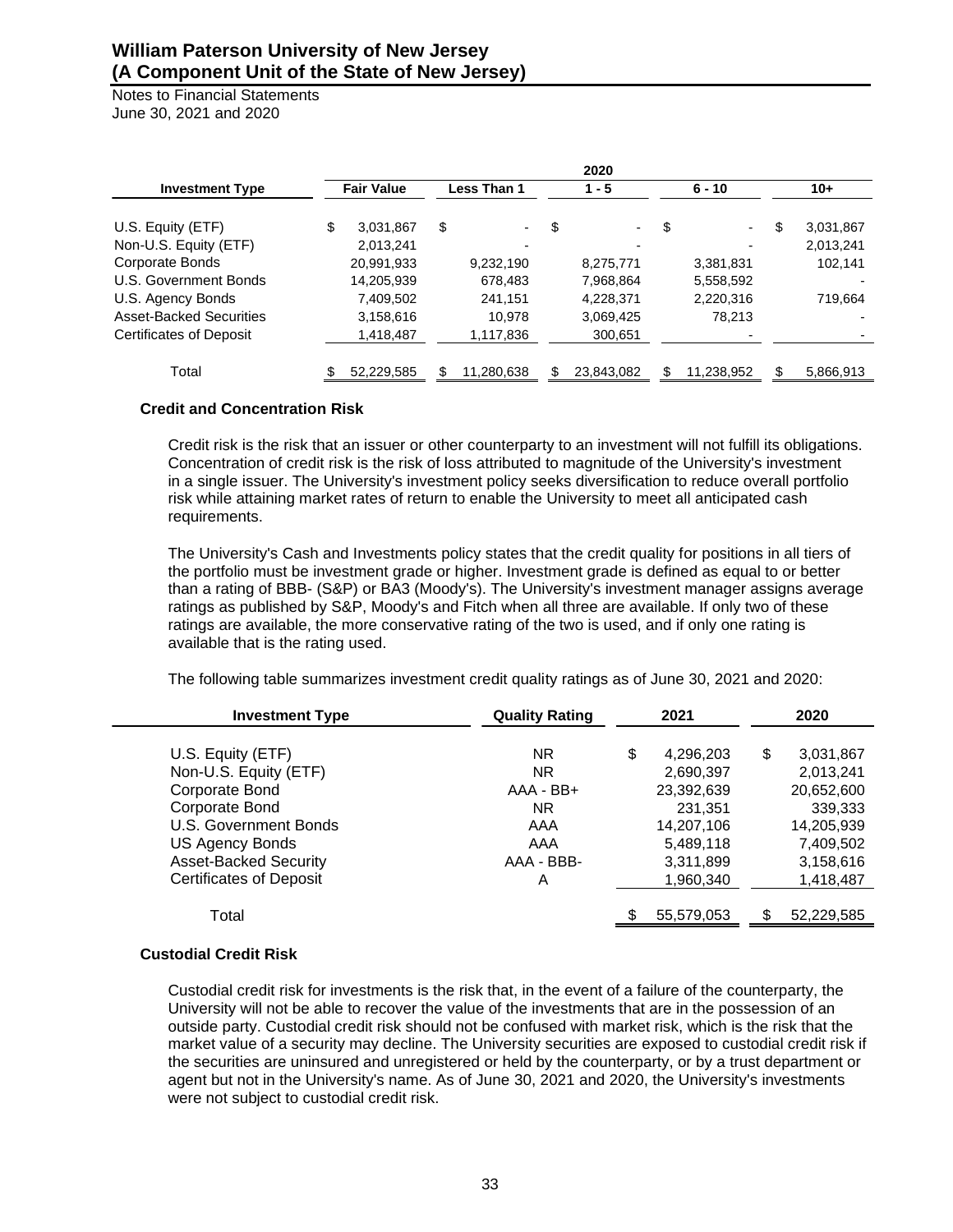### **Foreign Currency Risk**

The University's foreign investments (Non-U.S. Equity (ETF) contain currency risk (the risk that currency exchange rate fluctuations may reduce gains or increase losses on foreign investments). Exchange rate volatility also may affect the ability of an issuer to repay its foreign currency denominated debt, thereby increasing credit risk.

### **6. Capital Assets**

Capital asset activity for the years ended June 30 is comprised of the following:

|                                                                                  | <b>Beginning</b><br>Balance,<br><b>July 1, 2020</b> | <b>Acquisition</b><br>and Other<br><b>Increases</b> | <b>Dispositions</b><br>and Other<br><b>Decreases</b> | Ending<br>Balance,<br>June 30, 2021           |  |
|----------------------------------------------------------------------------------|-----------------------------------------------------|-----------------------------------------------------|------------------------------------------------------|-----------------------------------------------|--|
| Depreciable assets:<br>Infrastructure<br>Buildings and improvements<br>Equipment | \$.<br>18,836,640<br>563,850,763<br>43,805,658      | \$<br>27,595<br>1,866,715<br>1,509,982              | \$                                                   | \$<br>18,864,235<br>565,717,478<br>45,315,640 |  |
| Total depreciable<br>assets                                                      | 626,493,061                                         | 3,404,292                                           |                                                      | 629,897,353                                   |  |
| Less accumulated depreciation<br>on:                                             |                                                     |                                                     |                                                      |                                               |  |
| Infrastructure                                                                   | 11,073,687                                          | 472,732                                             |                                                      | 11,546,419                                    |  |
| Buildings and improvements                                                       | 194,815,272                                         | 13,747,941                                          |                                                      | 208,563,213                                   |  |
| Equipment                                                                        | 37,906,086                                          | 1,283,877                                           |                                                      | 39,189,963                                    |  |
| <b>Total accumulated</b><br>depreciation                                         | 243,795,045                                         | 15,504,550                                          |                                                      | 259,299,595                                   |  |
| Depreciable assets, net                                                          | 382,698,016                                         | (12, 100, 258)                                      |                                                      | 370,597,758                                   |  |
| Nondepreciable assets:                                                           |                                                     |                                                     |                                                      |                                               |  |
| Land<br>Artwork                                                                  | 7,255,914<br>689,680                                | 1,200                                               |                                                      | 7,255,914<br>690,880                          |  |
| Construction in progress                                                         | 7,670,944                                           | 5,825,091                                           | (1,859,115)                                          | 11,636,920                                    |  |
|                                                                                  |                                                     |                                                     |                                                      |                                               |  |
| Total nondepreciable                                                             |                                                     |                                                     |                                                      |                                               |  |
| assets                                                                           | 15,616,538                                          | 5,826,291                                           | (1,859,115)                                          | 19,583,714                                    |  |
| Total capital assets, net                                                        | 398,314,554<br>\$                                   | (6,273,967)<br>\$                                   | (1,859,115)<br>\$                                    | \$ 390,181,472                                |  |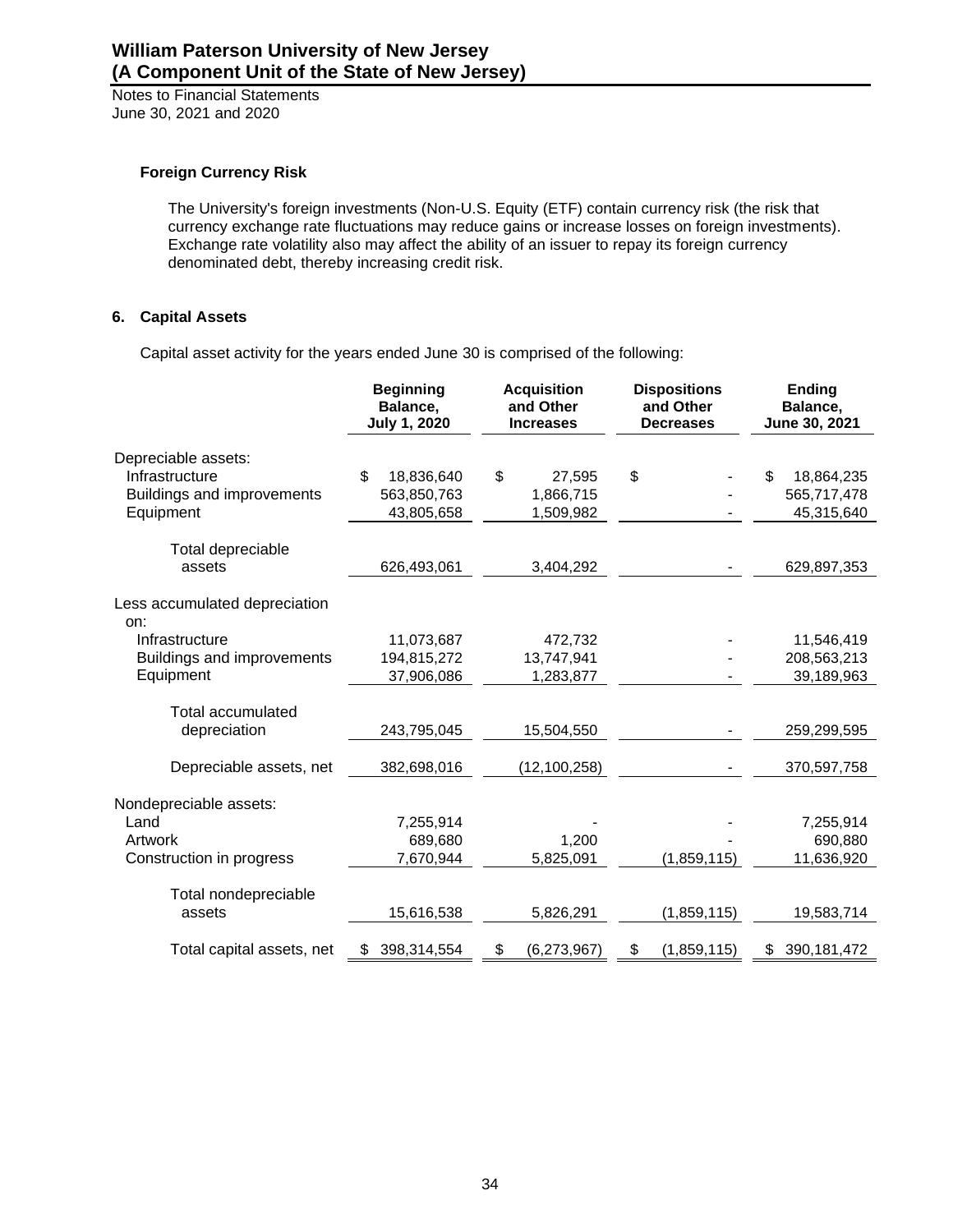Notes to Financial Statements June 30, 2021 and 2020

|                                         | <b>Beginning</b><br>Balance,<br><b>July 1, 2019</b> | <b>Acquisition</b><br>and Other<br><b>Increases</b> | <b>Dispositions</b><br>and Other<br><b>Decreases</b> | Ending<br>Balance,<br>June 30, 2020 |
|-----------------------------------------|-----------------------------------------------------|-----------------------------------------------------|------------------------------------------------------|-------------------------------------|
| Depreciable assets:<br>Infrastructure   | \$<br>18,836,640                                    | \$                                                  | \$                                                   | \$<br>18,836,640                    |
| Buildings and improvements<br>Equipment | 525,885,110<br>43,119,103                           | 37,965,653<br>686,555                               |                                                      | 563,850,763<br>43,805,658           |
| Total depreciable                       |                                                     |                                                     |                                                      |                                     |
| assets                                  | 587,840,853                                         | 38,652,208                                          |                                                      | 626,493,061                         |
| Less accumulated depreciation<br>on:    |                                                     |                                                     |                                                      |                                     |
| Infrastructure                          | 10,585,327                                          | 488,360                                             |                                                      | 11,073,687                          |
| Buildings and improvements              | 181,099,635                                         | 13,715,637                                          |                                                      | 194,815,272                         |
| Equipment                               | 36,433,440                                          | 1,472,646                                           |                                                      | 37,906,086                          |
| <b>Total accumulated</b>                |                                                     |                                                     |                                                      |                                     |
| depreciation                            | 228,118,402                                         | 15,676,643                                          |                                                      | 243,795,045                         |
| Depreciable assets, net                 | 359,722,451                                         | 22,975,565                                          |                                                      | 382,698,016                         |
| Nondepreciable assets:                  |                                                     |                                                     |                                                      |                                     |
| Land                                    | 7,255,914                                           |                                                     |                                                      | 7,255,914                           |
| Artwork                                 | 681,580                                             | 8,100                                               |                                                      | 689,680                             |
| Construction in progress                | 41,229,783                                          | 4,286,738                                           | (37, 845, 577)                                       | 7,670,944                           |
| Total nondepreciable                    |                                                     |                                                     |                                                      |                                     |
| assets                                  | 49, 167, 277                                        | 4,294,838                                           | (37, 845, 577)                                       | 15,616,538                          |
| Total capital assets, net               | \$<br>408,889,728                                   | 27,270,403<br>\$                                    | \$<br>(37, 845, 577)                                 | \$<br>398,314,554                   |

As of June 30, 2021, estimated costs to complete the projects classified as construction in progress are approximately \$7.3 million. Additional costs of all projects will be funded by University revenues, capital grants and available construction funds from bond proceeds. For the years ended June 30, 2021 and 2020, the University did not capitalize any interest expense. As of June 30, 2021 and 2020, the University has received capital grants of approximately \$0.01 million and \$0.02 million, respectively, which is recorded in capital grants and gifts on the statements of revenues, expenses and changes in net position.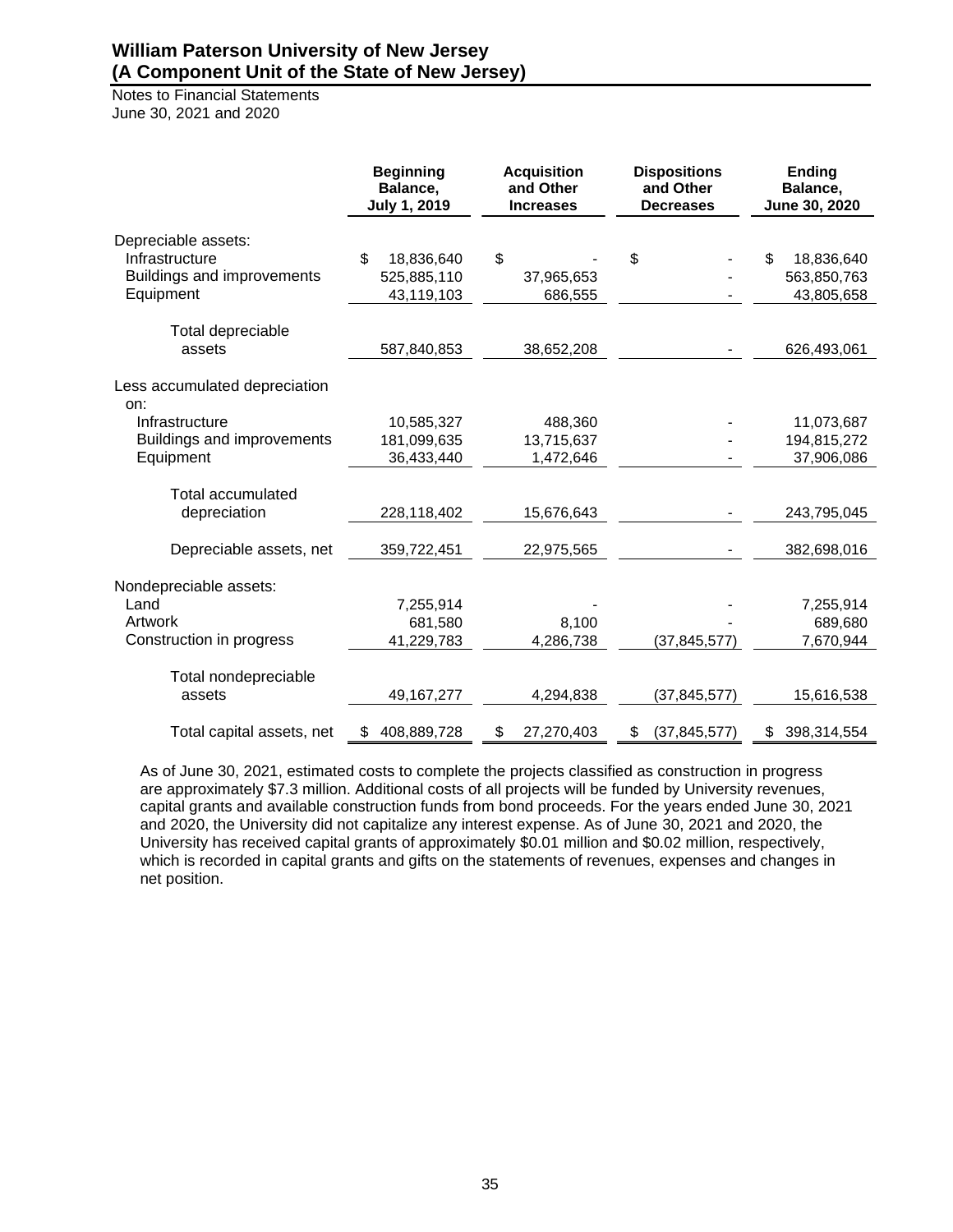### **7. Accounts Payable and Accrued Expenses**

As of June 30, 2021 and 2020, accounts payable and accrued expenses consist of the following:

|                               | 2021 |            |    | 2020       |  |  |
|-------------------------------|------|------------|----|------------|--|--|
| Vendors                       | \$   | 5,798,611  | \$ | 3,639,103  |  |  |
| Students relief expenses      |      |            |    | 4,175,505  |  |  |
| Capital projects              |      | 1,522,995  |    | 94,250     |  |  |
| Accrued salaries and benefits |      | 4,795,472  |    | 4,751,761  |  |  |
| Accrued interest              |      | 3,460,573  |    | 3,434,386  |  |  |
| Total                         |      | 15,577,651 |    | 16,095,005 |  |  |
|                               |      |            |    |            |  |  |

### **8. Long-Term Debt**

### **Bonds Payable**

The University has financed capital assets through various revenue bonds issued through the New Jersey Educational Facility Authority (the Authority) for the acquisition, construction and renovation of residence halls, the University Commons and academic facilities. As of June 30, 2021 and 2020, the following obligations to the Authority are outstanding:

|                              | <b>Interest</b><br><b>Rates</b> | 2021             | 2020              | <b>Current Portion</b><br>June 30, 2021 |  |
|------------------------------|---------------------------------|------------------|-------------------|-----------------------------------------|--|
| New Jersey Educational       |                                 |                  |                   |                                         |  |
| Facility Authority:          |                                 |                  |                   |                                         |  |
| Series 2012 C Revenue        |                                 |                  |                   |                                         |  |
| Bonds, due serially to 2043  | $2.00 - 5.00$                   | 29,690,000<br>\$ | \$<br>30,230,000  | \$<br>2,070,000                         |  |
| Series 2012 D Revenue        |                                 |                  |                   |                                         |  |
| Bonds, due serially to 2029  | $2.00 - 5.00$                   | 10,640,000       | 11,840,000        | 1,260,000                               |  |
| Series 2015 C Revenue        |                                 |                  |                   |                                         |  |
| Bonds, due serially to 2033  | $2.00 - 5.00$                   | 27,810,000       | 30,785,000        | 1,360,000                               |  |
| Series 2016 E Revenue        |                                 |                  |                   |                                         |  |
| Bonds, due serially to 2033  | $2.25 - 5.00$                   | 56,100,000       | 58,485,000        | 2,505,000                               |  |
| Series 2017 B Revenue        |                                 |                  |                   |                                         |  |
| Bonds, due serially to 2047  | $3.25 - 5.00$                   | 25,775,000       | 26,255,000        | 500,000                                 |  |
| Series 2019 A Revenue        |                                 |                  |                   |                                         |  |
| Bonds, due serially to 2038  | 3.45                            | 4,745,000        | 5,070,000         | 225,000                                 |  |
| Series 2021 C Revenue        |                                 |                  |                   |                                         |  |
| Bonds, due serially to 2040  | $3.25 - 5.00$                   | 17,900,000       |                   |                                         |  |
|                              |                                 | 172,660,000      | 162,665,000       | 7,920,000                               |  |
| Add amounts representing net |                                 |                  |                   |                                         |  |
| premiums                     |                                 | 16,887,840       | 15,388,971        |                                         |  |
| Total                        |                                 | 189,547,840      | \$<br>178,053,971 | \$<br>7,920,000                         |  |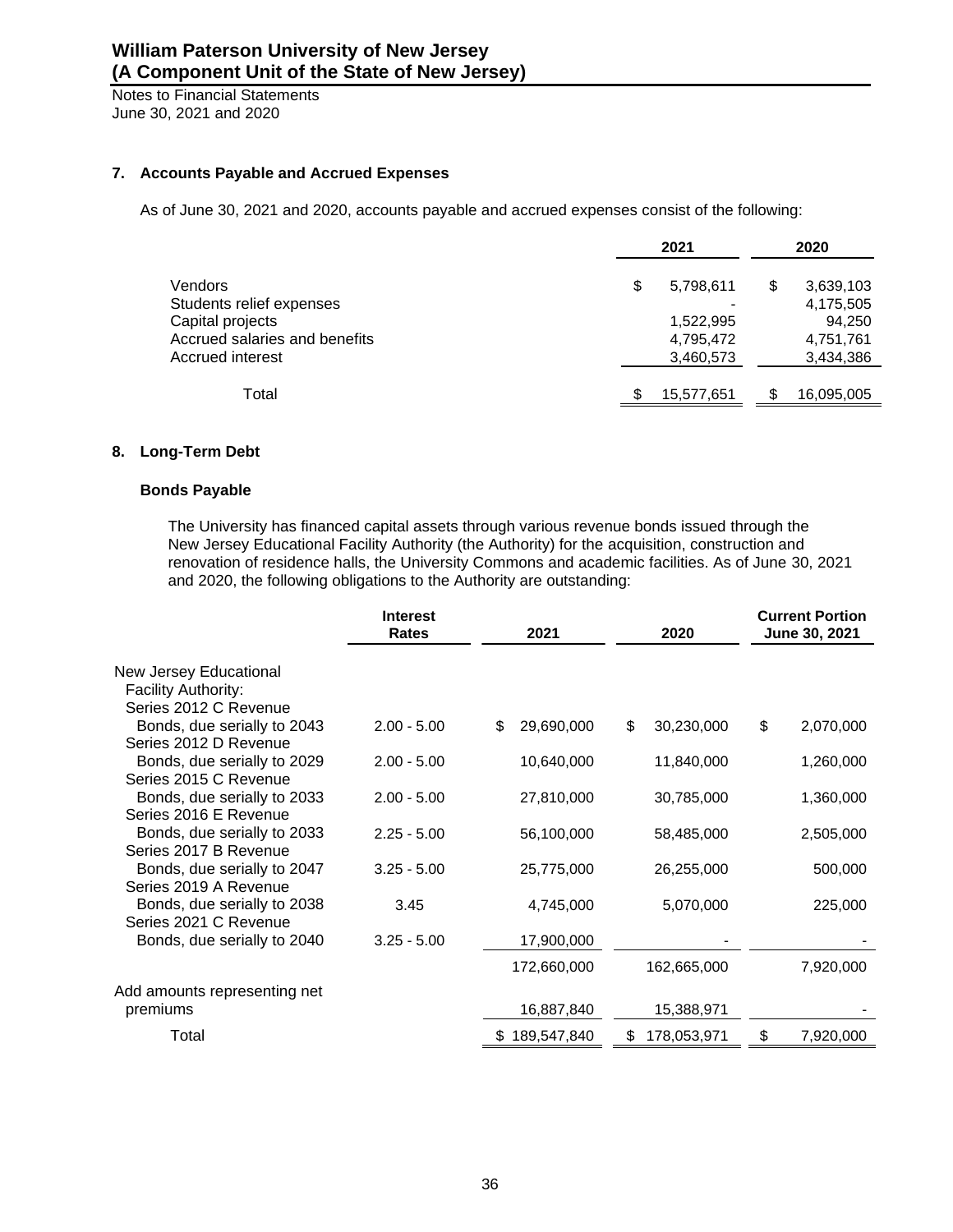> All of the University's outstanding bonds are special and limited obligations of the Authority payable solely from the University. Pursuant to the Agreement, the University agrees to pay to the Authority the Basic Lease Payments and certain Additional Lease Payments for the use and occupancy of the Leased Facilities. To secure the payment of the Basic Lease Payments and the Additional Lease Payments, the University will establish a "Rental Pledge Account" under the Agreement, into which the University is required to deposit or cause to be deposited amounts sufficient to pay the Basic Lease Payments and Additional Lease Payments The University has agreed that its obligation to make the payments required under the Agreement, including the Basic Lease Payments and the Additional Lease Payments, shall constitute a general obligation of the University, payable from any legally available funds of the University. No specific pledge of University revenues is made in the Agreement with respect to the Series Bonds. Upon the payment or defeasance of the Series Bonds, the Leased Facilities shall no longer be subject to the Agreement.

All of the University's outstanding notes from direct borrowings and direct placement related to capital construction projects contain an event of default that changes the timing of repayment of outstanding amounts to become immediately due if the University is unable to make payment.

### **Other Long-Term Debt**

As of June 30, 2021 and 2020, the following other obligations from direct borrowings were outstanding:

|                                                                                                     | <b>Interest</b><br><b>Rates</b> | 2021         | 2020            | <b>Current Portion</b><br>June 30, 2021 |
|-----------------------------------------------------------------------------------------------------|---------------------------------|--------------|-----------------|-----------------------------------------|
| <b>Higher Education Capital</b><br>Improvement Fund (CIF)<br>Series 2002 A, due serially to<br>2023 | 4.522-5.250                     | \$<br>27,711 | \$<br>27,711    | \$                                      |
| <b>Higher Education CIF</b><br>Series 2016 A, due serially to                                       |                                 |              |                 |                                         |
| 2023<br><b>Higher Education CIF</b><br>Series 2016 B, due serially to                               | 1.48-3.44                       | 1,207,543    | 1,783,539       | 607,624                                 |
| 2036                                                                                                | 3.00-5.50                       | 1,221,369    | 1,270,779       | 51,935                                  |
| Less amounts representing                                                                           |                                 | 2,456,623    | 3,082,029       | 659,559                                 |
| discount                                                                                            |                                 | 38,082       | 57,123          |                                         |
| Total                                                                                               |                                 | 2,418,541    | \$<br>3,024,906 | \$<br>659,559                           |

Proceeds of the outstanding notes from the State of New Jersey's CIF were used for technology infrastructure. The notes contain an event of default whereby the State may retain State aid or appropriation payable to the University if the University fails or is unable to make payment.

In August 2020, the University established a \$20.0 million line of credit with Chase Bank for a one-year period. The University did not make any drawdown before the line of credit was expired in August 2021 and did not renew it.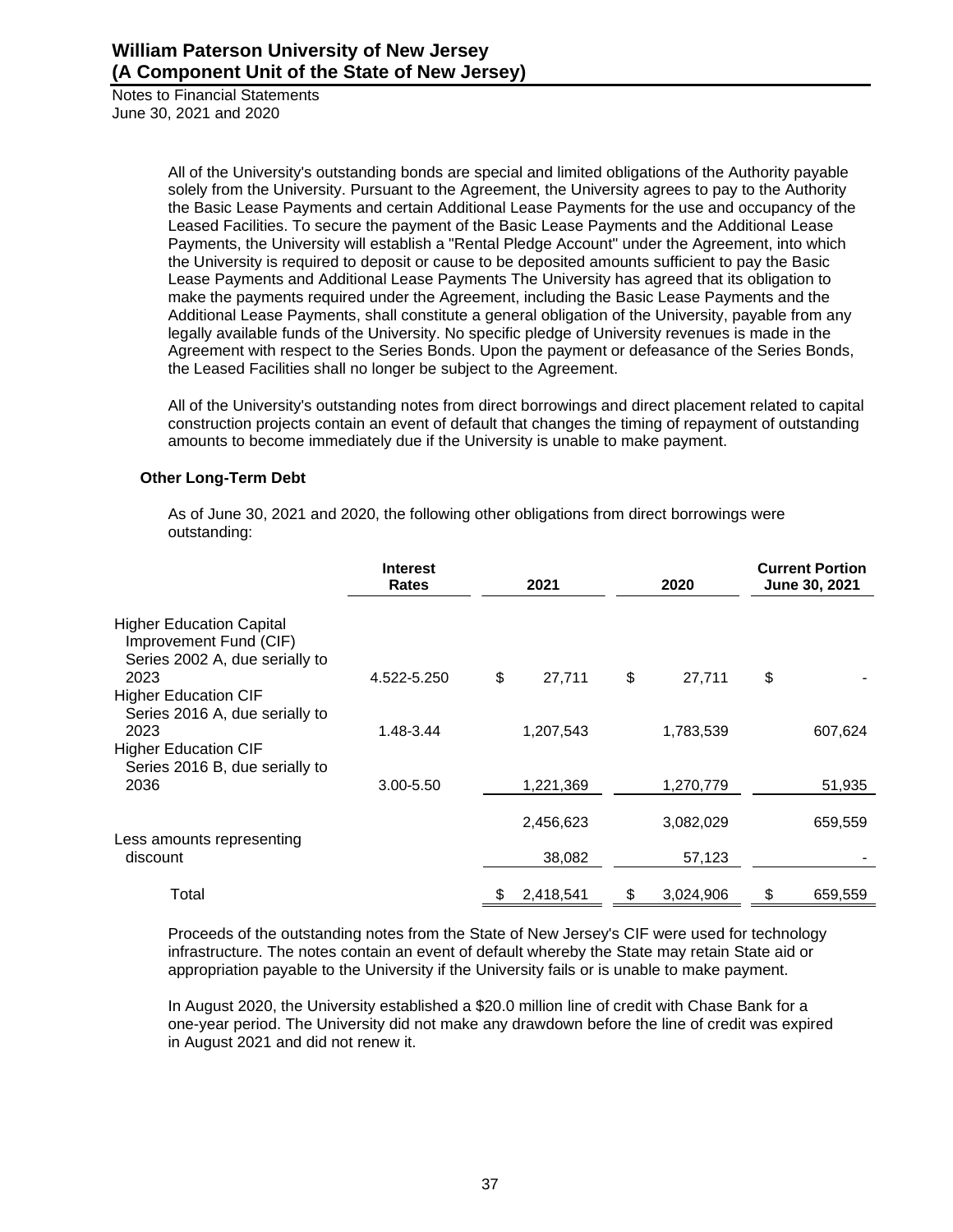Notes to Financial Statements June 30, 2021 and 2020

### **Future Principal and Interest Payments**

The following is a schedule of future minimum principal maturities and interest payments on the University's bonds payable and other long-term debt as of June 30, 2021:

|                       | <b>Principal</b> | Interest        | Total            |
|-----------------------|------------------|-----------------|------------------|
| Years ending June 30: |                  |                 |                  |
| 2022                  | \$<br>8,579,559  | \$<br>6,944,092 | \$<br>15,523,651 |
| 2023                  | 8,487,214        | 6,535,752       | 15,022,966       |
| 2024                  | 8,267,357        | 6,189,301       | 14,456,658       |
| 2025                  | 9,335,006        | 5,801,891       | 15,136,897       |
| 2026                  | 9,727,470        | 5,397,356       | 15,124,826       |
| 2022-2026 subtotal    | 44,396,606       | 30,868,392      | 75,264,998       |
| 2027 - 2031           | 44,918,063       | 21,225,139      | 66,143,202       |
| 2032 - 2036           | 37,958,032       | 12,954,698      | 50,912,730       |
| 2037 - 2041           | 35,763,922       | 5,193,652       | 40,957,574       |
| 2042 - 2046           | 8,905,000        | 1,536,275       | 10,441,275       |
| 2047 - 2048           | 3,175,000        | 81,250          | 3,256,250        |
| Total                 | 175,116,623      | 71.859.406<br>S | 246,976,029<br>S |

### **9. Summary of Changes in Noncurrent Liabilities**

Activity in noncurrent liabilities for the year ended June 30, 2021 is comprised of the following:

|                                                | <b>Beginning</b><br><b>Balance</b> | <b>Additions</b>         | <b>Reductions</b> | <b>Ending</b><br><b>Balance</b> | Current<br><b>Portion</b> |
|------------------------------------------------|------------------------------------|--------------------------|-------------------|---------------------------------|---------------------------|
| Bonds payable                                  | 178,053,971<br>\$                  | 20.508.124<br>S          | 9.014.255<br>S    | 189,547,840<br>\$.              | 7,920,000<br>S            |
| Other long-term debt                           | 3,024,906                          | $\overline{\phantom{0}}$ | 606,365           | 2,418,541                       | 659,559                   |
| Compensated absences<br>U.S. government grants | 6,602,131                          | 5.337.412                | 4,305,357         | 7.634.186                       | 5,447,412                 |
| refundable                                     | 595,166                            | ۰                        |                   | 595,166                         |                           |
| Total                                          | 188,276,174                        | \$.<br>25,845,536        | 13,925,977        | 200,195,733<br>\$.              | 14,026,971                |

Activity in noncurrent liabilities for the year ended June 30, 2020 is comprised of the following:

|                                                | <b>Beginning</b><br><b>Balance</b> | <b>Additions</b>               | <b>Reductions</b> | <b>Ending</b><br><b>Balance</b> | <b>Current</b><br><b>Portion</b> |
|------------------------------------------------|------------------------------------|--------------------------------|-------------------|---------------------------------|----------------------------------|
| Bonds payable                                  | 187,482,820<br>S                   | \$<br>$\overline{\phantom{a}}$ | S<br>9.428.849    | 178.053.971<br>S                | 7,790,000<br>S                   |
| Other long-term debt                           | 3,690,509                          | $\overline{\phantom{a}}$       | 665.603           | 3,024,906                       | 625,406                          |
| Compensated absences<br>U.S. government grants | 5,742,840                          | 6,399,072                      | 5,539,781         | 6,602,131                       | 4,212,372                        |
| refundable                                     | 595,166                            | $\blacksquare$                 |                   | 595,166                         |                                  |
| Total                                          | 197,511,335                        | 6,399,072                      | 15,634,233        | 188,276,174<br>\$.              | 12,627,778                       |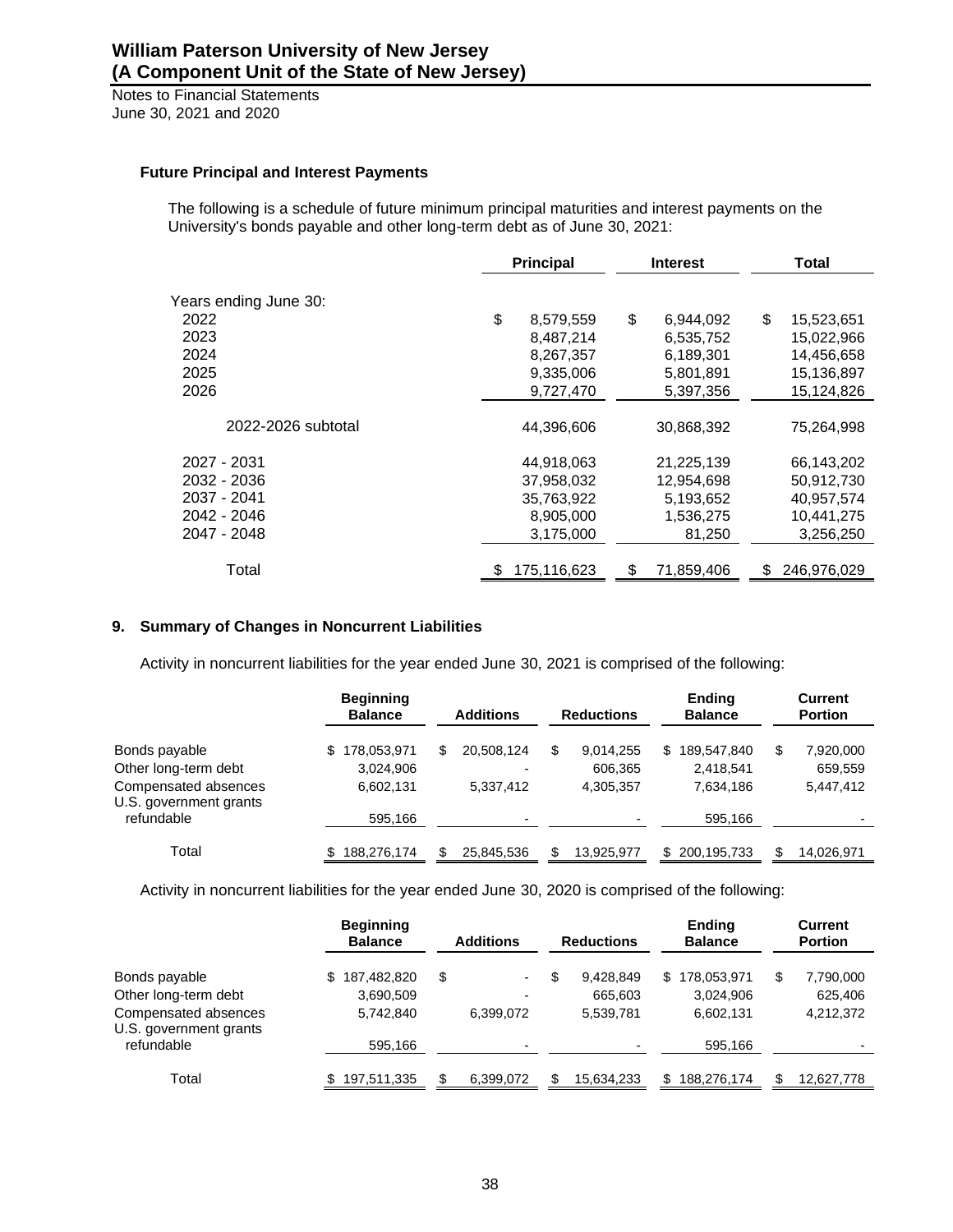### **10. Retirement Plans**

### **Plan Description - PERS**

The State of New Jersey, Public Employees' Retirement System (PERS) is a cost-sharing multiple-employer defined benefit pension plan administered by the State of New Jersey, Division of Pensions and Benefits (the Division). For additional information about PERS, please refer to Division's Comprehensive Annual Financial Report (CAFR) which can be found at http://www.nj.gov/treasury/pensions/financial-reports.shtml

The vesting and benefit provisions are set by N.J.S.A. 43:15A. PERS provides retirement, death and disability benefits. All benefits vest after ten years of service.

The following represents the membership tiers for PERS:

| Tier | <b>Definition</b>                                                                             |
|------|-----------------------------------------------------------------------------------------------|
|      |                                                                                               |
|      | Members who were enrolled prior to July 1, 2007                                               |
| 2    | Members who were eligible to enroll on or after July 1, 2007<br>and prior to November 2, 2008 |
| 3    | Members who were eligible to enroll on or after November 2, 2008<br>and prior to May 22, 2010 |
| 4    | Members who were eligible to enroll on or after May 22, 2010<br>and prior to June 28, 2011    |
| 5    | Members who were eligible to enroll on or after June 28, 2011                                 |

Service retirement benefits of 1/55th of final average salary for each year of service credit is available to tiers 1 and 2 members upon reaching age 60 and to tier 3 members upon reaching age 62. Service retirement benefits of 1/60th of final average salary for each year of service credit is available to tier 4 members upon reaching age 62 and tier 5 members upon reaching age 65. Early retirement benefits are available to tiers 1 and 2 members before reaching age 60, tiers 3 and 4 with 25 years or more of service credit before age 62 and tier 5 with 30 or more years of service credit before age 65. Benefits are reduced by a fraction of a percent for each month that a member retires prior to the age at which a member can receive full early retirement benefits in accordance with their respective tier. Tier 1 members can receive an unreduced benefit from age 55 to age 60 if they have at least 25 years of service. Deferred retirement is available to members who have at least 10 years of service credit and have not reached the service retirement age for the respective tier. Information about Enrollment Requirements by Membership Tier can be found at <https://www.state.nj.us/treasury/pensions/documents/forms/sc0853-pers-tpaf-tier-chart.pdf>

**Contributions**

During the years ended June 30, 2021 and 2020, PERS members were required to contribute 7.5 percent of their annual covered salary. The State of New Jersey, in accordance with State statutes, makes employer contributions on behalf of the University. The State of New Jersey contribution is based upon annual actuarially determined percentages of total compensation of all active members. The State of New Jersey's annual contribution approximates the actuarially determined pension cost for the year. The current percentage is 21.7 percent of annual covered payroll. The contribution requirements of the plan members and the University are established and may be amended by the State of New Jersey.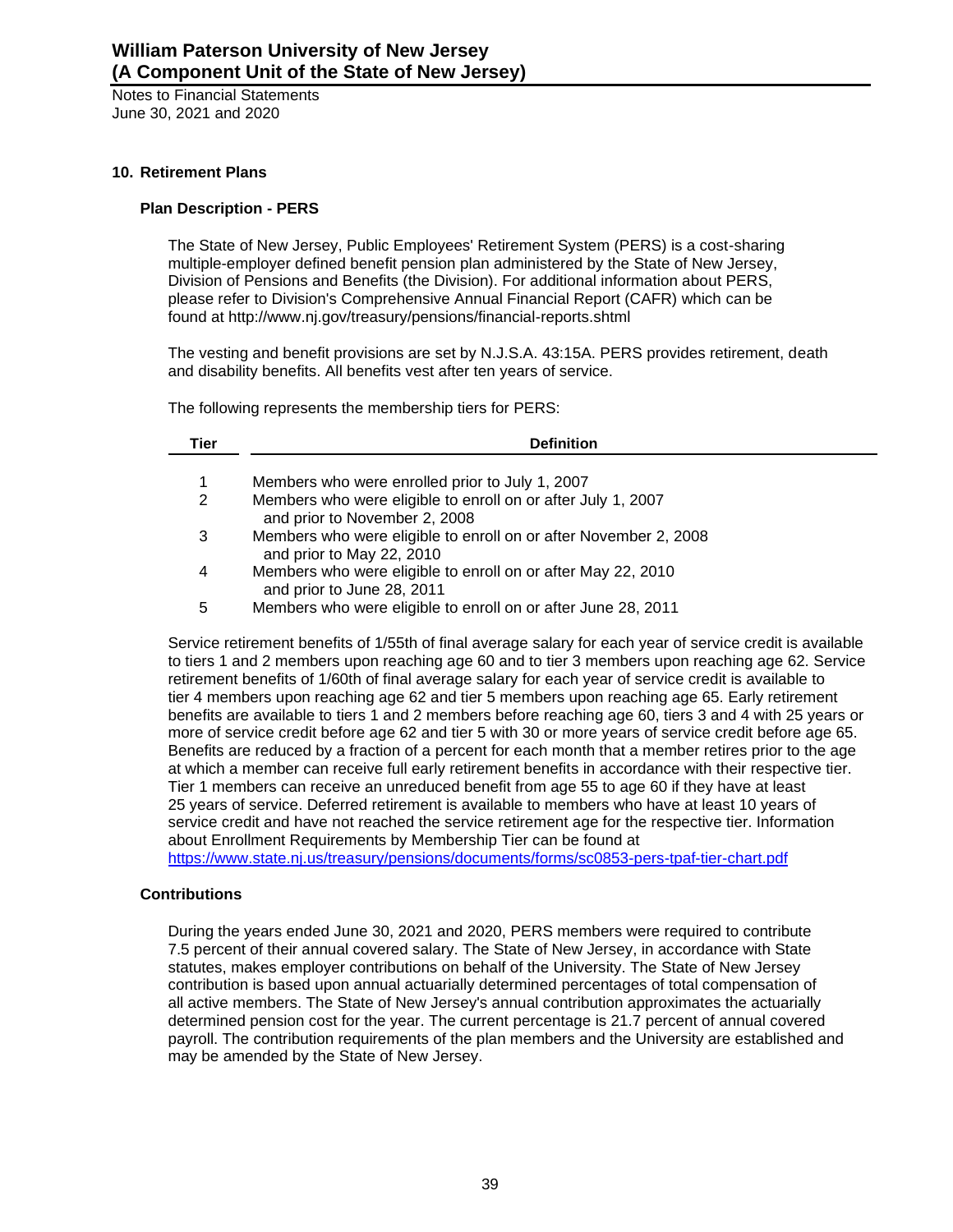### **Employer Contributions**

The University is charged for employer contributions through a fringe benefit charge assessed by the State which is included in operating expenses by function and in nonoperating revenues as State of New Jersey paid fringe benefits in the accompanying statements of revenues, expenses and changes in net position. The amount was \$6,973,314.

### **Pension Liabilities, Pension Expense, Deferred Outflows of Resources and Deferred Inflows of Resources**

At June 30, 2021, the University reported a liability of \$138,985,063 for its proportionate share of the PERS net pension liability. The PERS net pension liability was measured as of June 30, 2020, and the total pension liability used to calculate the net pension liability was determined by rolling forward the PERS total pension liability as of June 30, 2020 to June 30, 2021. The University's proportion of the PERS net pension liability was calculated utilizing the employer's one-year reported covered payroll as it relates to the total one-year reported covered payroll. At June 30, 2021, the University's proportion was 0.6254 percent, which was a decrease from its proportion measured as of June 30, 2020 of 0.6061 percent.

For the year ended June 30, 2021, the University recognized pension credit of \$(1,903,970). At June 30, 2021, the University reported deferred outflows of resources and deferred inflows of resources related to pensions from the following sources:

|                                                                                     | <b>Deferred</b><br><b>Outflows of</b><br><b>Resources</b> |             | <b>Deferred</b><br>Inflows of<br><b>Resources</b> |            |
|-------------------------------------------------------------------------------------|-----------------------------------------------------------|-------------|---------------------------------------------------|------------|
|                                                                                     | \$                                                        |             |                                                   |            |
| Changes of assumptions                                                              |                                                           | 2,318,757   | \$                                                | 31,292,714 |
| Differences between expected and actual experience                                  |                                                           | 3,653,887   |                                                   | 748,900    |
| Changes in proportion                                                               |                                                           | 4,556,778   |                                                   | 2,782,118  |
| Net difference between projected and actual earnings on<br>pension plan investments |                                                           | 1,577,242   |                                                   |            |
| University contributions subsequent to the measurement date<br>(prior year)         |                                                           | (5,582,296) |                                                   |            |
| University contributions subsequent to the measurement date<br>(current year)       |                                                           | 6,973,314   |                                                   |            |
| Total                                                                               |                                                           | 13,497,682  |                                                   | 34,823,732 |

The amount of \$6,973,314 reported as deferred outflows of resources related to pensions resulting from University contributions subsequent to the measurement date will be recognized as a reduction of the net pension liability in the year ended June 30, 2021.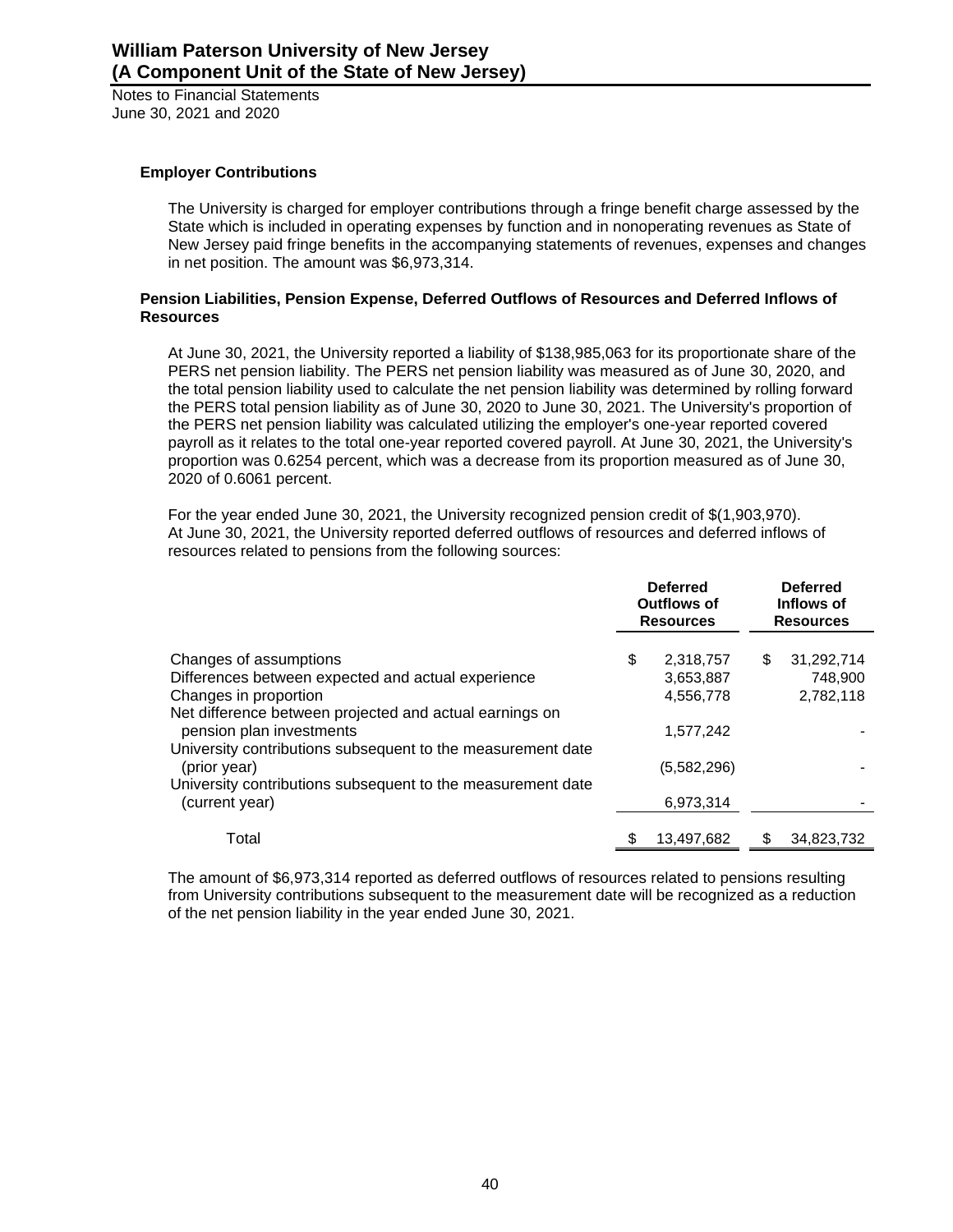> Other amounts reported as deferred outflows of resources and deferred inflows of resources related to pensions will be recognized in pension expense as follows:

| Years ending June 30: |                   |
|-----------------------|-------------------|
| 2022                  | \$<br>(3,600,623) |
| 2023                  | (7, 475, 653)     |
| 2024                  | (7,219,248)       |
| 2025                  | (3,530,240)       |
| 2026                  | (569, 654)        |
| <b>Thereafter</b>     | (321, 650)        |
|                       |                   |
| Total                 | (22, 717, 068)    |

#### **Actuarial Assumptions**

The total pension liability for the June 30, 2020 measurement date was determined by an actuarial valuation as of July 1, 2019, which was rolled forward to June 30, 2020. This actuarial valuation used the following actuarial assumptions:

| Inflation:<br>Price<br>Wage                               | 2.75%<br>3.25%  |
|-----------------------------------------------------------|-----------------|
| Salary increases through 2026 (based on years of service) | $2.00 - 6.00 %$ |
| Thereafter (based on years of service)                    | $3.00 - 7.00 %$ |
| Investment rate of return                                 | 7.00 %          |

Pre-retirement mortality rates were based on the Pub-2010 General Below-Median Income Employee mortality table with an 82.2 percent adjustment for males and 101.4 percent adjustment for females, and with future improvement from the base year of 2010 on a generational basis.

Postretirement mortality rates were based on the Pub-2010 General Below-Median Income Healthy Retiree mortality table with a 91.4 percent adjustment for males and 99.7 percent for females, and with future improvement from the base year of 2010 on a generational basis.

Disability retirement rates used to value disabled retirees were based on the Pub-2010 Non-Safety Disabled Retiree mortality table with a 127.7 percent adjustment for males and 117.2 percent adjustment for females, and with future improvement from the base year of 2010 on a generational basis. Mortality improvement is based on Scale MP-2020.

The actuarial assumptions used in the July 1, 2019 valuation were based on the results of an actuarial experience study for the period July 1, 2014 to June 30, 2018.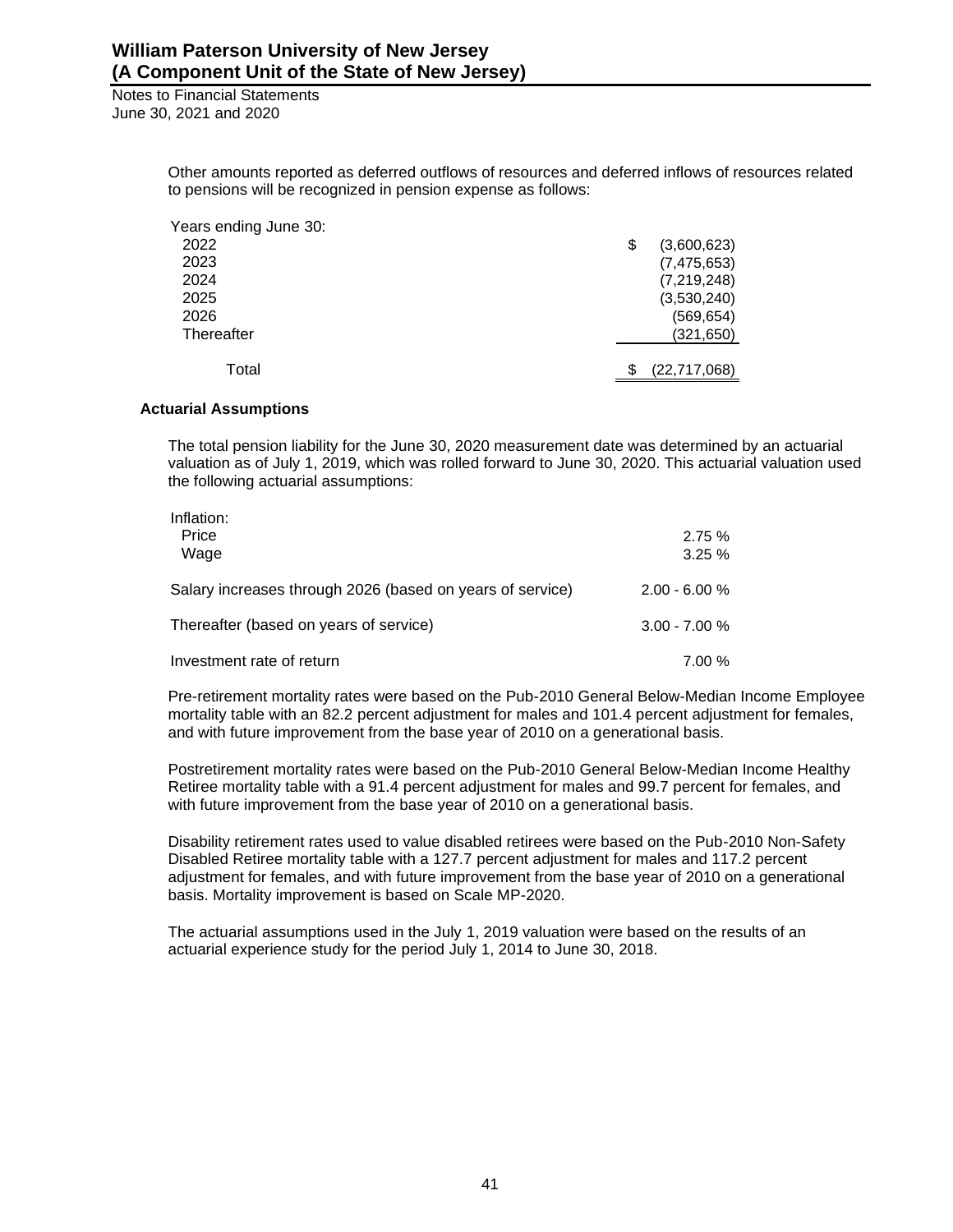### **Long-Term Expected Rate of Return**

In accordance with State statute, the long-term expected rate of return on plan investments (7.00 percent at June 30, 2020) is determined by the State Treasurer, after consultation with the Directors of the Division of Investment and Division of Pensions and Benefits, the board of trustees and the actuaries. The long-term expected rate of return was determined using a building block method in which best-estimate ranges of expected future real rates of return (expected returns, net of pension plan investment expense and inflation) are developed for each major asset class. These ranges are combined to produce the long-term expected rate of return by weighting the expected future real rates of return by the target asset allocation percentage and by adding expected inflation. Best estimates of arithmetic rates of return for each major asset class included in PERS's target asset allocation as of June 30, 2020 are summarized in the following table:

| <b>Asset Class</b>               | <b>Target</b><br><b>Allocation</b> | Long-Term<br><b>Expected</b><br><b>Real Rate</b><br>of Return |
|----------------------------------|------------------------------------|---------------------------------------------------------------|
| U.S. equity                      | 27.00 %                            | 7.71%                                                         |
| Non-U.S. developed market equity | 13.50                              | 8.57                                                          |
| Emerging market equity           | 5.50                               | 10.23                                                         |
| Private equity                   | 13.00                              | 11.42                                                         |
| Real assets                      | 3.00                               | 9.73                                                          |
| Real estate                      | 8.00                               | 9.56                                                          |
| High yield                       | 2.00                               | 5.95                                                          |
| Private credit                   | 8.00                               | 7.59                                                          |
| Investment grade credit          | 8.00                               | 2.67                                                          |
| Cash equivalents                 | 4.00                               | 0.50                                                          |
| U.S. treasuries                  | 5.00                               | 1.94                                                          |
| Risk mitigation strategies       | 3.00                               | 3.40                                                          |

### **Discount Rate**

The discount rate used to measure the total pension liability was 7.00 percent and 6.28 percent as of June 30, 2020 and 2019, respectively. The projection of cash flows used to determine the discount rate assumed that contributions from plan members will be made at the current member contribution rates and that contributions from employers will be based on 78 percent of the actuarially determined contributions for the State employer and 100 percent of actuarially determined contributions for the local employers. Based on those assumptions, the plan's fiduciary net position was projected to be available to make projected future benefit payments of current plan members. Therefore, the long-term expected rate of return on plan investments was applied to projected benefit payments through 2057, and the municipal bond rate was applied to all projected benefit payments to determine the total pension liability.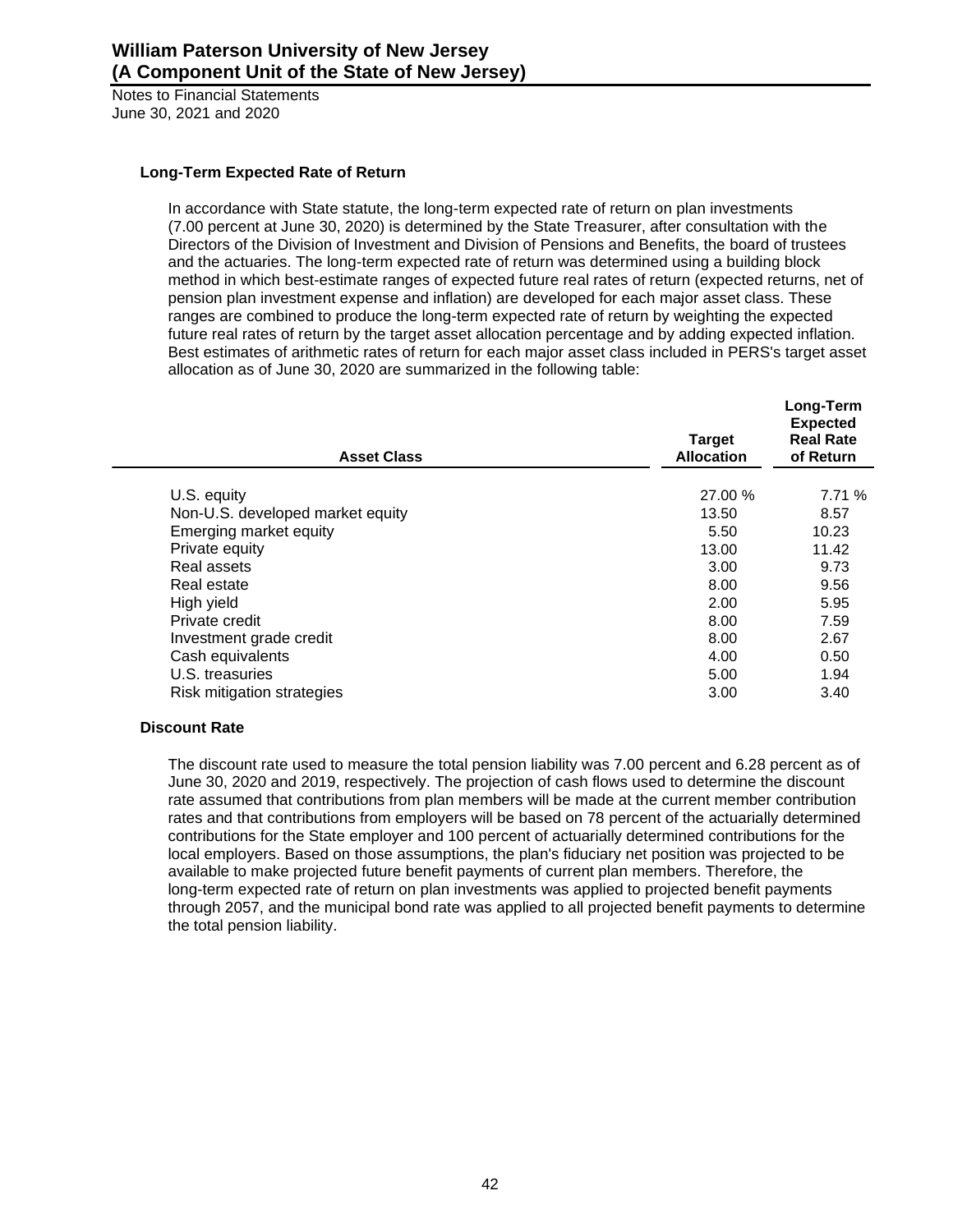### **Sensitivity of the University's Proportionate Share of the Net Pension Liability to Changes in the Discount Rate**

The following presents the University's proportionate share of the net pension liability, calculated using the discount rate as disclosed above, as well as what the University's proportionate share of the net pension liability would be if it were calculated using a discount rate that is one percentage point lower or one percentage point higher than the current rate:

|                                                                  | $1\%$<br><b>Decrease</b><br>$(6.00\%)$ |     | <b>Current</b><br><b>Discount Rate</b><br>$(7.00\%)$ | $1\%$<br><b>Increase</b><br>$(8.00\%)$ |
|------------------------------------------------------------------|----------------------------------------|-----|------------------------------------------------------|----------------------------------------|
| University's proportionate share of the net<br>pension liability | 158,558,264                            | \$. | 138,985,063                                          | \$122.427.051                          |

### **Plan Description - PFRS**

The State of New Jersey, Police and Firemen's Retirement System (PFRS) is a cost-sharing multipleemployer defined benefit pension plan administered by the State of New Jersey (the State) Division of Pensions and Benefits (the Division). For additional information about PFRS, please refer to the Division's Comprehensive Annual Financial Report (CAFR) which can be found at http://www.nj.gov/treasury/pensions/financial-reports.shtml.

The vesting and benefit provisions are set by N.J.S.A. 43:16A. PFRS provides retirement as well as death and disability benefits. All benefits vest after ten years of service, except disability benefits which vest after four years of service.

The following represents the membership tiers for PFRS:

| Tier | <b>Definition</b>                                                |
|------|------------------------------------------------------------------|
|      |                                                                  |
|      | Members who were enrolled prior to May 22, 2010                  |
| 2    | Members who were eligible to enroll on or after May 22, 2010 and |
|      | prior to June 28, 2011                                           |
| 3    | Members who were eligible to enroll on or after June 28, 2011    |

Service retirement benefits are available at age 55 and are generally determined to be 2 percent of final compensation for each year of creditable service up to 30 years plus 1 percent for each year of service in excess of 30 years. Members may seek special retirement after achieving 25 years of creditable service, in which benefits would equal 65 percent (tiers 1 and 2 members) and 60 percent (tier 3 members) of final compensation plus 1 percent for each year of creditable service over 25 years, but not to exceed 30 years. Members may elect deferred retirement benefits after achieving ten years of service, in which case benefits would begin at age 55 equal to 2 percent of final compensation for each year of service.

### **Contributions**

During the years ended June 30, 2021 and 2020, PFRS members were required to contribute 10.0 percent of their annual covered salary. The State of New Jersey, in accordance with State statutes, makes employer contributions on behalf of the University. The State of New Jersey contribution is based upon annual actuarially determined percentages of total compensation of all active members. The State of New Jersey's annual contribution approximates the actuarially determined pension cost for the year. The current percentage is 59.3 percent of annual covered payroll. The contribution requirements of the plan members and the University are established and may be amended by the State of New Jersey.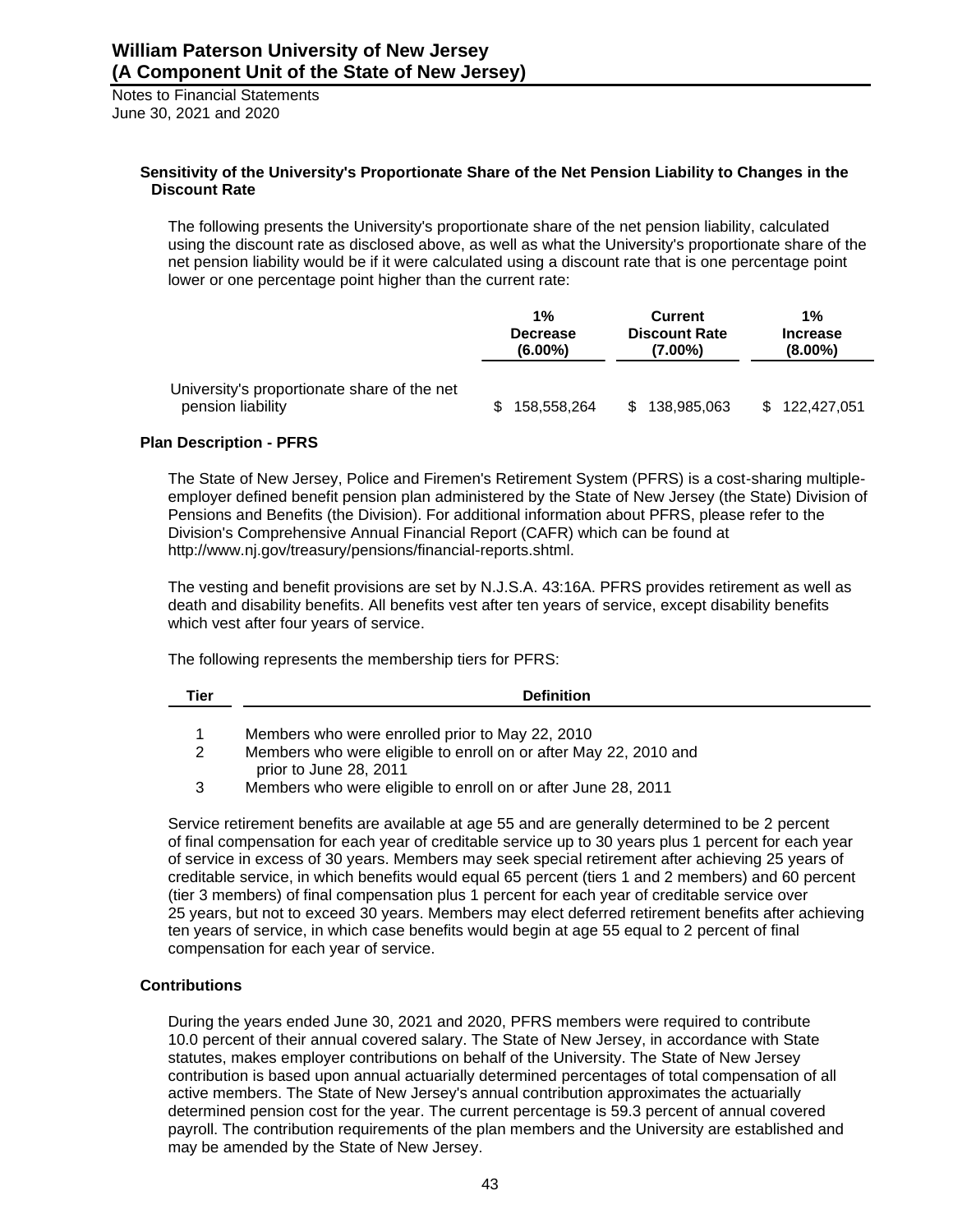### **Employer Contributions**

The University is charged for employer contributions through a fringe benefit charge assessed by the State which is included in operating expenses by function and in nonoperating revenues as State of New Jersey paid fringe benefits in the accompanying statements of revenues, expenses and changes in net position. The amount was \$1,726,801.

### **Pension Liabilities, Pension Expense, Deferred Outflows of Resources and Deferred Inflows of Resources**

At June 30, 2021, the University reported a liability of \$11,586,691 for its proportionate share of the PFRS net pension liability. The PFRS net pension liability was measured as of June 30, 2020, and the total pension liability used to calculate the net pension liability was determined by rolling forward the PFRS total pension liability as of June 30, 2020 to June 30, 2021. The University's proportion of the PFRS net pension liability was calculated utilizing the employer's one-year reported covered payroll as it relates to the total one-year reported covered payroll. At June 30, 2021, the University's proportion was 0.2695 percent, which was a decrease from its proportion measured as of June 30, 2020 of 0.2344 percent.

For the year ended June 30, 2021, the University recognized pension credit of \$(565,442). At June 30, 2021, the University reported deferred outflows of resources and deferred inflows of resources related to pensions from the following sources:

|                                                                                                                | <b>Deferred</b><br>Outflows of<br><b>Resources</b> |             | <b>Deferred</b><br>Inflows of<br><b>Resources</b> |           |
|----------------------------------------------------------------------------------------------------------------|----------------------------------------------------|-------------|---------------------------------------------------|-----------|
| Changes in assumptions                                                                                         | \$                                                 | 8.474       | \$                                                | 1,375,608 |
| Changes in proportion                                                                                          |                                                    | 2,145,539   |                                                   | 2,372,765 |
| Differences between expected and actual experiences<br>Net difference between projected and actual earnings on |                                                    |             |                                                   | 201,976   |
| pension plan investments<br>University contributions subsequent to the measurement date                        |                                                    | 280,772     |                                                   |           |
| (prior year)<br>University contributions subsequent to the measurement date                                    |                                                    | (1,024,000) |                                                   |           |
| (current year)                                                                                                 |                                                    | 1,726,801   |                                                   |           |
| Total                                                                                                          |                                                    | 3,137,586   | S                                                 | 3.950.349 |

The amount of \$1,726,801 reported as deferred outflows of resources related to pensions resulting from University contributions subsequent to the measurement date will be recognized as a reduction of the net pension liability in the year ended June 30, 2021.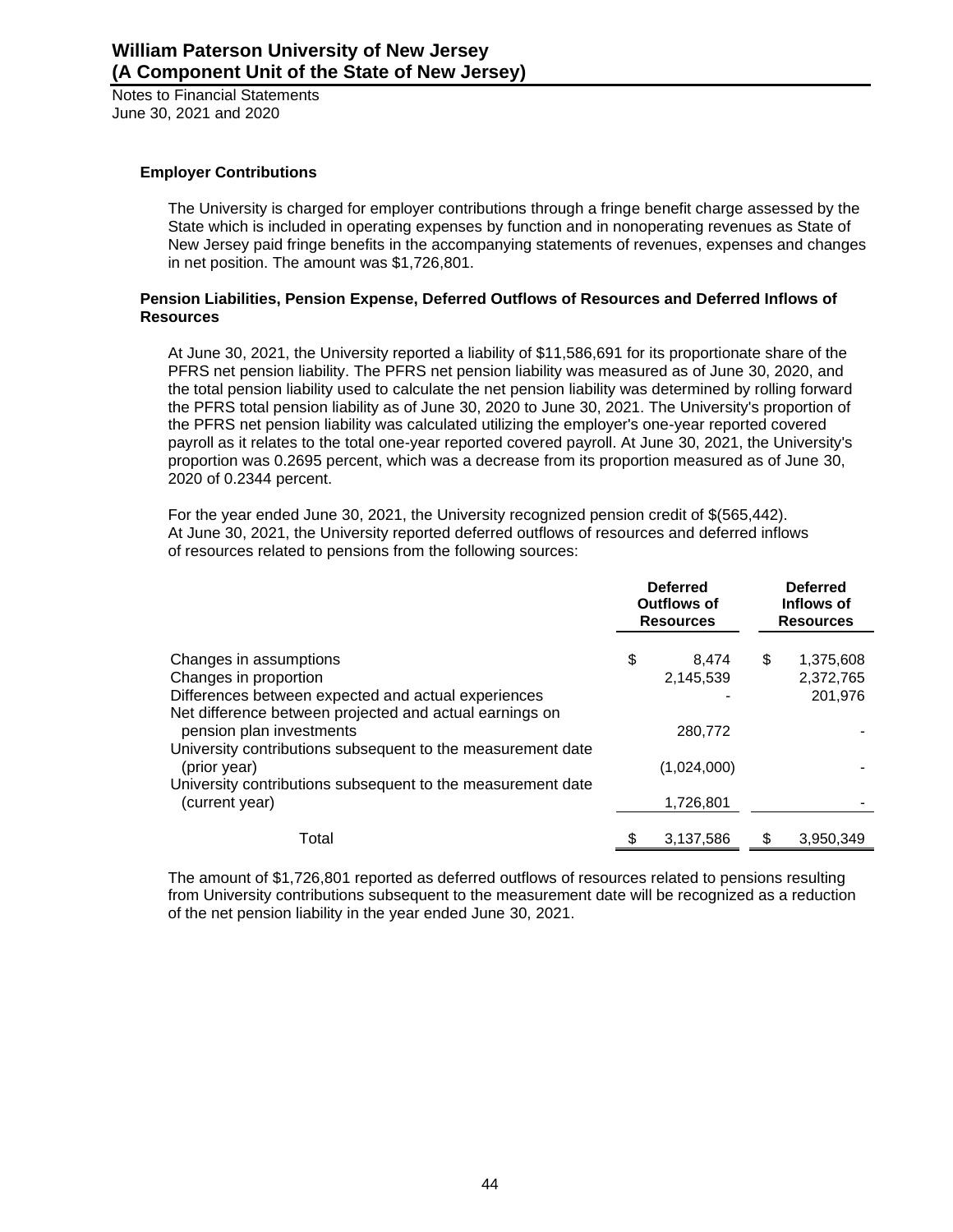> Other amounts reported as deferred outflows of resources and deferred inflows of resources related to pensions will be recognized in pension expense as follows:

| Years ending June 30: |                   |
|-----------------------|-------------------|
| 2022                  | \$<br>(226, 120)  |
| 2023                  | (372, 573)        |
| 2024                  | (530, 994)        |
| 2025                  | (521, 058)        |
| 2026                  | 203,044           |
| Thereafter            | (67, 863)         |
| Total                 | \$<br>(1,515,564) |

#### **Actuarial Assumptions**

The total pension liability for the June 30, 2020 measurement date was determined by an actuarial valuation as of July 1, 2019, which was rolled forward to June 30, 2020. This actuarial valuation used the following actuarial assumptions:

| 2.75%<br>3.25%   |
|------------------|
| $3.25 - 15.25$ % |
| 7.00%            |
|                  |

Pre-retirement mortality rates were based on the Pub-2010 Safety Employee mortality table with a 105.6 percent adjustment for males and 102.5 percent adjustment for females, and with future improvement from the base year of 2010 on a generational basis.

Post-retirement mortality rates were based on the Pub-2010 Safety Retiree Below-Median Income Weighted mortality table with a 96.7 percent adjustment for males and 96.0 percent adjustment for females, and with future improvement from the base year of 2010 on a generational basis.

For beneficiaries (contingent annuitants), the Pub-2010 General Retiree Below-Median Income Weighted mortality table was used, unadjusted, and with future improvement from the base year of 2010 on a generational basis.

Disability rates were based on the Pub-2010 Safety Disabled Retiree mortality table with a 152.0 percent adjustment for males and 109.3 percent adjustment for females, and with future improvement from the base year of 2010 on a generational basis. Mortality improvement is based on Scale MP-2020.

The actuarial assumptions used in the July 1, 2019 valuation were based on the results of an actuarial experience study for the period July 1, 2013 to June 30, 2018.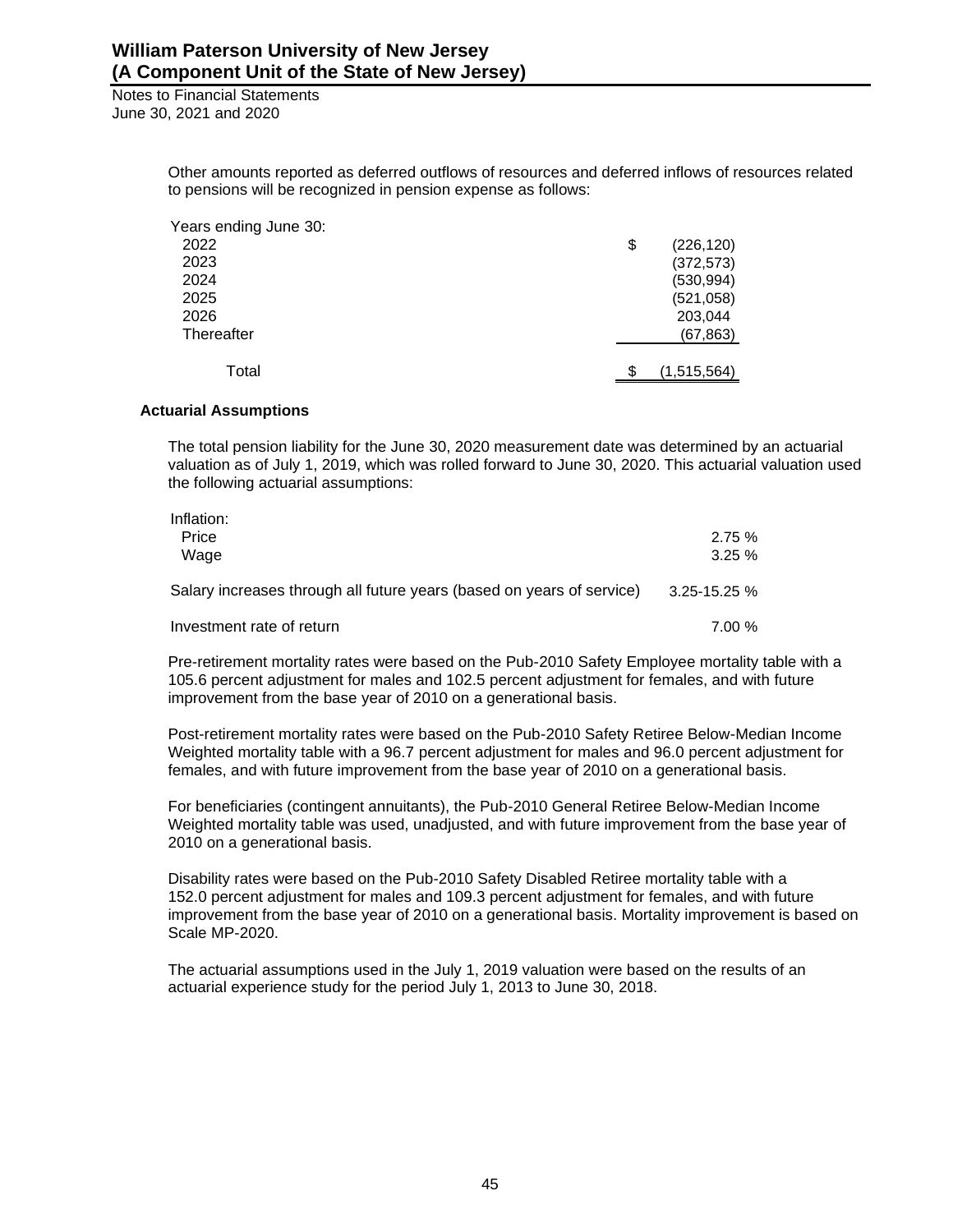### **Long-Term Expected Rate of Return**

In accordance with State statute, the long-term expected rate of return on plan investments (7.00 percent at June 30, 2020) is determined by the State Treasurer, after consultation with the Directors of the Division of Investment and Division of Pensions and Benefits, the board of trustees and the actuaries. The long-term expected rate of return was determined using a building block method in which best-estimate ranges of expected future real rates of return (expected returns, net of pension plan investment expense and inflation) are developed for each major asset class. These ranges are combined to produce the long-term expected rate of return by weighting the expected future real rates of return by the target asset allocation percentage and by adding expected inflation. Best estimates of arithmetic rates of return for each major asset class included in PFRS's target asset allocation as of June 30, 2020 are summarized in the following table:

| <b>Asset Class</b>               | <b>Target</b><br><b>Allocation</b> | Long-Term<br><b>Expected</b><br><b>Real Rate</b><br>of Return |
|----------------------------------|------------------------------------|---------------------------------------------------------------|
| U.S. equity                      | 27.00 %                            | 7.71%                                                         |
| Non-U.S. developed market equity | 13.50                              | 8.57                                                          |
| Emerging market equity           | 5.50                               | 10.23                                                         |
| Private equity                   | 13.00                              | 11.42                                                         |
| Real assets                      | 3.00                               | 9.73                                                          |
| Real estate                      | 8.00                               | 9.56                                                          |
| High yield                       | 2.00                               | 5.95                                                          |
| Private credit                   | 8.00                               | 7.59                                                          |
| Investment grade credit          | 8.00                               | 2.67                                                          |
| Cash equivalents                 | 4.00                               | 0.50                                                          |
| U.S. treasuries                  | 5.00                               | 1.94                                                          |
| Risk mitigation strategies       | 3.00                               | 3.40                                                          |

### **Discount Rate**

The discount rate used to measure the total pension liability was 7.00 percent and 6.85 percent as of June 30, 2020 and 2019, respectively. The projection of cash flows used to determine the discount rate assumed that contributions from plan members will be made at the current member contribution rates and that contributions from employers and the nonemployer contributing entity will be made based on 78 percent of the actuarially determined contributions for the State employer and 100 percent of actuarially determined contributions for local employers.

Based on those assumptions, the plan's fiduciary net position was projected to be available to make all projected future benefit payments of current plan members. Therefore, the long-term expected rate of return on plan investments was applied to projected benefit payments through 2076, and the municipal bond rate was applied to projected benefit payments after that date in determining the total pension liability.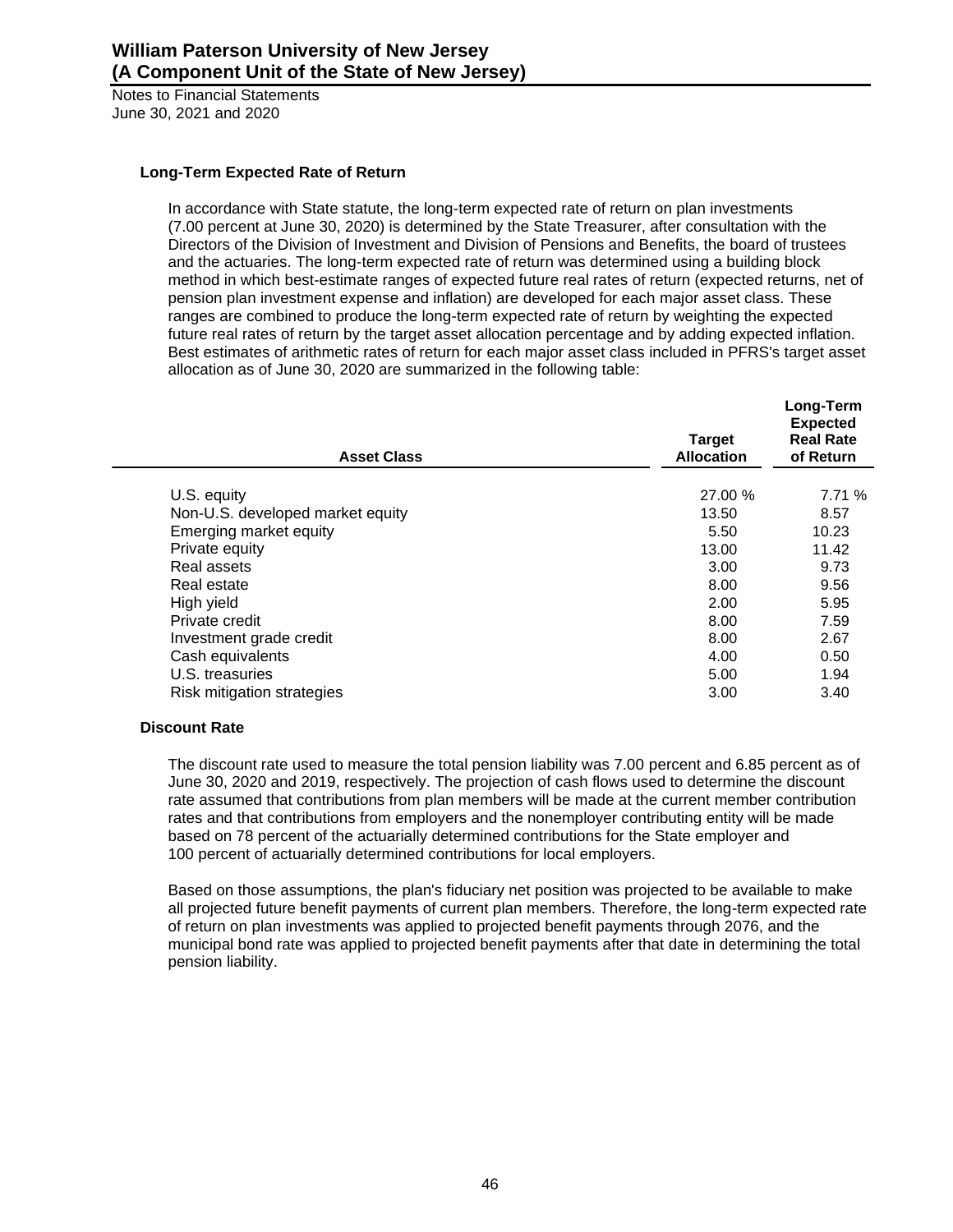### **Sensitivity of the University's Proportionate Share of the Net Pension Liability to Changes in the Discount Rate**

The following presents the University's proportionate share of the net pension liability, calculated using the discount rate as disclosed above, as well as what the University's proportionate share of the net pension liability would be if it were calculated using a discount rate that is one percentage point lower or one percentage point higher that the current rate:

|                                                                  | 1%<br><b>Decrease</b><br>$(6.00\%)$ |     | <b>Current</b><br><b>Discount Rate</b><br>$(7.00\%)$ | $1\%$<br><b>Increase</b><br>$(8.00\%)$ |
|------------------------------------------------------------------|-------------------------------------|-----|------------------------------------------------------|----------------------------------------|
| University's proportionate share of the net<br>pension liability | 13.472.940                          | \$. | 11.586.691                                           | 10,020,353                             |

### **Plan Description - TPAF**

The State of New Jersey, Teachers' Pension and Annuity Fund (TPAF) is a cost sharing multiple-employer defined benefit pension plan with a special-funding situation, by which the State of New Jersey (the State) is responsible to fund 100 percent of the employer contributions, excluding any local employer early retirement incentive (ERI) contributions. TPAF is administered by the State of New Jersey, Division of Pensions and Benefits (the Division). For additional information about TPAF, please refer to Division's Comprehensive Annual Financial Report (CAFR) which can be found at http://www.nj.gov/treasury/pensions/financial-reports.shtml.

The vesting and benefit provisions are set by N.J.S.A. 18A:66. TPAF provides retirement, death and disability benefits. All benefits vest after ten years of service, except for medical benefits, which vest after 25 years of service or under the disability provisions of TPAF. Members are always fully vested for their own contributions and, after three years of service credit, become vested for 2 percent of related interest earned on the contributions. In the case of death before retirement, members' beneficiaries are entitled to full interest credited to the members' accounts.

The following represents the membership tiers for TPAF:

| Tier | <b>Definition</b>                                                                             |
|------|-----------------------------------------------------------------------------------------------|
|      |                                                                                               |
|      | Members who were enrolled prior to July 1, 2007                                               |
| 2    | Members who were eligible to enroll on or after July 1, 2007<br>and prior to November 2, 2008 |
| 3    | Members who were eligible to enroll on or after November 2, 2008<br>and prior to May 22, 2010 |
| 4    | Members who were eligible to enroll on or after May 22, 2010<br>and prior to June 28, 2011    |
| 5    | Members who were eligible to enroll on or after June 28, 2011                                 |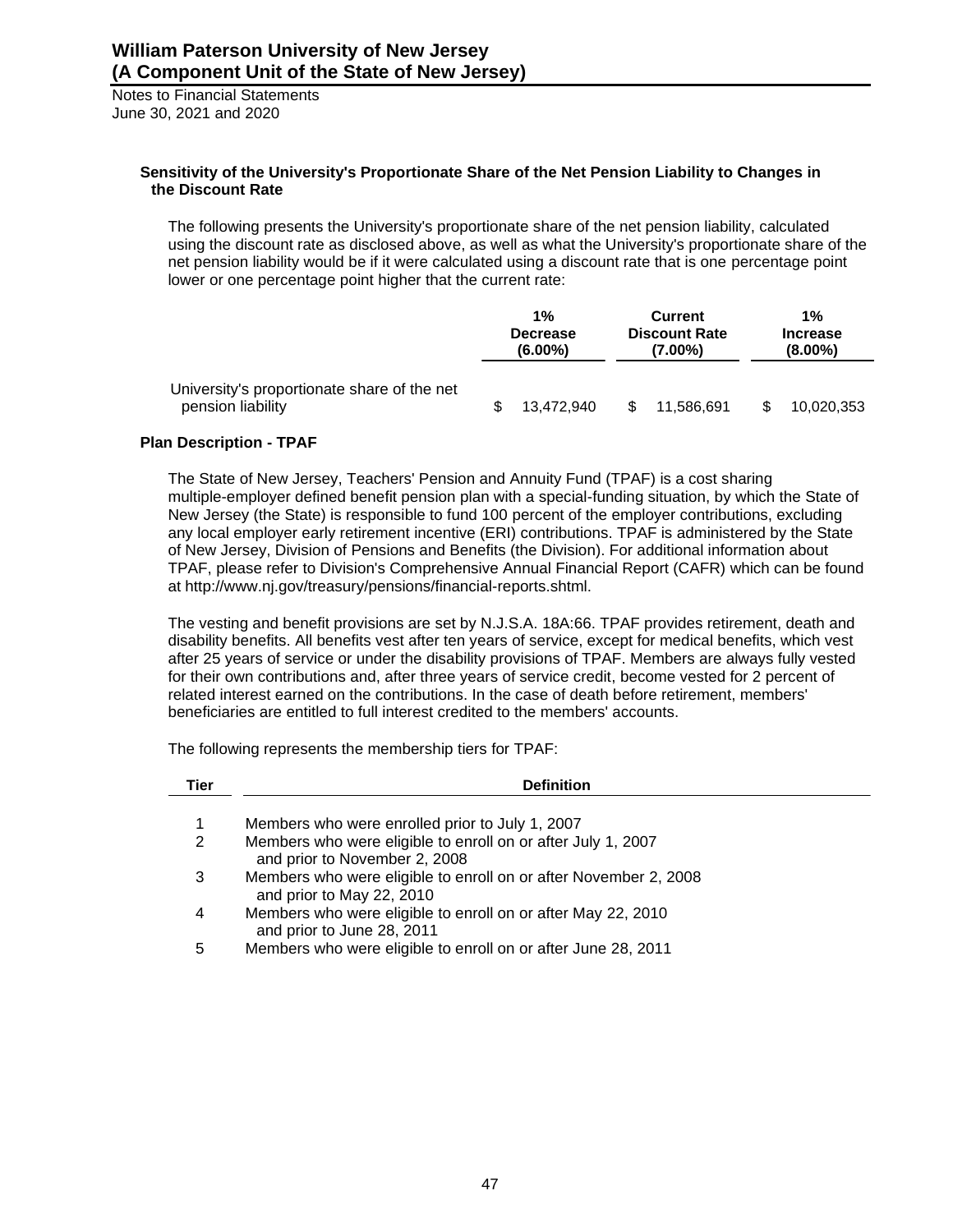> Service retirement benefits of 1/55th of final average salary for each year of service credit is available to tiers 1 and 2 members upon reaching age 60 and to tier 3 members upon reaching age 62. Service retirement benefits of 1/60th of final average salary for each year of service credit is available to tier 4 members upon reaching age 62 and tier 5 members upon reaching age 65. Early retirement benefits are available to tiers 1 and 2 members before reaching age 60, tiers 3 and 4 with 25 years or more of service credit before age 62 and tier 5 before age 65 with 30 or more years of service credit. Benefits are reduced by a fraction of a percent for each month that a member retires prior to the retirement age for his/her respective tier. Deferred retirement is available to members who have at least 10 years of service credit and have not reached the service retirement age for the respective tier. Information about Enrollment Requirements by Membership Tier can be found at <https://www.state.nj.us/treasury/pensions/documents/forms/sc0853-pers-tpaf-tier-chart.pdf>

### **Actuarial Assumptions**

The total pension liability for the June 30, 2020 measurement date was determined by an actuarial valuation as of July 1, 2019, which was rolled forward to June 30, 2020. This actuarial valuation used the following actuarial assumptions:

| Inflation:<br>Price<br>Wage                               | 2.75%<br>3.25%  |
|-----------------------------------------------------------|-----------------|
| Salary increases through 2026 (based on years of service) | $1.55 - 4.45$ % |
| Thereafter (based on years of service)                    | $2.75 - 5.65$ % |
| Investment rate of return                                 | 7.00%           |

Preretirement mortality rates were based on the Pub-2010 Teachers Above-Median Income Employee mortality table with a 93.9 percent adjustment for males and 85.3 percent adjustment for females, and with future improvement from the base year of 2010 on a generational basis. Post-retirement mortality rates were based on the Pub-2010 Teachers Above-Median Income Healthy Retiree mortality table with a 114.7 percent adjustment for males and 99.6 percent for females, and with future improvement form the base year of 2010 on a generational basis. Disability mortality rates were based on the Pub-2010 Non-Safety Disabled Retiree mortality with a 106.3 percent adjustment for males and 100.3 percent adjustment for females, and with future improvement from the base year of 2010 on a generational basis. Mortality improvement is based on Scale MP-2020.

The actuarial assumptions used in the July 1, 2019 valuation were based on the results of an actuarial experience study for the period July 1, 2015 to June 30, 2018.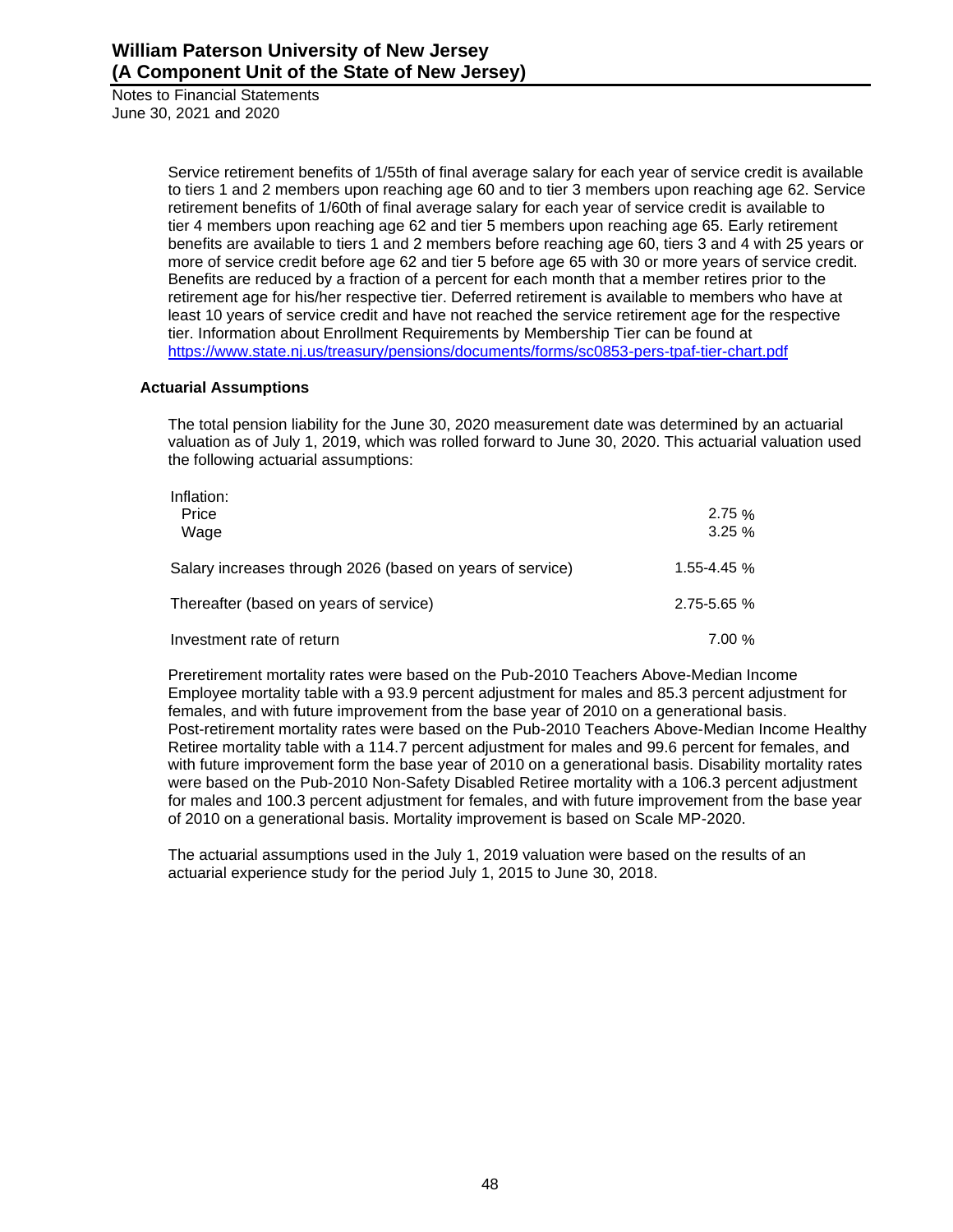### **Long-Term Expected Rate of Return**

In accordance with State statute, the long-term expected rate of return on plan investments (7.00 percent at June 30, 2020) is determined by the State Treasurer, after consultation with the Directors of the Division of Investment and Division of Pensions and Benefits, the board of trustees and the actuaries. The long-term expected rate of return was determined using a building block method in which best-estimate ranges of expected future real rates of return (expected returns, net of pension plan investment expense and inflation) are developed for each major asset class. These ranges are combined to produce the long-term expected rate of return by weighting the expected future real rates of return by the target asset allocation percentage and by adding expected inflation. Best estimates of arithmetic real rates of return for each major asset class included in TPAF's target asset allocation as of June 30, 2020 are summarized in the following table:

| <b>Asset Class</b>               | <b>Target</b><br><b>Allocation</b> | Long-Term<br><b>Expected</b><br><b>Real Rate</b><br>of Return |
|----------------------------------|------------------------------------|---------------------------------------------------------------|
| U.S. equity                      | 27.00 %                            | 7.71%                                                         |
| Non-U.S. developed market equity | 13.50                              | 8.57                                                          |
| Emerging market equity           | 5.50                               | 10.23                                                         |
| Private equity                   | 13.00                              | 11.42                                                         |
| Real assets                      | 3.00                               | 9.73                                                          |
| Real estate                      | 8.00                               | 9.56                                                          |
| High yield                       | 2.00                               | 5.95                                                          |
| Private credit                   | 8.00                               | 7.59                                                          |
| Investment grade credit          | 8.00                               | 2.67                                                          |
| Cash equivalents                 | 4.00                               | 0.50                                                          |
| U.S. treasuries                  | 5.00                               | 1.94                                                          |
| Risk mitigation strategies       | 3.00                               | 3.40                                                          |

### **Discount Rate**

The discount rate used to measure the total pension liability was 5.40 percent and 5.60 percent as of June 30, 2020 and 2019, respectively. This single blended discount rate was based on the long-term expected rate of return on pension plan investments of 7.0 percent, and a municipal bond rate of 2.21 percent and 3.50 percent as of June 30, 2020 and 2019, respectively, based on the Bond Buyer Go 20-Bond Municipal Bond Index which includes tax-exempt general obligation municipal bonds with an average rating of AA/Aa or higher. The projection of cash flows used to determine the discount rate assumed that contributions from plan members will be made at the current member contribution rates and that contributions from employers will be based on 78 percent of the actuarially determined contributions for the State. Based on those assumptions, the plan's fiduciary net position was projected to be available to make projected future benefit payments of current plan members through 2062. Therefore, the long-term expected rate of return on plan investments was applied to projected benefits payments through 2062, and the municipal bond rate was applied to projected benefit payments after that date in determining the total pension liability.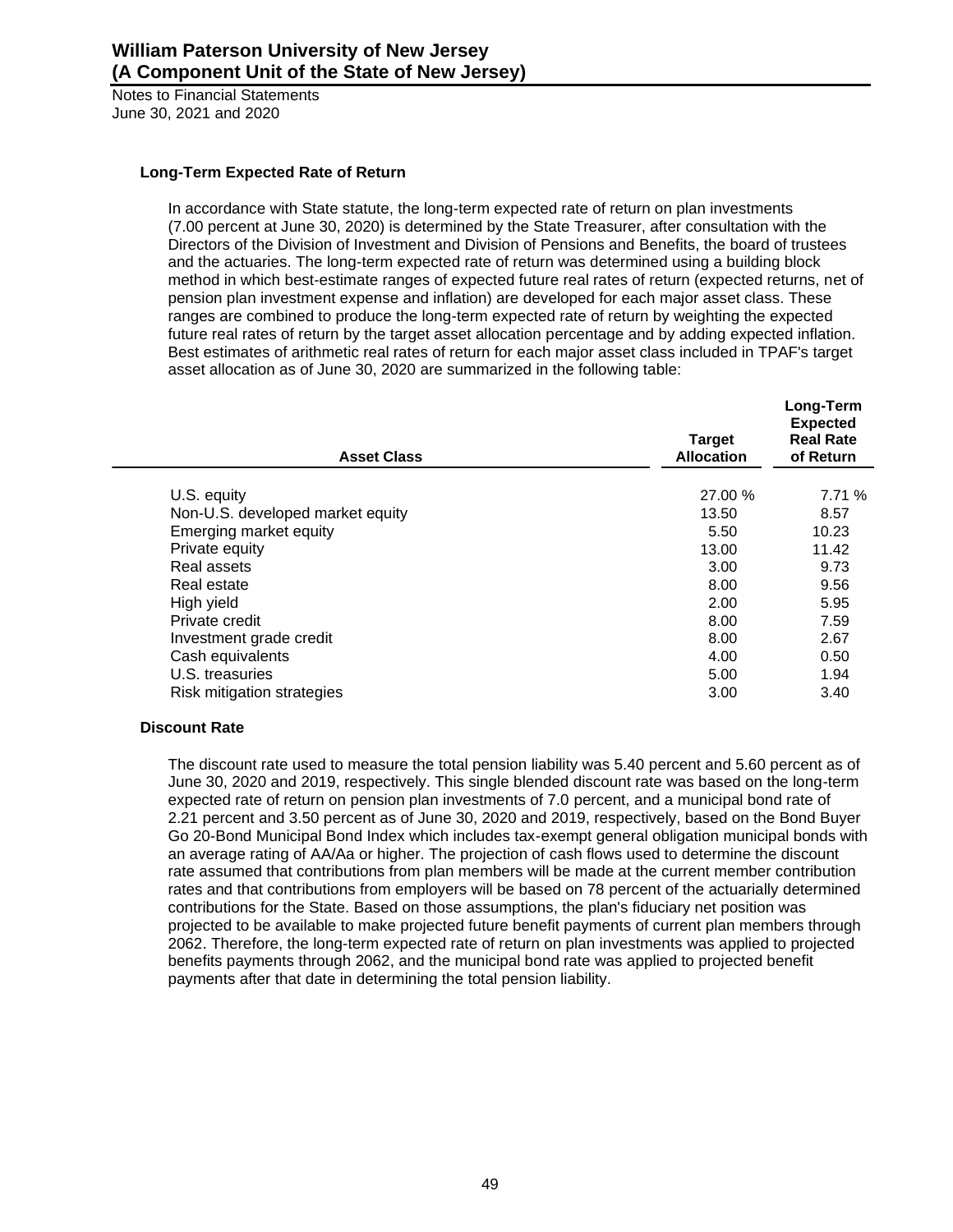### **Sensitivity of the Net Pension Liability to Changes in the Discount Rate**

The following presents the net pension liability of the State as of June 30, 2020 calculated using the discount rate as disclosed above as well as what the State's net pension liability would be if it was calculated using a discount rate that is one percentage-point lower or one percentage-point higher than the current rate:

| As of June 30, (rates used) | At $1\%$         | <b>At Current</b>    | At $1\%$         |
|-----------------------------|------------------|----------------------|------------------|
|                             | <b>Decrease</b>  | <b>Discount Rate</b> | <b>Increase</b>  |
| 2020 (4.40%, 5.40%, 6.40%)  | \$77.517.093.055 | \$65.993.498.688     | \$56.425.087.777 |
| 2019 (4.60%, 5.60%, 6.60%)  | 72,544,649,801   | 61,519,112,443       | 52,371,397,951   |

### **Special Funding Situation**

The employer contributions for local participating employers are legally required to be funded by the State in accordance with N.J.S.A 18:66-33. Therefore, these local participating employers are considered to be in a special funding situation as defined by GASB Statement No. 68 and the State is treated as a nonemployer contributing entity. Since the local participating employers do not contribute directly to the plan (except for employer specific financed amounts), there is no net pension liability or deferred outflows or inflows to report in the financial statements of the University. The University's portion of the nonemployer contributing entities' total proportionate share of the net pension liability was \$3,871,670 as of June 30, 2021 and \$3,538,269 as of June 30, 2020. The University records their proportionate share of the pension expense as a revenue and expense in the accompanying statements of revenues, expenses and changes in net position. The amount was \$240,757 in 2021.

### **Alternate Benefit Program Information**

ABP provides the choice of seven investment carriers, all of which are privately operated defined contribution retirement plans and is administered by the NJ Division of Pensions and Benefits. The University assumes no liability for ABP members other than payment of contributions. ABP provides retirement and death benefits for or on behalf of these full time professional employees and faculty members electing to participate in this retirement program. Participation eligibility as well as contributory and noncontributory requirements are established by the State of New Jersey Retirement and Social Security Law. Benefits are determined by the amount of individual accumulations and the retirement income option selected. All benefits vest after the completion of one year of service. Individually owned annuity contracts that provide for full ownership of retirement and survivor benefits are purchased at the time of vesting. Participating University employees are required to contribute five percent and may contribute a voluntary additional contribution of salary up to the maximum Federal statutory limit, on a pretax basis. Employer contributions are eight percent. During the year ended June 30, 2021, ABP received employer and employee contributions of \$6,228,976 and \$3,923,825, respectively, which were based on participating employee salaries of approximately \$79,646,225. During the year ended June 30, 2020, ABP received employer and employee contributions of \$6,134,242 and \$3,853,666, respectively, which were based on participating employee salaries of approximately \$78,308,948. Employer contributions to ABP are paid by the State of New Jersey and the University and are reflected within operating expenses by function and within nonoperating revenues as State of New Jersey paid fringe benefits in the accompanying statements of revenues, expenses and changes in net position.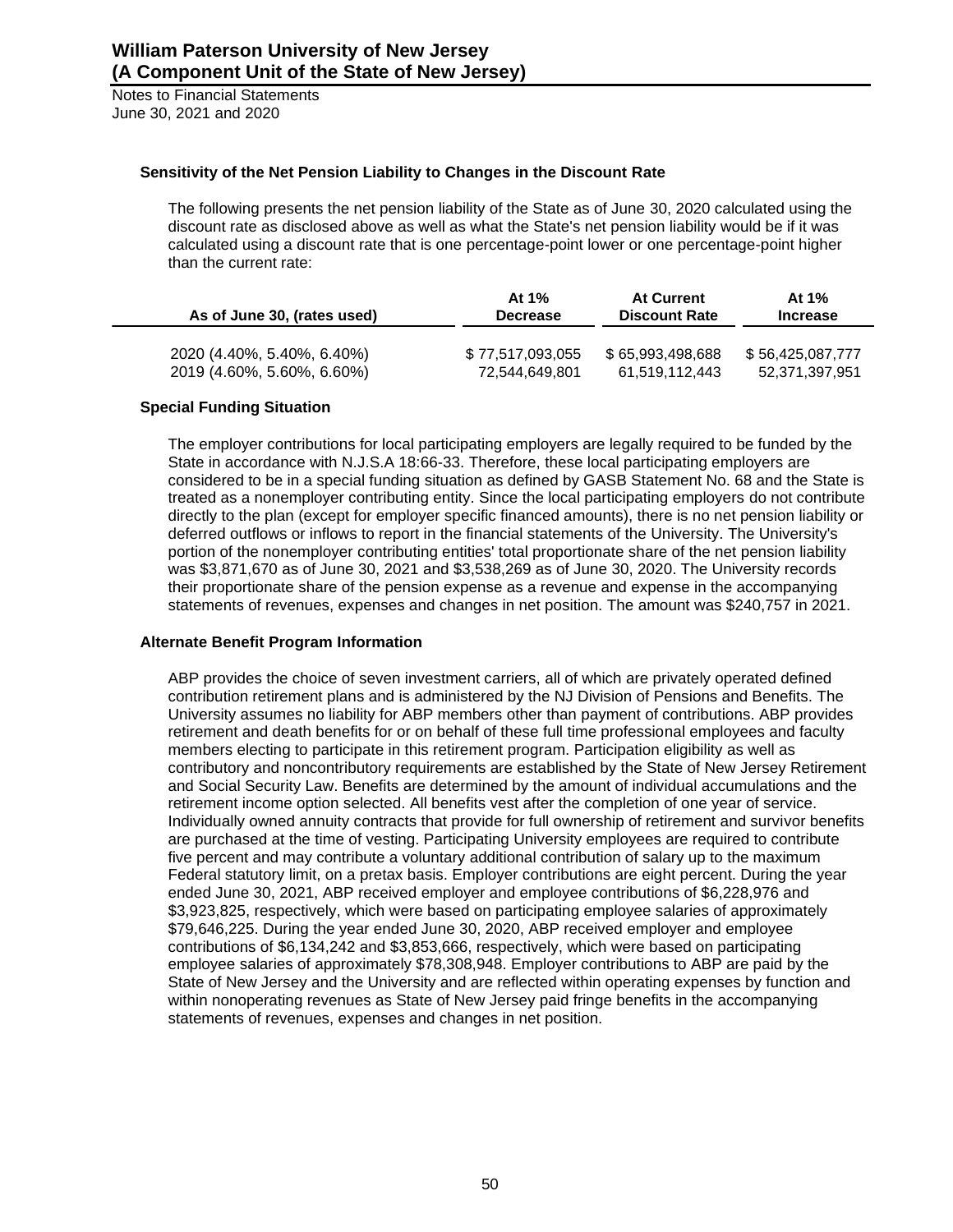### **Supplemental Alternative Benefit Program**

The Supplemental Alternative Benefit Program is a defined contribution, supplemental 403(b) plan, established for employees who are members of the Alternate Benefit Program and whose base salary exceeds the current plan limit of \$175,000 for employer contributions. Vesting occurs immediately. Employees may not contribute to the plan and employer contributions are at the discretion of the University. Contributions of \$52,396 and \$40,973 were made in fiscal years 2021 and 2020, respectively.

### **11. Postemployment Benefits Other Than Pensions**

The University's retirees participate in the State Health Benefit State Retired Employees Plan (the Plan).

*Plan description, including benefits provided:* The Plan is a single-employer defined benefit other postemployment benefit (OPEB) plan, which provides medical, prescription drug and Medicare Part B reimbursements to retirees and their covered dependents. Although the Plan is a single-employer plan, it is treated as a cost-sharing multiple employer plan for standalone reporting purposes. In accordance N.J.S.A. 52:14-17.32, the State of New Jersey (the State) is required to pay the premiums and periodic charges for OPEB of State employees who retire with 25 years or more of credited service, or on a disability pension, from one or more of the following pension plans: the Public Employees' Retirement System (PERS), the Alternate Benefit Program (ABP) or the Police and Firemen's Retirement System (PFRS). In addition, Chapter 302, P.L. 1996 provides that for purposes of this Plan, the University's employees retain any and all rights to the health benefits in the Plan, even though the University is considered autonomous from the State, therefore, its employees are classified as State employees. As such, the State is legally obligated for the benefit payments on behalf of the retirees of the University; therefore, the Plan meets the definition of a special funding situation as defined in GASB Statement No. 75, *Accounting and Financial Reporting for Other Postemployment Benefits Other Than Pensions*  (GASB Statement No. 75). Accordingly, the University did not recognize any portion of this liability on the accompanying statements of net position.

Retirees who are not eligible for employer-paid health coverage at retirement can continue in the program by paying the cost of the insurance for themselves and their covered dependents. Pursuant to Chapter 78, P.L. 2011, future retirees eligible for postretirement medical coverage, who have less than 20 years of creditable service on June 28, 2011, will be required to pay a percentage of the cost of their healthcare coverage in retirement provided they retire with 25 years or more of pension service credit. The percentage of the premium for which the retiree will be responsible for will be determined based on the retiree's annual retirement benefit and level of coverage.

The Plan is administered on a pay-as-you-go-basis. Accordingly, no assets are accumulated in a qualifying trust that meets the definition of a trust as per GASB Statement No. 75.

### **Total OPEB Liability and OPEB Expense**

Since the University does not contribute directly to the plan, there is no total OPEB liability, deferred outflows of resources, or deferred inflows of resources to record in the financial statements. For disclosure purposes, as of June 30, 2021 and 2020, the University's State proportionate share of total OPEB liability attributable to the University was \$281,570,542 and \$186,062,080, respectively. The University's share was based on the ratio of its members to the total members of the Plan. At June 30, 2020 and 2019, the University's share was 3.520958 percent and 3.387608 percent, respectively, and 0.995065 percent and1.021989 percent, respectively, of the special funding situation and of the Plan.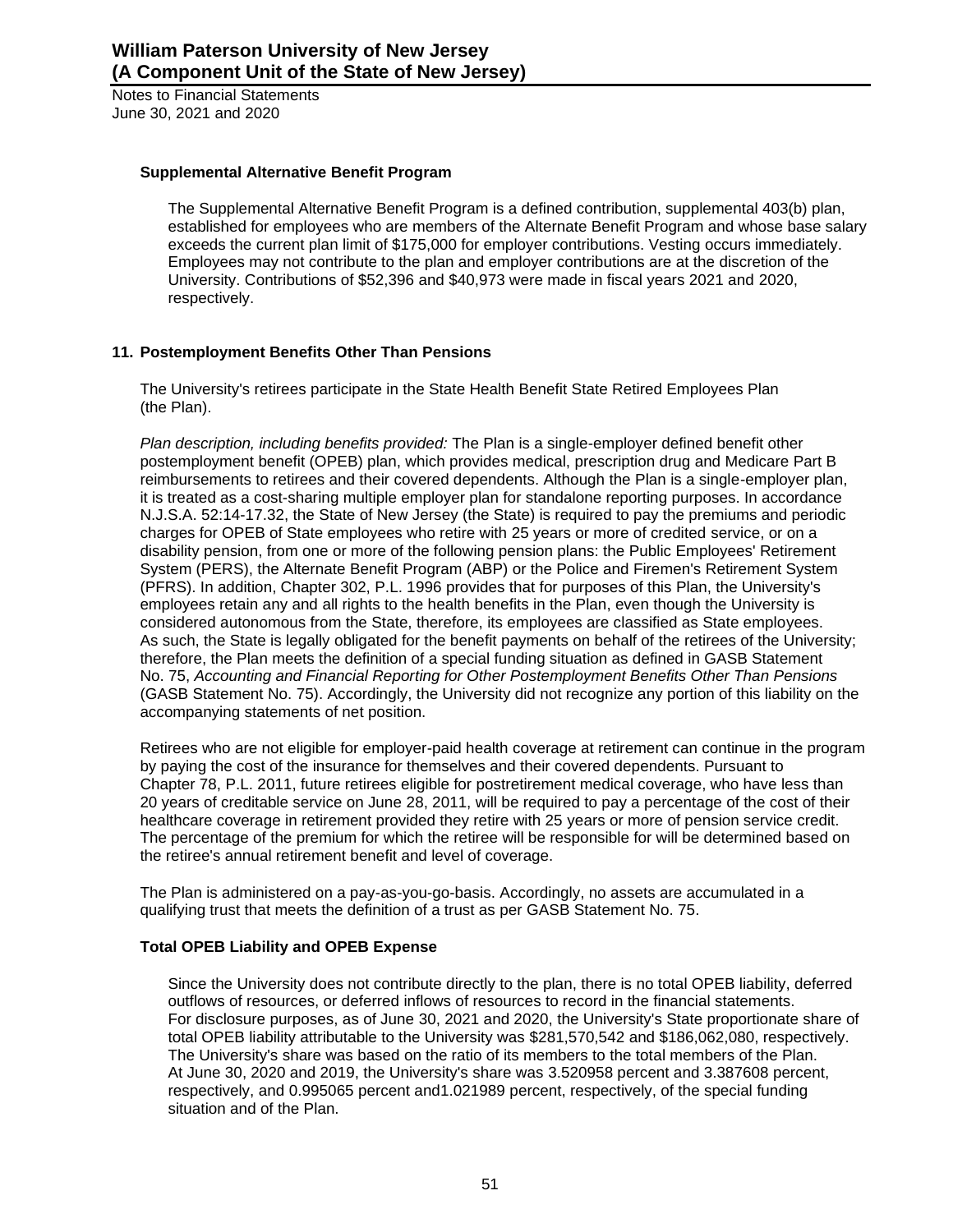> For the years ended June 30, 2021 and 2020, the University recognized OPEB expense of \$4,935,477 and \$1,110,696, respectively. As the State is legally obligated for benefit payments on behalf of the University, the University recognized revenue related to the support provided by the State of \$4,935,447 and \$1,110,696 for the years ended June 30, 2021 and 2020, respectively.

*Actuarial assumptions and other inputs:* The State's liability associated with (reporting entity) at June 30, 2021 was determined by an actuarial valuation as of June 30, 2020, which was rolled forward to the measurement date of June 30, 2020.

| Inflation                     | 2.50%            |
|-------------------------------|------------------|
| Discount rate                 | 2.21%            |
| Salary increases through 2026 | $1.55 - 15.25$ % |
| Thereafter                    | 2.75-7.00 %      |

The discount rate is based on the Bond Buyer Go 20-Bond Municipal Bond Index, which includes tax-exempt general obligation municipal bonds with an average rating of AA/Aa or higher. Salary increases depend on the pension plan a member is enrolled in. In addition, they are based on age or years of service.

Preretirement mortality rates were based on the Pub-2010 Healthy "Teachers" (TPAF/ABP), "General" (PERS/JRS), and "Safety" (PFRS) classification headcount-weighted mortality table with fully generational mortality improvement projections from the central year using Scale MP-2020. Postretirement mortality rates were based on the Pub-2010 "General" classification headcountweighted mortality table with fully generational mortality improvement projections from the central year using Scale MP-2020. Disability mortality was based on the Pub-2010 "Safety" (PFRS/SPRS), "Teachers (TPAF/ABP), and "General" (PERS/JRS) classification headcount-weighted disabled mortality table with fully generational mortality improvement projections from the central year using Scale MP-2020.

Certain actuarial assumptions used in the June 30, 2019 valuation were based on the results of actuarial experience studies of the State of New Jersey's defined benefit plans, including PERS (July 1, 2014 - June 30, 2018), ABP (using the experience of the Teacher's Pension and Annuity Fund - July 1, 2015 - June 30, 2018), and PFRS (July 1, 2013 - June 30, 2018). Health Care Trend Assumptions: For pre-Medicare medical benefits, the trend rate is initially 5.6 percent and decreases to a 4.5 percent long-term trend rate after seven years. For post-65 medical benefits, the actual fully-insured Medicare Advantage trend rates for fiscal year 2021 through 2022 are reflected. The assumed post-65 medical trend is 4.5 percent for all future years. For prescription drug benefits, the initial trend rate is 7.0 percent and decreases to a 4.5 percent long-term trend rate after eight years. For the Medicare Part B reimbursement, the trend rate is 5.0 percent.

### **12. Commitments and Contingencies**

The University has entered into several noncancelable leases for certain computer equipment, which have been classified as operating leases. In addition, the University entered into a contract to permit a third party to install, operate and maintain solar photovoltaic facilities on certain University properties. In exchange, the University will purchase all electricity generated by the facilities at a set price. Total rent expense was \$1,537,920 and \$1,646,261 in 2021 and 2020, respectively.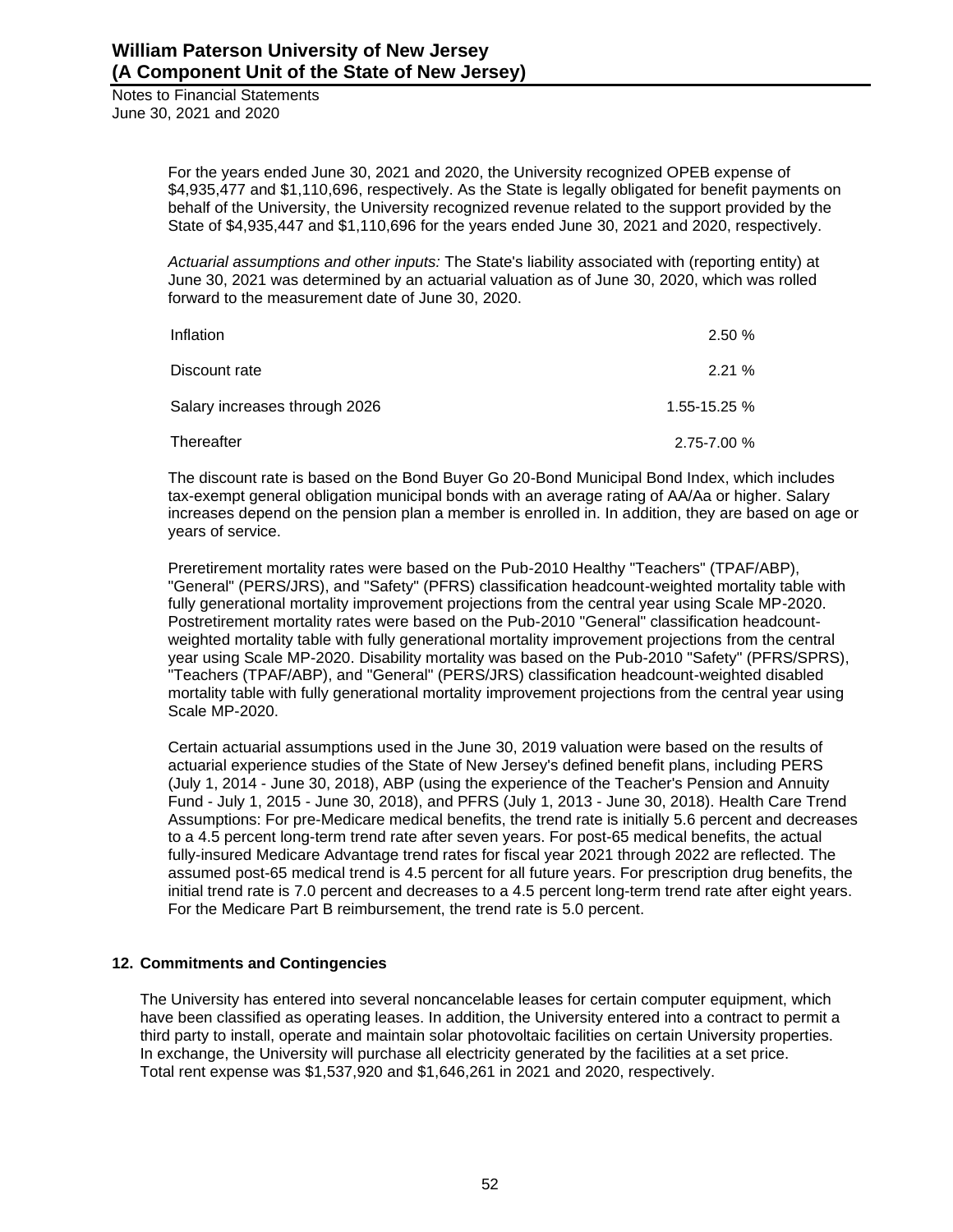The future estimated minimum annual commitments are as follows:

|                       | Amount          |
|-----------------------|-----------------|
| Years ending June 30: |                 |
| 2022                  | \$<br>620,071   |
| 2023                  | 685,063         |
| 2024                  | 685,063         |
| 2025                  | 687,473         |
| 2026                  | 49,159          |
| 2022 - 2026 subtotal  | 2,726,829       |
| 2027 - 2029           | 73,739          |
| Total                 | \$<br>2,800,568 |

The University is a party to various legal actions arising in the ordinary course of business. While it is not possible at this time to predict the ultimate outcome of these actions, it is the opinion of management that the resolution of these matters will not have a material adverse effect on the University's financial position.

Under the terms of federal grants, periodic audits are required and certain costs may be questioned as not being appropriate expenditures under the terms of the grants. Such audits could lead to reimbursement to the grantor agencies. The University's management believes disallowances, if any, will be immaterial.

Union contracts are effective until June 30, 2023, with the exception of one contract that were effective through June 30, 2020 and are currently being renegotiated. Management believes that any adjustment from the negotiation will not have a material effect on the accompanying financial statements.

### **13. State of New Jersey Paid Fringe Benefits**

The State of New Jersey, through separate appropriations, pays certain fringe benefits (principally pension and postretirement medical benefits and FICA taxes) on behalf of the University's employees. Such benefits were \$32,187,883 and \$32,561,859, for the years ended June 30, 2021 and 2020, respectively, and are included in nonoperating revenues as State of New Jersey paid fringe benefits and in operating expenses by function in the accompanying statements of revenues, expenses and changes in net position.

### **14. COVID-19 and Emergency Relief Grants**

COVID-19 was declared a public health emergency on March 11, 2020 by the World Health Organization. Initially, all students, faculty and staff were transitioned to remote operations. By the fall of 2020, academic operations had evolved to a hybrid of online and on-campus instruction, and administrative units were splitting time between remote and on-site work locations. With vaccines now widely available and new practices in place such as required vaccinations, masking and social distancing, the University anticipates a full return to normal operations in the fall of 2021.

Some uncertainty remains regarding potential future financial and operational impacts of COVID-19 due to the Delta variant and other potential variants of the virus. These risks are largely mitigated by the University's policies and practices in place designed to proactively prevent and/or contain outbreaks. Additionally, the University gained the ability to pivot quickly to and from remote work and online course delivery as needed with new technology, curriculums, and processes established during the pre-vaccine stage of the pandemic.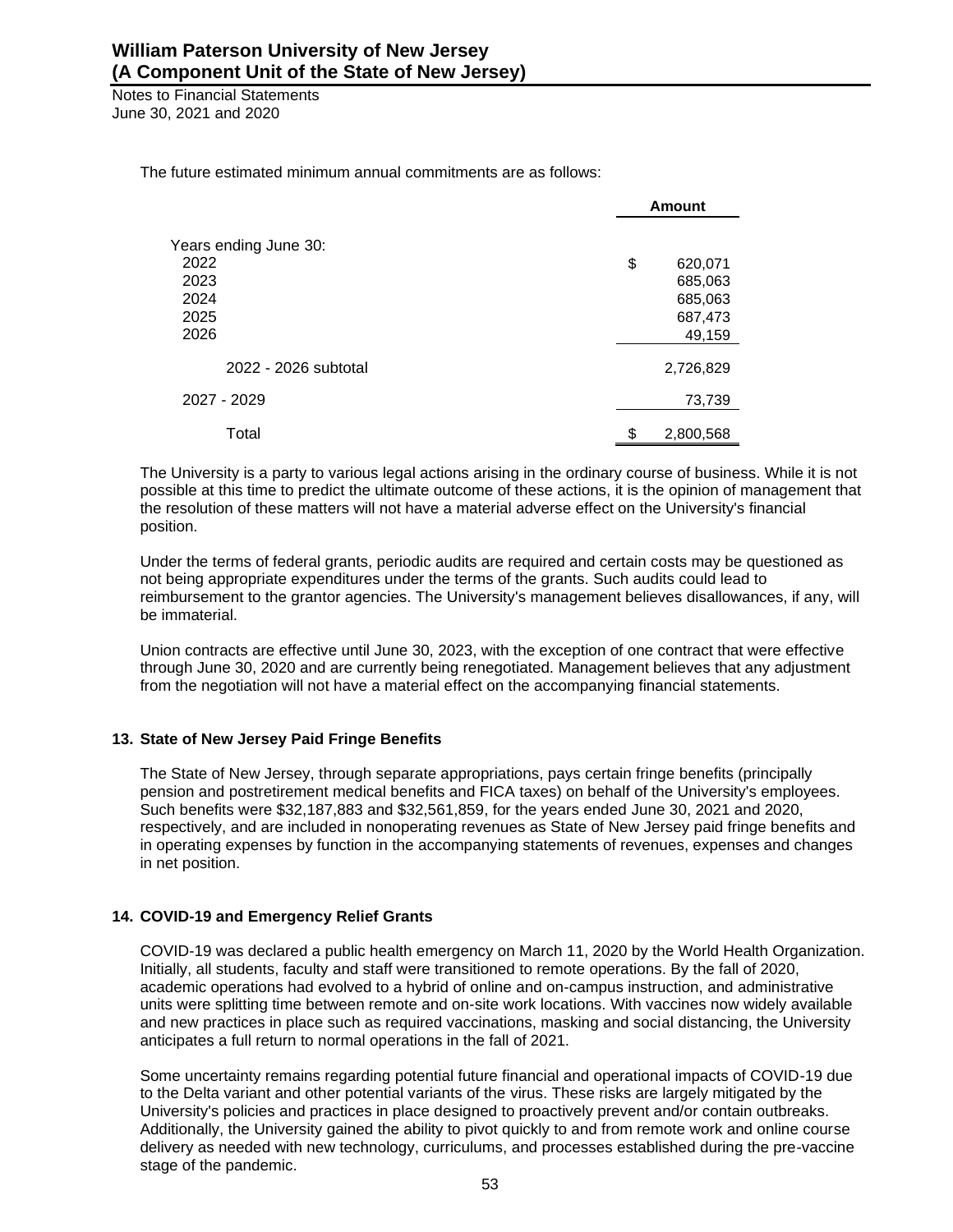> For the fiscal years ended June 30, 2021 and 2020, the COVID-19 outbreak had an adverse financial impact on the University's operations. Assistance was received from multiple COVID-specific federal and state grants.

> There have been three rounds of funding from the federal Higher Education Emergency Relief Funds: the Coronavirus Aid, Relief, and Economic Security Act (CARES or HEERF 1), the Coronavirus Response and Relief Supplemental Appropriations Act (CRRSA or HEERF 2), and the American Rescue Plan (ARP or HEERF 3). Each of these included a component specified to go directly to students, and an additional award amount specific to the University as a minority-serving institution (MSI) due to the University's status as a Hispanic serving institution.

|                        |      | <b>Student Portion</b><br><b>Institutional</b> |  |                |   | <b>MSI</b> |
|------------------------|------|------------------------------------------------|--|----------------|---|------------|
|                        |      |                                                |  |                |   |            |
| <b>HEERF 1 (CARES)</b> | FY20 | 4.881.678                                      |  | 4,881,678      | S | 705.001    |
| HEERF 2 (CARES)        | FY21 | 4,877,636                                      |  | 11.445.097     |   | 1.043.408  |
| HEERF 2 (CARES)        | FY22 | 4.042                                          |  | $\,$           |   |            |
| HEERF 3 (ARP)          | FY21 | $\overline{\phantom{0}}$                       |  | $\blacksquare$ |   | 1.786.603  |
| HEERF 3 (ARP)          | FY22 | 14,610,467                                     |  | 14,502,800     |   |            |

All of HEERF 1 funding was received in fiscal year 2020 and all of HEERF 2 funding was received in fiscal year 2021. HEERF 3 funding was received over the two fiscal years 2021 and 2022.

In fiscal year 2021, additional federal funds were received at the State level for higher education and passed through to the University. The Governor's Emergency Education Relief Fund (GEERF) and Coronavirus Relief Fund (CRF 1 and 2) were received for institutional support.

|       |      | <b>Institutional</b> |           |  |
|-------|------|----------------------|-----------|--|
| GEERF | FY21 | S.                   | 3,512,415 |  |
| CRF 1 | FY21 |                      | 8,040,171 |  |
| CRF 2 | FY21 |                      | 2,357,795 |  |

Total emergency relief grants of \$33,063,125 and \$10,468,357 were received during the years ended June 30, 2021 and 2020, respectively, and is reported in the nonoperating section of the statements of revenues, expenses and changes in net position. Pass-through payments to students from these funds of \$4,877,636 and \$4,881,678 were made during each of the years ended June 30 2021 and 2020, respectively, and are included in the functional expense line of student services in the operating expenses section of the statements of revenues, expenses and changes in net position.

### **15. Unrestricted Net Position**

As of June 30, 2021 and 2020, unrestricted net position consist of funds that have been designated as follows:

|                                       | 2021          | 2020                  |  |
|---------------------------------------|---------------|-----------------------|--|
| Academic and other programs           | 13,199,946    | 10,145,633<br>S       |  |
| Quasi-endowment                       | 10,597,252    | 10,597,252            |  |
| Capital programs:                     |               |                       |  |
| Renewal and replacement, nonauxiliary | 15,758,039    | 1,293,758             |  |
| Renewal and replacement, auxiliary    | 32,964,465    | 41,292,933            |  |
| Net pension liability                 | (169,572,286) | (172,041,699)         |  |
|                                       |               |                       |  |
| Total                                 | (97,052,584)  | (108, 712, 123)<br>£. |  |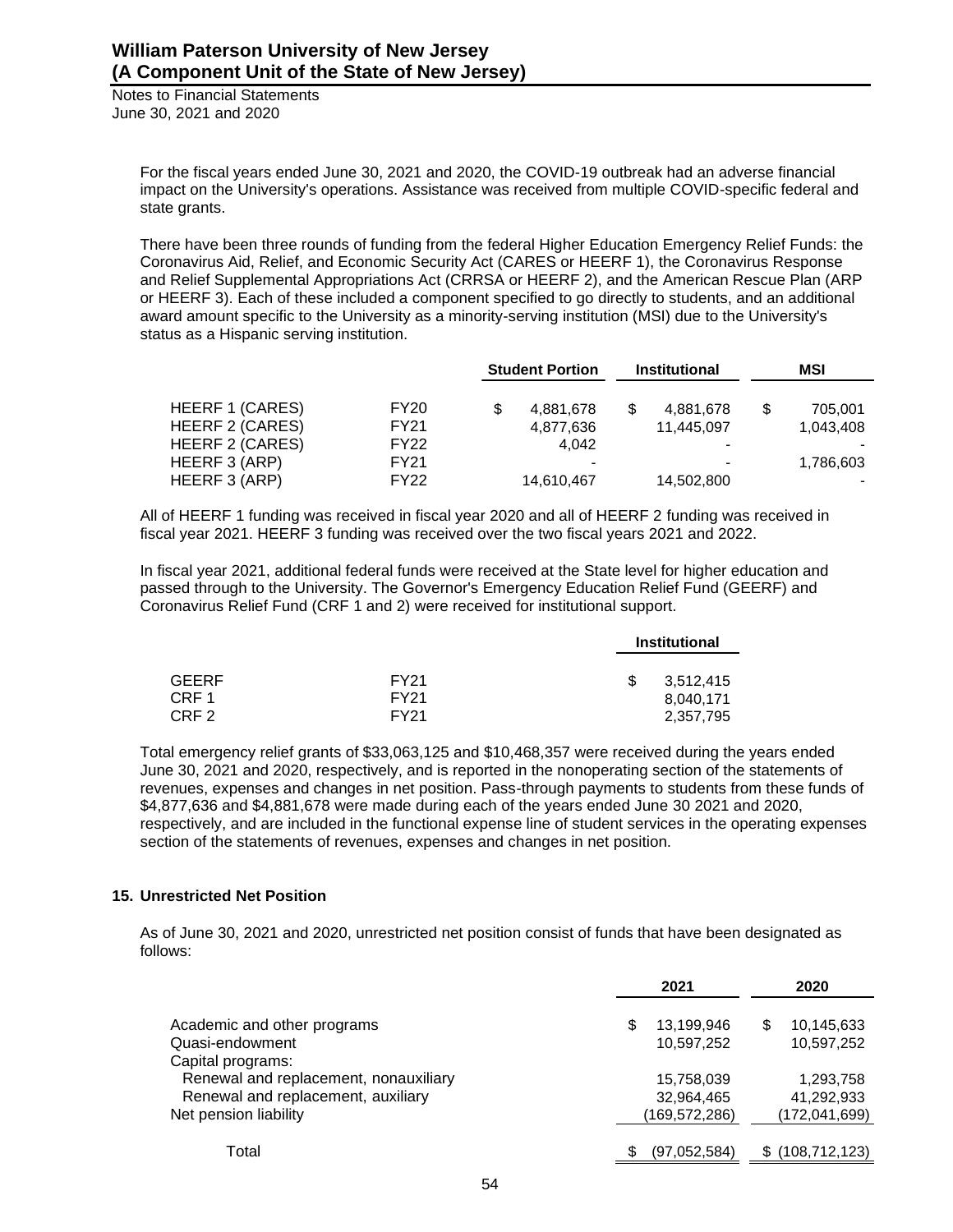### **16. Risk Management**

The University is exposed to various risks of loss. The University participates in a consortium with nine other New Jersey colleges and universities to purchase property insurance. Buildings and equipment are fully insured on an all risk replacement basis to the extent that losses exceed \$100,000 per occurrence, with a per occurrence limit of \$2,000,000,000. Coverage for theft of money and securities provides for the actual loss in excess of \$100,000 with a per loss limit of \$5,000,000.

All liability risk and employee benefit exposure, including tort, auto and trustees and officers' liability workers' compensation, unemployment, disability, life insurance and employee retirement plans, are self-funded programs maintained and administered by the State of New Jersey (the State). As an agency of the State, the University's liability is subject to all provisions of the New Jersey Tort Claims Act, the New Jersey Contractual Liability Act and the availability of appropriations. The Tort Claims Act provides for payment of claims under the Act against the State or its employees for which the State is obligated to indemnify against tort claims, which arise out of the performance of their duties.

All insurance policies are renewed annually. All State self-funded programs are statutory with an annual appropriation provided by the legislature. There has been no decrease in coverage during the current year. There have been no settlements in excess of insurance coverage in the past three years.

The University may be the subject of employment related lawsuits not covered by the Tort Claims Act. The University retains the risk for such settlements, and during fiscal year 2020 settled one employment-related claim and one other claim.

### **17. Subsequent Event**

Subsequent events were evaluated through April 27, 2022, the date the financial statements were issued.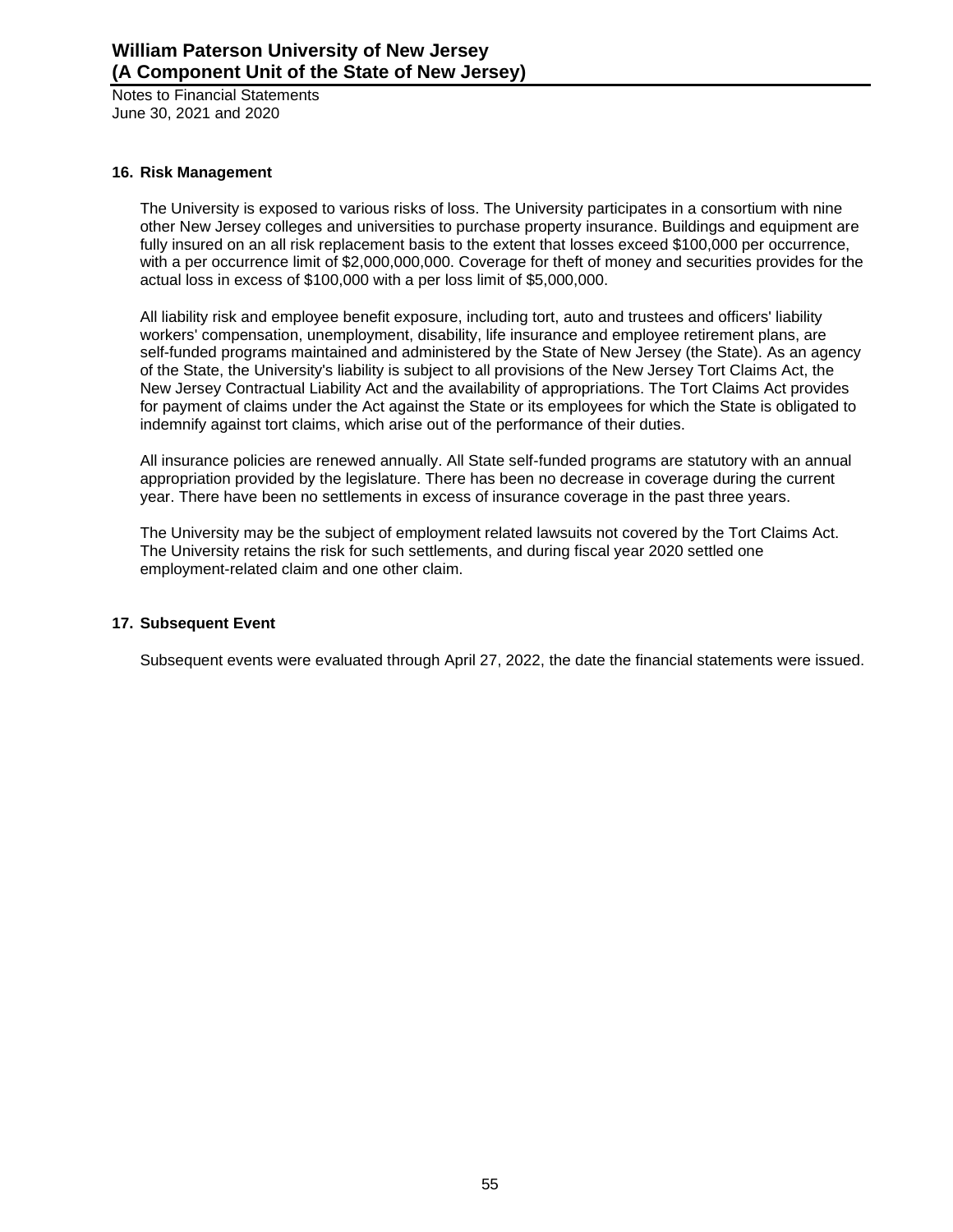(Unaudited) Required Supplementary Information Schedules of University's Proportionate Share of the Net Pension Liability Years Ended June 30

|                                                                                                                                                                                                                                    |                                                         |          | 2021                                    |      |          |                      |
|------------------------------------------------------------------------------------------------------------------------------------------------------------------------------------------------------------------------------------|---------------------------------------------------------|----------|-----------------------------------------|------|----------|----------------------|
|                                                                                                                                                                                                                                    | <b>PERS</b>                                             |          | <b>PFRS</b>                             |      |          | <b>TPAF</b>          |
| University's proportion of the net pension liability<br>University's proportionate share of the net pension liability<br>University's covered-employee payroll<br>University's proportionate share of the net pension liability as | 0.6253836670 %<br>138,985,063<br>\$<br>23,360,266<br>\$ | \$<br>\$ | 0.2695199971<br>11,586,691<br>1,839,403 | $\%$ | \$<br>\$ | 3,871,670<br>148,593 |
| a percentage of its covered-employee payroll                                                                                                                                                                                       | 594.96 %                                                |          | 629.92 %                                |      |          | 2,605.55 %           |
|                                                                                                                                                                                                                                    |                                                         |          | 2020                                    |      |          |                      |
| University's proportion of the net pension liability                                                                                                                                                                               | 0.6060986121                                            | $\%$     | 0.2343592322                            | $\%$ |          |                      |
| University's proportionate share of the net pension liability                                                                                                                                                                      | 139,477,960<br>\$                                       | \$       | 9,847,042                               |      | \$       | 3,538,629            |
| University's covered-employee payroll<br>University's proportionate share of the net pension liability as                                                                                                                          | 26,775,790<br>\$                                        | \$       | 2,119,244                               |      | \$       | 154,306              |
| a percentage of its covered-employee payroll                                                                                                                                                                                       | 520.91 %                                                |          | 464.65 %                                |      |          | 2293.25 %            |
|                                                                                                                                                                                                                                    |                                                         |          | 2019                                    |      |          |                      |
| University's proportion of the net pension liability                                                                                                                                                                               | 0.6158169473 %                                          |          | 0.3101258113 %                          |      |          |                      |
| University's proportionate share of the net pension liability                                                                                                                                                                      | 145,975,085                                             | \$       | 13,426,290                              |      | \$       | 3,769,533            |
| University's covered-employee payroll<br>University's proportionate share of the net pension liability as                                                                                                                          | 27,626,141<br>\$                                        | \$       | 1,812,243                               |      | \$       | 276,521              |
| a percentage of its covered-employee payroll                                                                                                                                                                                       | 528.39 %                                                |          | 740.87 %                                |      |          | 1363.20 %            |
|                                                                                                                                                                                                                                    |                                                         |          | 2018                                    |      |          |                      |
| University's proportion of the net pension liability                                                                                                                                                                               | 0.6263001971                                            | $\%$     | 0.3113464137                            | $\%$ |          |                      |
| University's proportionate share of the net pension liability                                                                                                                                                                      | 160,618,586<br>\$                                       | \$       | 13,685,989                              |      | \$       | 4,129,519            |
| University's covered-employee payroll<br>University's proportionate share of the net pension liability as                                                                                                                          | 28,126,936                                              | \$       | 1,578,257                               |      | \$       | 382,411              |
| a percentage of its covered-employee payroll                                                                                                                                                                                       | 571.05 %                                                |          | 867.16 %                                |      |          | 1079.86 %            |
|                                                                                                                                                                                                                                    |                                                         |          | 2017                                    |      |          |                      |
| University's proportion of the net pension liability                                                                                                                                                                               | 0.6206249503                                            | %        | 0.2604667065                            | %    |          |                      |
| University's proportionate share of the net pension liability                                                                                                                                                                      | 182,405,929<br>S                                        | \$       | 12,269,920                              |      | \$       | 4,855,545            |
| University's covered-employee payroll<br>University's proportionate share of the net pension liability as                                                                                                                          | 26,842,842<br>\$                                        | \$       | 1,396,099                               |      | \$       | 390,095              |
| a percentage of its covered-employee payroll                                                                                                                                                                                       | 679.53 %                                                |          | 878.87 %                                |      |          | 1244.71 %            |
|                                                                                                                                                                                                                                    |                                                         |          | 2016                                    |      |          |                      |
| University's proportion of the net pension liability                                                                                                                                                                               | 0.6157306825 %                                          |          | 0.2265683030                            | %    |          |                      |
| University's proportionate share of the net pension liability                                                                                                                                                                      | 146,064,467                                             | \$       | 9,728,101                               |      | \$       | 9,575,278            |
| University's covered-employee payroll<br>University's proportionate share of the net pension liability as                                                                                                                          | 27,512,246<br>\$                                        | \$       | 1,806,376                               |      | \$       | 389,620              |
| a percentage of its covered-employee payroll                                                                                                                                                                                       | 530.91 %                                                |          | 538.54 %                                |      |          | 2457.59 %            |

The University adopted GASB 68 in 2015. No information is available prior to 2015.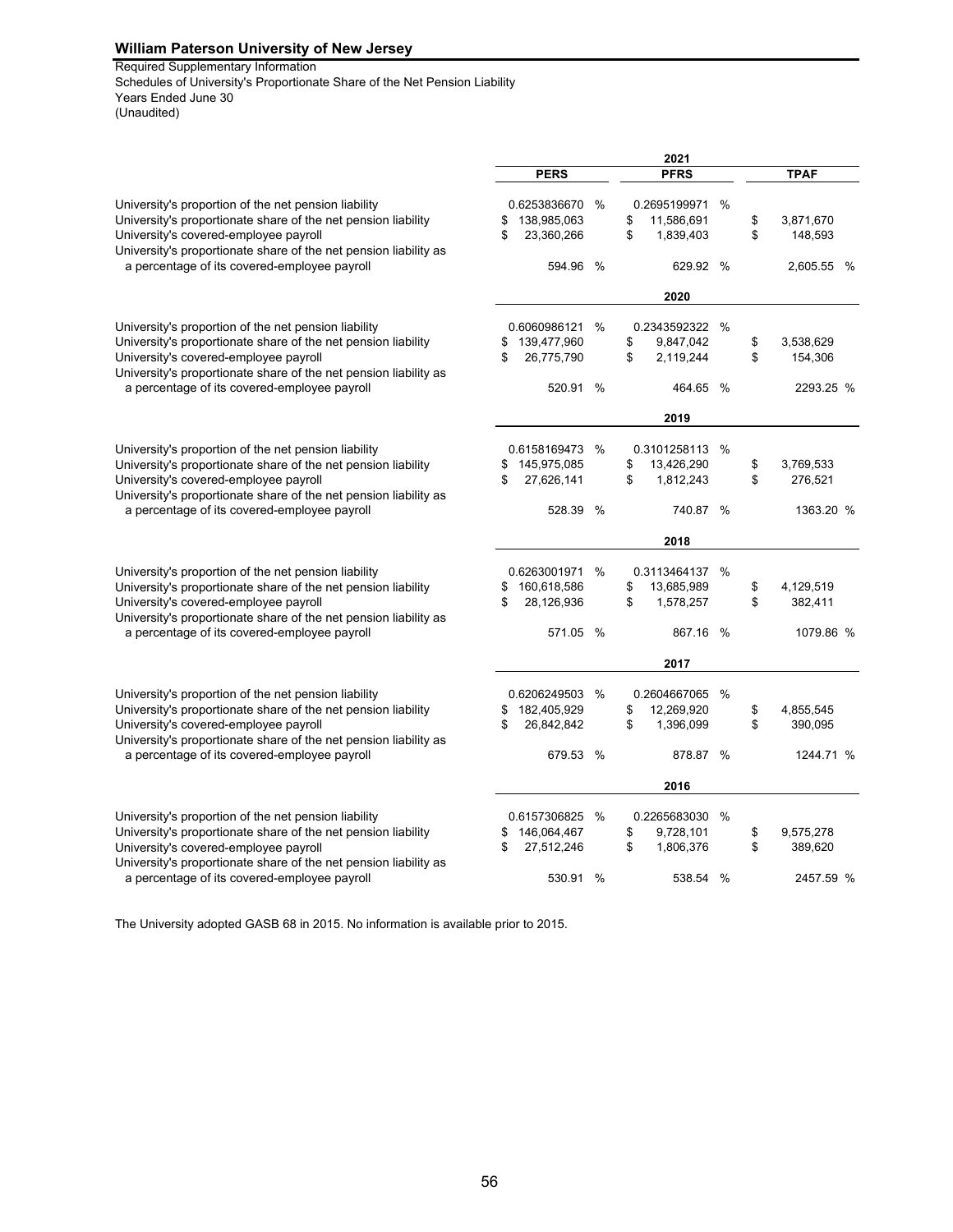(Unaudited) Required Supplementary Information Years Ended June 30 Schedules of University Contributions

|                                                                                                             | 2021                           |                                |
|-------------------------------------------------------------------------------------------------------------|--------------------------------|--------------------------------|
|                                                                                                             | <b>PERS</b>                    | <b>PFRS</b>                    |
| Contractually required contribution<br>Contributions in relation to the contractually required contribution | \$<br>6,973,314<br>(6,973,314) | \$<br>1,726,801<br>(1,726,801) |
| Contribution deficiency (excess)                                                                            | \$                             | \$                             |
| University's covered-employee payroll<br>Contributions as a percentage of covered-employee payroll          | \$<br>23,360,266<br>29.85%     | \$<br>1,839,403<br>93.88%      |
|                                                                                                             | 2020                           |                                |
| Contractually required contribution<br>Contributions in relation to the contractually required contribution | \$<br>5,582,296<br>(5,582,296) | \$<br>1,024,020<br>(1,024,020) |
| Contribution deficiency (excess)                                                                            | \$                             | \$                             |
| University's covered-employee payroll<br>Contributions as a percentage of covered-employee payroll          | \$<br>26,775,790<br>20.85%     | \$<br>2,119,244<br>48.32%      |
|                                                                                                             | 2019                           |                                |
| Contractually required contribution<br>Contributions in relation to the contractually required contribution | \$<br>4,740,793<br>(4,740,793) | \$<br>754,977<br>(754, 977)    |
| Contribution deficiency (excess)                                                                            | \$                             | \$                             |
| University's covered-employee payroll<br>Contributions as a percentage of covered-employee payroll          | \$<br>27,626,141<br>17.16%     | \$<br>1,812,243<br>41.66%      |
|                                                                                                             | 2018                           |                                |
| Contractually required contribution<br>Contributions in relation to the contractually required contribution | \$<br>2,500,000<br>(2,500,000) | 750,000<br>\$<br>(750,000)     |
| Contribution deficiency (excess)                                                                            | \$                             | \$                             |
| University's covered-employee payroll<br>Contributions as a percentage of covered-employee payroll          | \$<br>28,126,936<br>8.89%      | \$<br>1,578,257<br>47.52%      |
|                                                                                                             | 2017                           |                                |
| Contractually required contribution<br>Contributions in relation to the contractually required contribution | \$<br>2,859,750<br>(2,859,750) | \$<br>608,268<br>(608, 268)    |
| Contribution deficiency (excess)                                                                            | \$                             | \$                             |
| University's covered-employee payroll<br>Contributions as a percentage of covered-employee payroll          | \$<br>28,126,936<br>10.17%     | \$<br>1,578,257<br>38.54%      |
|                                                                                                             | 2016                           |                                |
| Contractually required contribution<br>Contributions in relation to the contractually required contribution | 1,972,328<br>\$<br>(1,972,328) | \$<br>359,837<br>(359, 837)    |
| Contribution deficiency (excess)                                                                            | S                              | \$                             |
| University's covered-employee payroll<br>Contributions as a percentage of covered-employee payroll          | 27,512,246<br>\$<br>7.17%      | \$<br>1,806,376<br>19.92%      |

The University adopted GASB 68 in 2015. No information is available prior to 2015.